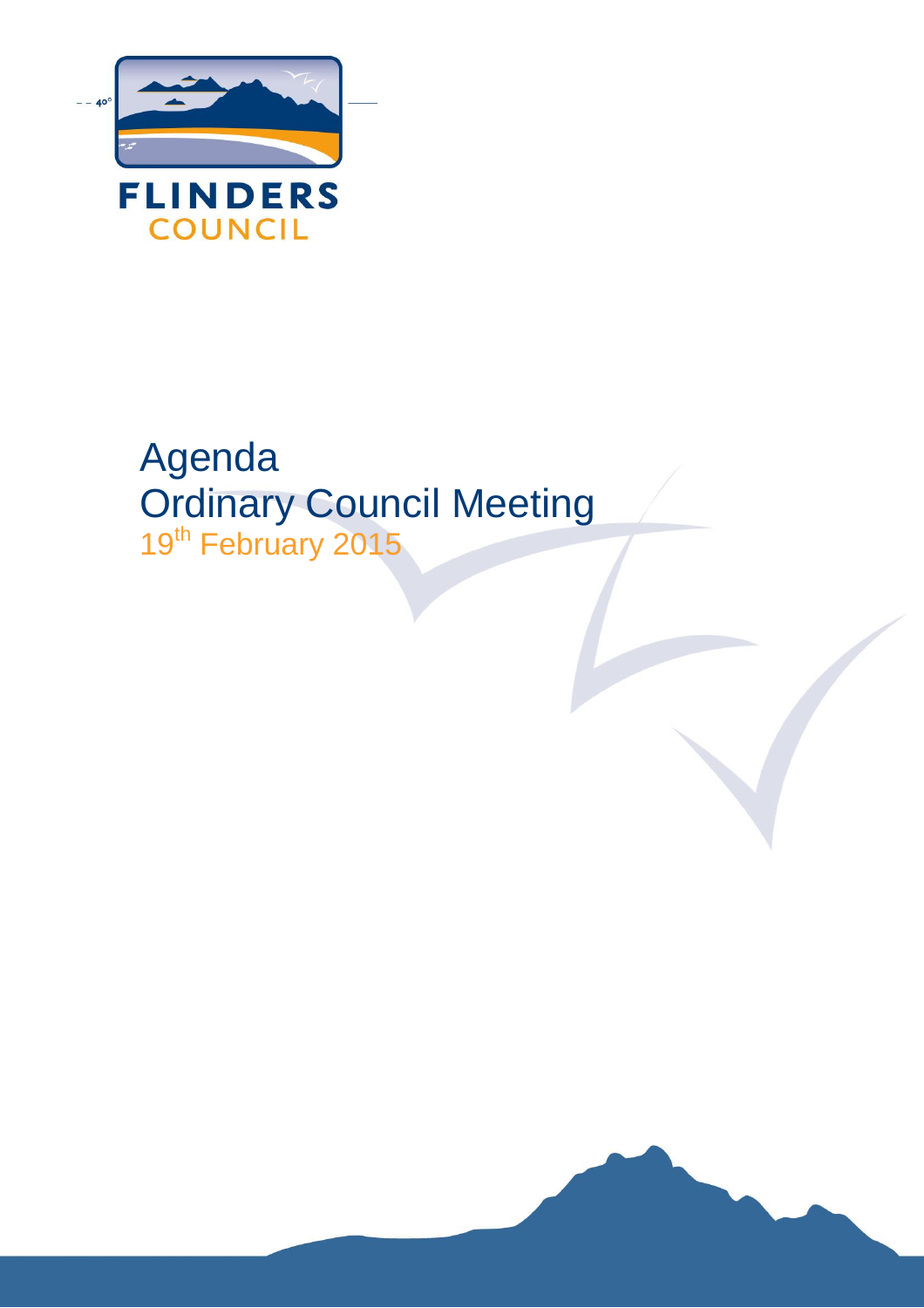#### **CERTIFICATION**

"I certify that with respect to all advice, information or recommendation provided to Council with this agenda:

- 1. The advice, information or recommendation is given by a person who has the qualifications or experience necessary to give such advice, information or recommendation, and;
- 2. Where any advice is given directly to Council by a person who does not have the required qualifications or experience that person has obtained and taken into account in that person's general advice the advice from an appropriately qualified or experienced person.
- Note: S65(1) of the *Local Government Act 1993* requires the General Manager to ensure that any advice, information or recommendation given to the Council (or a Council Committee) is given by a person who has the qualifications or experience necessary to give such advice, information or recommendation. S65(2) forbids Council from deciding any matter which requires the advice of a qualified person without considering that advice."

Dated this 13<sup>th</sup> day of February 2015.

Sophie Pitchford ACTING GENERAL MANAGER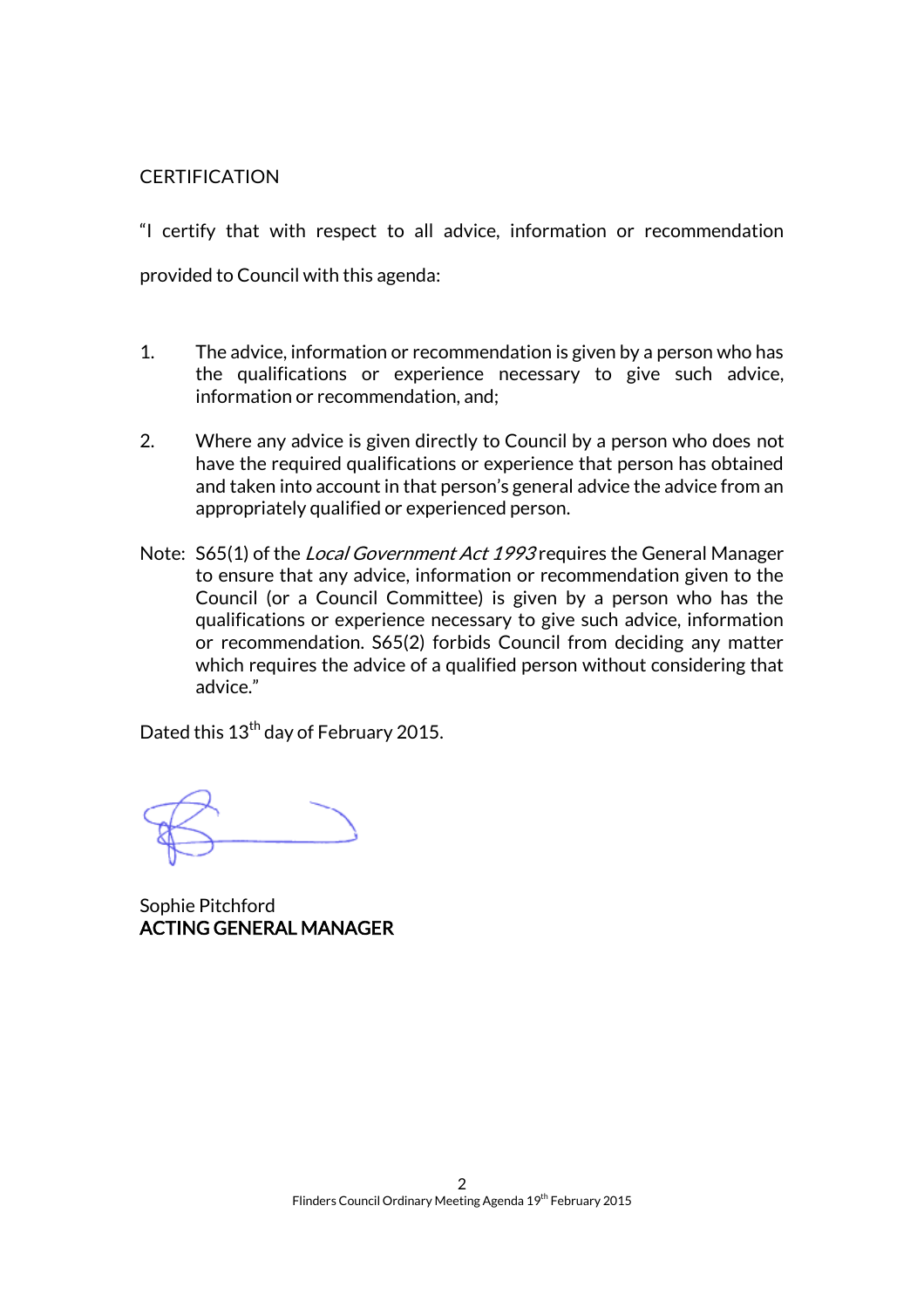## **FLINDERS COUNCIL ORDINARY MEETING**

## **AGENDA**

| <b>DATE:</b>       | Thursday 19 <sup>th</sup> February 2015           |
|--------------------|---------------------------------------------------|
| <b>VENUE:</b>      | Flinders Arts and Entertainment Centre, Whitemark |
| <b>COMMENCING:</b> | $1.00 \,\mathrm{pm}$                              |

## PRESENT

Mayor Carol Cox Deputy Mayor Marc Cobham Cr Chris Rhodes Cr Peter Rhodes Cr Ken Stockton Cr Gerald Willis

## APOLOGIES

Cr David Williams

## STAFF IN ATTENDANCE

Brian Barnewall - Works and Services Manager Robyn Cox - Strategic Planner Sophie Pitchford - Acting General Manager Vicki Warden - Executive Officer

## CONFIRMATION OF MINUTES

That the Minutes from the Ordinary Council Meeting and the Closed Council Meeting held on the  $22<sup>nd</sup>$  January 2015 be confirmed.

## PUBLIC QUESTION TIME

In accordance with Section 31  $(1)$  of the Local Government (Meeting Procedures) Regulations 2005 and the Flinders Council Policy the following procedures be adhered to at public question time:-

It is the policy of the Flinders Council to allow a 'Question Time' at Ordinary Council Meetings, during which members of the public may ask questions of the Council relating to Flinders Council matters.

The basis on which questions may be asked is:

1. All questions will be addressed through the Chair (being the Mayor in normal circumstances) who will answer them as she/he sees fit. Under no circumstances will members of the gallery be permitted to address or question either elected members or officers of the Council. The Chair may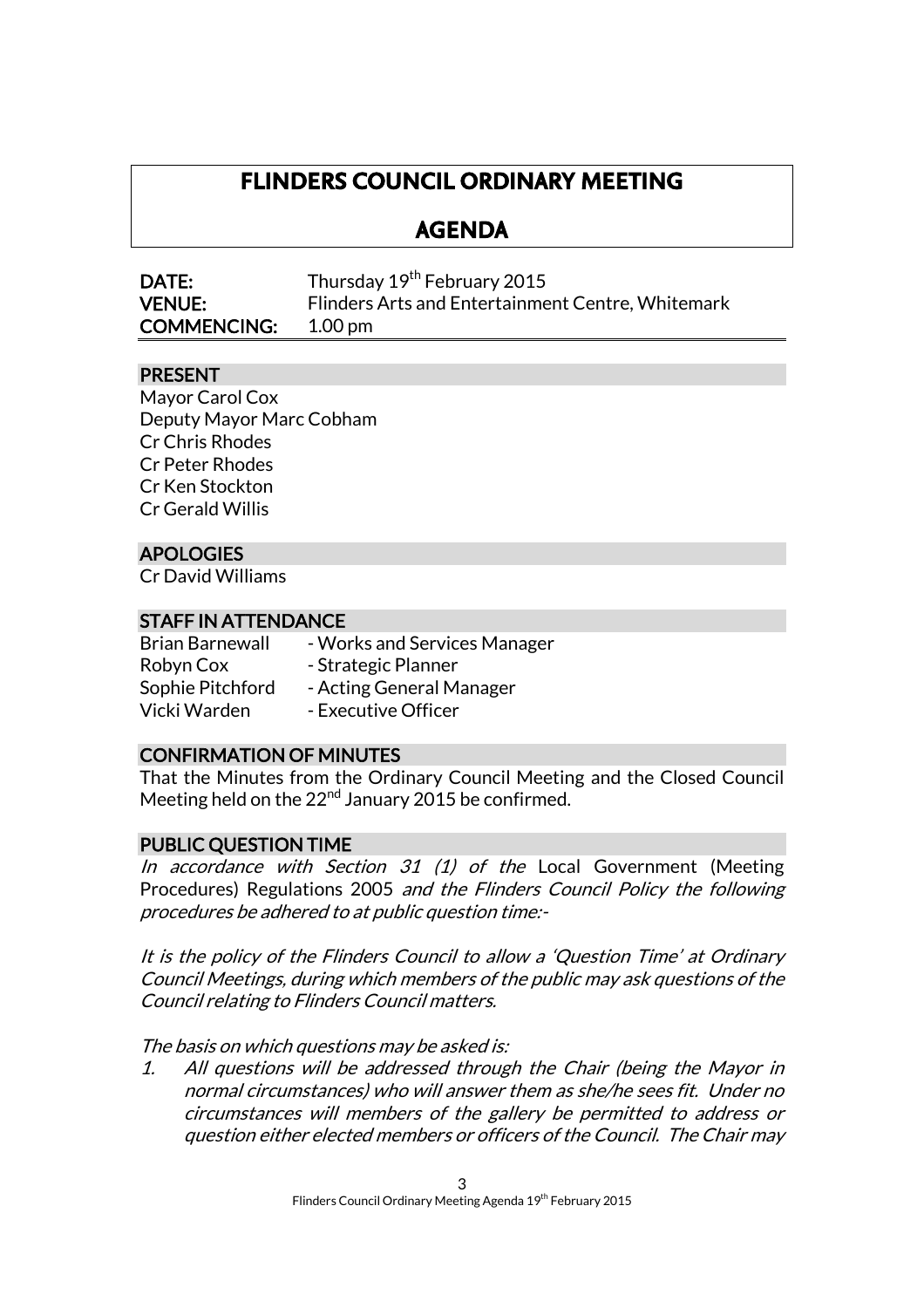delegate answers to the appropriate Councillor or staff member if appropriate.

- 2. Persons addressing the Chair must pay the respect due to that office. Failure to do so may mean their address is terminated without notice.
- 3. Where the answer cannot be provided immediately, it will be provided in writing within 14 days and tabled at the following Ordinary Council Meeting.
- 4. All questioners are encouraged to register their intent to question with the General Manager before the meeting. Preference will be given to those who have so registered.
- 5. Question time shall not extend longer than 30 minutes and may be divided into two 15 minute sessions.
- 6. The actual timing of the session(s) is to be immediately after the opening of the meeting and advertised with the notice of meeting.

#### LATE AGENDA ITEMS

Nil

#### DECLARATION OF PECUNIARY INTEREST

In accordance with Part 2 Regulation 8  $(7)$  of the Local Government (Meeting Procedures) Regulations 2005, the Chairman of a meeting is to request Councillors to indicate whether they have, or are likely to have, a pecuniary interest in any item on the agenda.

Accordingly, Councillors are requested to advise of a pecuniary interest they may have in respect to any matter appearing on the agenda, or any supplementary item to the agenda, which the Council has resolved to deal with, in accordance with Part 2 Regulation 8 (6) of the Local Government (Meeting Procedures) Regulations 2005.

## LEAVE OF ABSENCE

Nil

## **PETITIONS**

Nil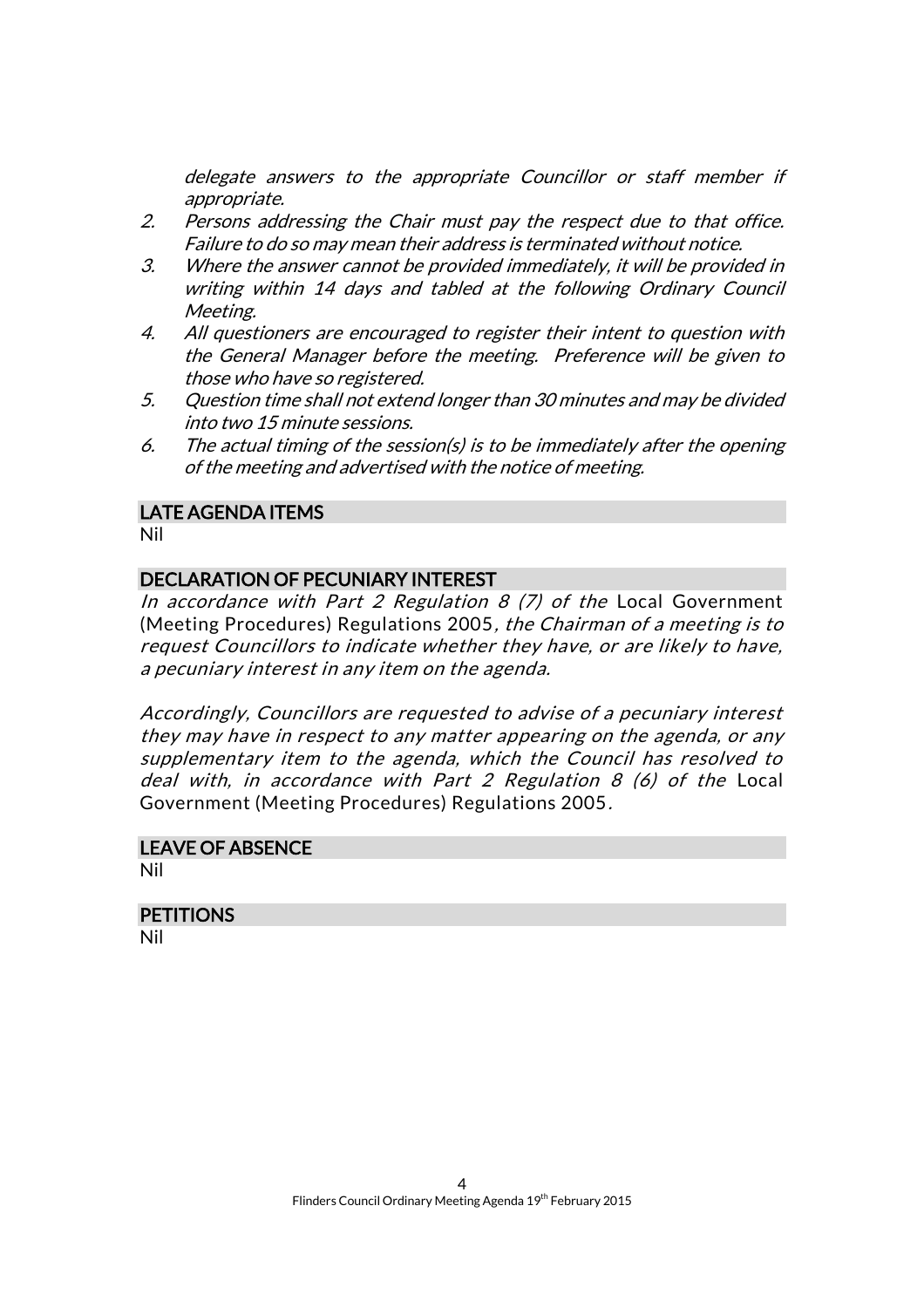## **WORKSHOPS & INFORMATION FORUMS File No: COU/0205**

## Council Workshop held on 27<sup>th</sup> January 2015

Council held a Workshop on Strategic Planning.

#### Councillors Present:

Mayor Carol Cox, Deputy Mayor Marc Cobham, Cr Chris Rhodes, Cr Peter Rhodes, Cr Ken Stockton, Cr David Williams and Cr Gerald Willis.

#### Apologies:

Nil

#### Staff and Consultants Present:

Nick Byrne (SED Advisory), and Sophie Pitchford (Corporate Services Manager).

## Council Workshop held on 5<sup>th</sup> February 2015

Council held a Workshop on the following subjects:

- Item 1: Waste Management Strategy Jacci Viney
- Item 2: Waste Water Reuse Feasibility Project Jacci Viney
- Item 3: Lady Barron Port Concept Plan Robyn Cox
- Item 4: Housing Mayor Carol Cox
- Item 5: Review of Elected Members' Allowances & Reimbursements Policy
- Item 6: Waiver of Fees Policy Sophie Pitchford
- Item 7: Review of TasWater Shareholders' Letter of Expectations Cr Gerald Willis
- Item 8: Value Statement for Council Cr Peter Rhodes
- Item 9: Budget Review Sophie Pitchford

## Councillors Present:

Mayor Carol Cox, Deputy Mayor Marc Cobham, Cr Chris Rhodes, Cr Peter Rhodes, Cr Ken Stockton, Cr David Williams and Cr Gerald Willis.

## Apologies:

Nil

## Staff and Consultants Present:

Brian Barnewall - Works & Services Manager (Items 1 & 2 only); Robyn Cox - Strategic Planner (Items 3 & 4 only), Sophie Pitchford - Acting General Manager, Jacci Viney - Development Services Coordinator (Items 1 & 2 only).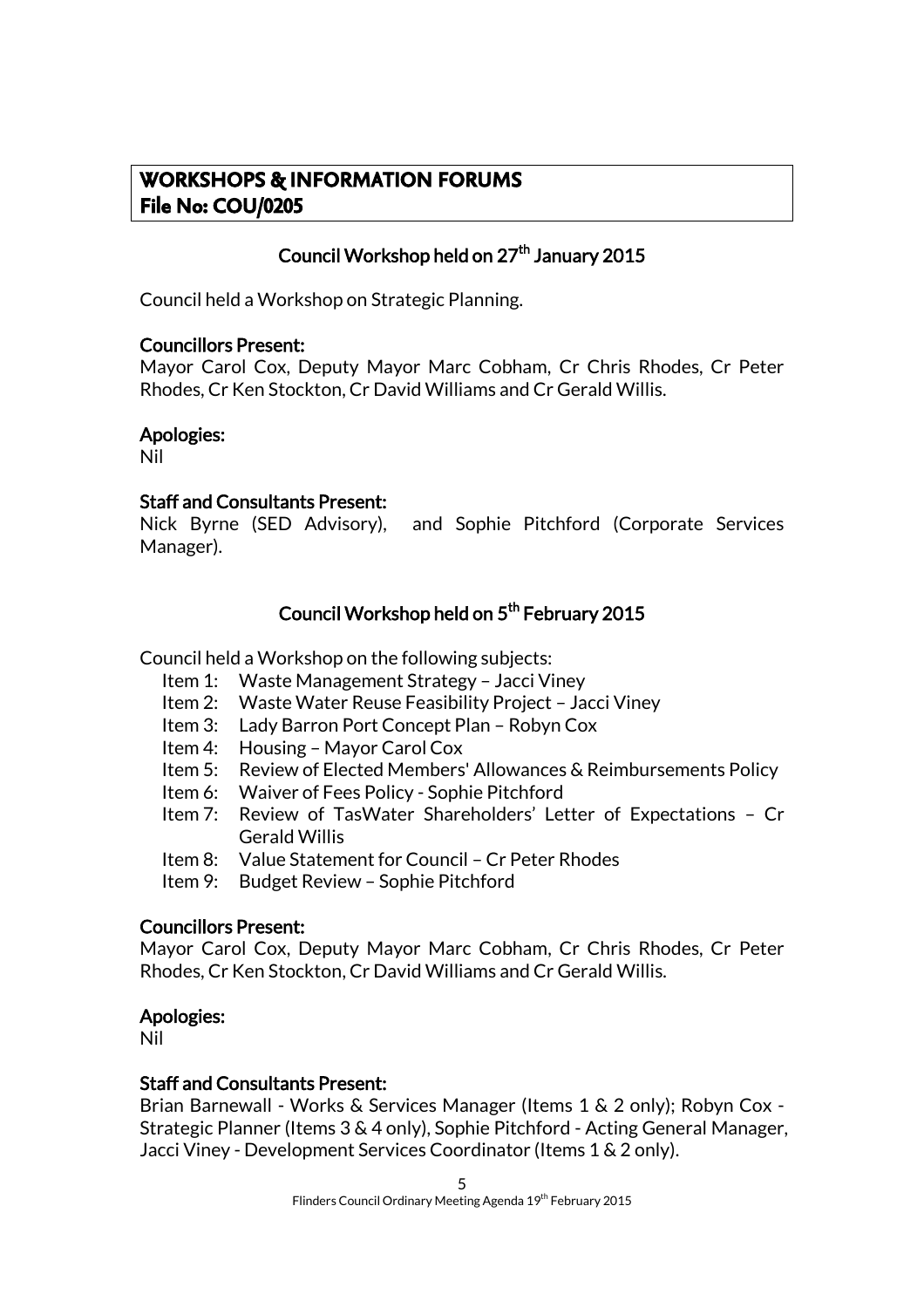As workshops and information sessions are for information and discussion purposes only, no decisions are made or foreshadowed at these proceedings.

## PUBLIC MEETINGS

Nil

## COUNCILLOR'S QUESTIONS ON NOTICE

Nil

## COUNCILLOR'S QUESTIONS WITHOUT NOTICE

Regulation 29 of the Local Government (Meeting Procedures) Regulations 2005 specifies that in putting a Question Without Notice a Councillor must not offer an argument or opinion, draw any inference or make any imputations except so far as may be necessary to explain the question. The Chairperson must not permit any debate of a Question without Notice or its answer.

## PUBLICATIONS/REPORTS TABLED FOR COUNCIL INFORMATION

'Bushfire in Tasmania – A new approach to reducing our Statewide relative risk – July 2014'; State Fire Management Council. <http://www.sfmc.tas.gov.au/bushfire-in-tasmania>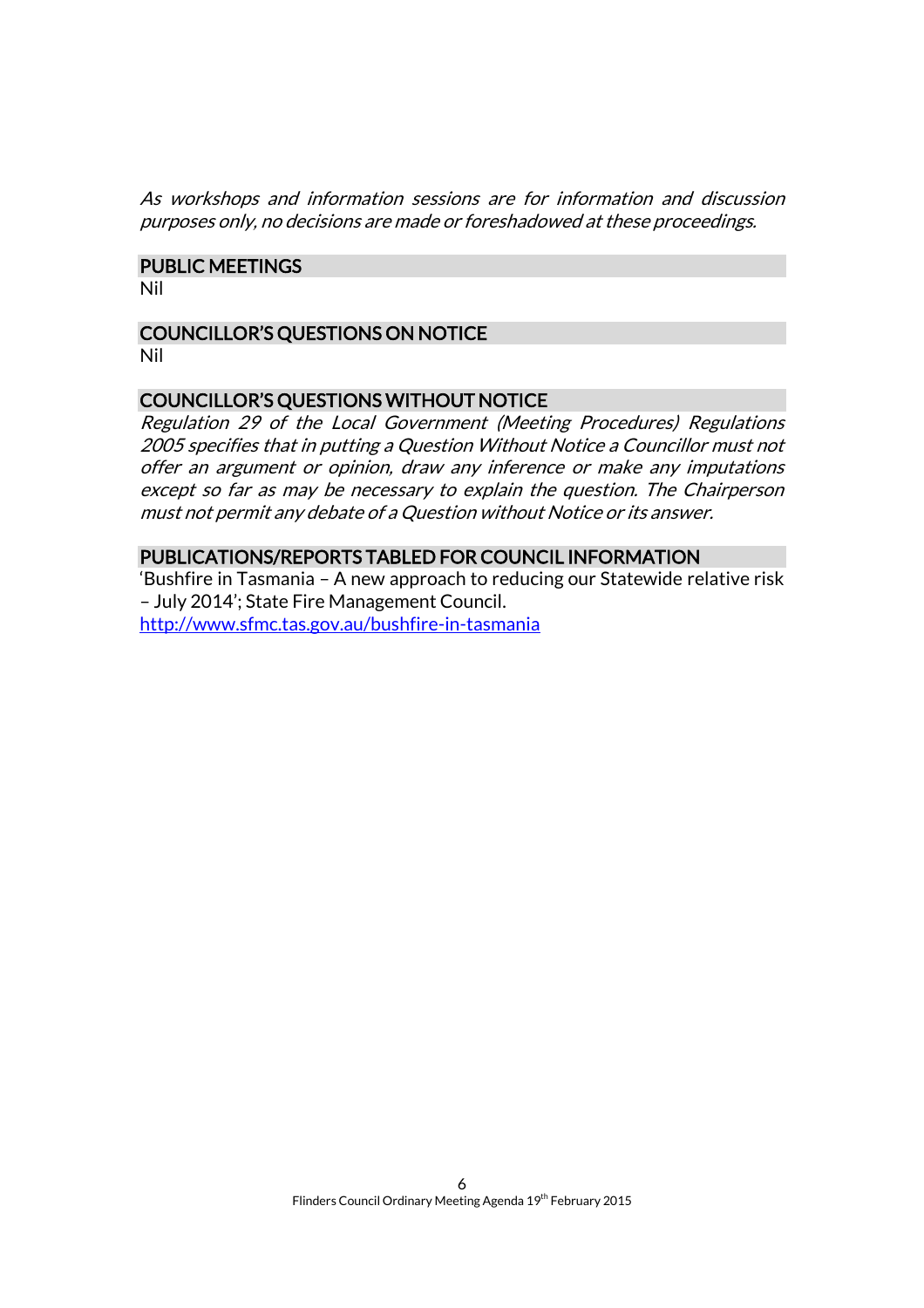## **REPORTS TO BE RECEIVED**

## Furneaux Group Shipping Special Committee

File No: COM/0403

**Annexure 1:** Furneaux Group Shipping Special Committee 1<sup>st</sup> August 2014 Confirmed Minutes

## OFFICER'S REPORT (Sophie Pitchford, Acting General Manager):

The confirmed minutes of the Furneaux Group Shipping Special Committee meeting held Friday 1<sup>st</sup> August 2014 have been provided for consideration. The minutes outline what the Committee has been working on to date and can now be accepted by Council.

#### OFFICER'S RECOMMENDATION:

That the confirmed minutes of the Furneaux Group Shipping Special Committee meeting held Friday  $1<sup>st</sup>$  August 2014 be accepted.

## DECISION:

#### Furneaux Group Shipping Special Committee

File No: COM/0403 **Annexure 2:** Furneaux Group Shipping Special Committee 29th January 2015 Unconfirmed Minutes

#### OFFICER'S REPORT (Sophie Pitchford, Acting General Manager):

The unconfirmed minutes of the Furneaux Group Shipping Special Committee meeting held Thursday  $29<sup>th</sup>$  January 2015 have been provided for consideration. At the meeting the Committee welcomed Tessa Bird as the new Department of State Growth representative. The minutes outline what the Committee has been working on to date and can now be noted by Council.

#### OFFICER'S RECOMMENDATION:

That the unconfirmed minutes of the Furneaux Group Shipping Special Committee meeting held Thursday 29<sup>th</sup> January 2015 be noted.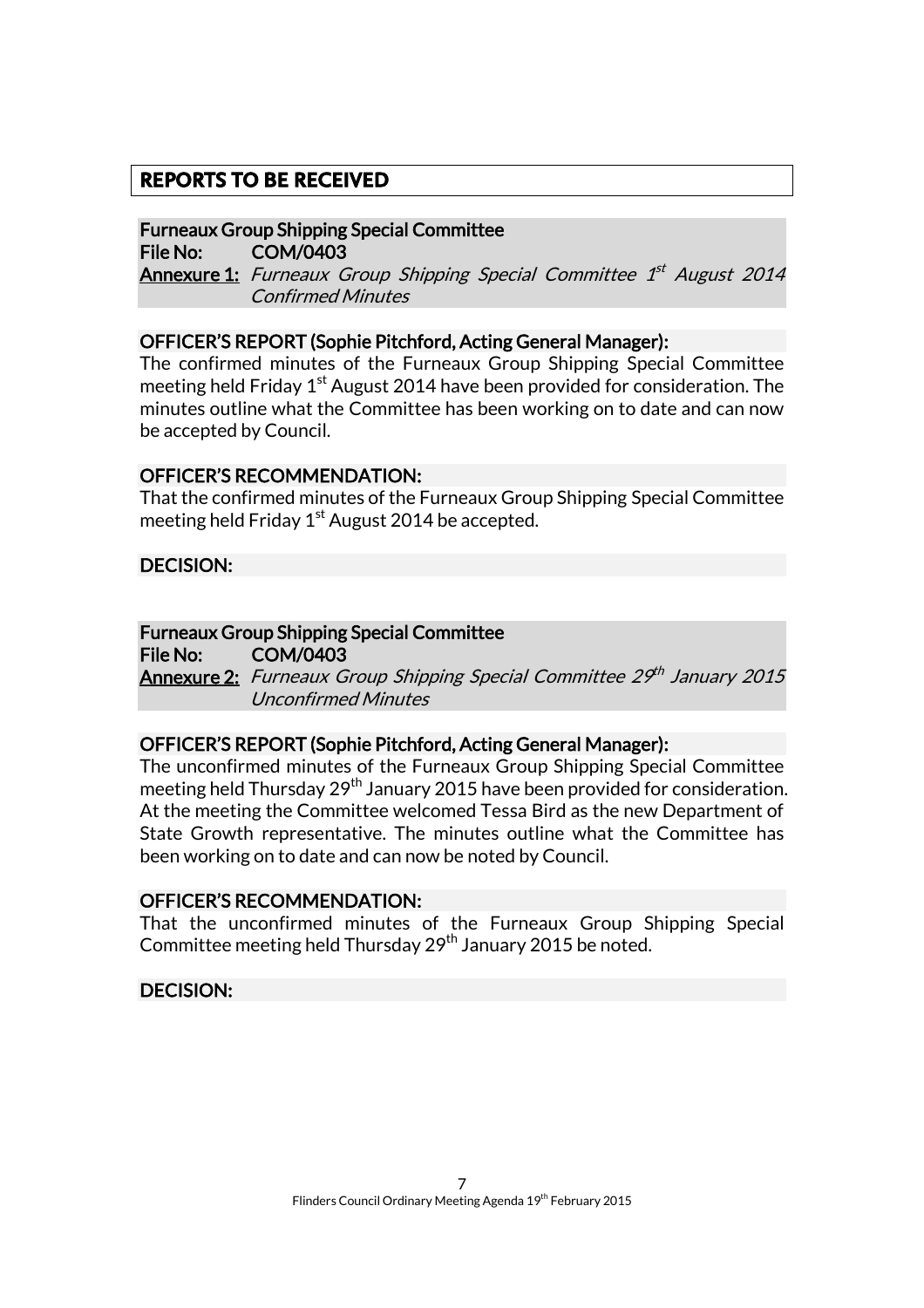## Furneaux Group Aviation Special Committee

File No: COM/0104 **Annexure 3:** Furneaux Group Aviation Special Committee 29th January 2015 Unconfirmed Minutes

## OFFICER'S REPORT (Sophie Pitchford, Acting General Manager):

The unconfirmed minutes of the Furneaux Group Aviation Special Committee meeting held Thursday 29<sup>th</sup> January 2015 have been provided for consideration. At the meeting the Committee welcomed Tessa Bird as the new Department of State Growth representative. The minutes outline what the Committee has been working on to date and can now be noted by Council.

## OFFICER'S RECOMMENDATION

That the unconfirmed minutes of the Furneaux Group Aviation Special Committee meeting held Thursday 29<sup>th</sup> January 2015 be noted.

## DECISION:

## Furneaux Community Health Special Committee

File No: CSV/0912

**Annexure 4:** Furneaux Community Health Special Committee 3<sup>rd</sup> December 2014 Confirmed Minutes

## OFFICER'S REPORT (Sophie Pitchford, Acting General Manager):

The confirmed minutes of the Furneaux Community Health Special Committee meeting held Wednesday 3<sup>rd</sup> December 2014 have been provided for consideration. The minutes outline what the committee has been working on to date and can now be accepted by Council.

## OFFICER'S RECOMMENDATION

That the confirmed minutes of the Furneaux Community Health Special Committee meeting held Wednesday 3<sup>rd</sup> December 2014 be accepted.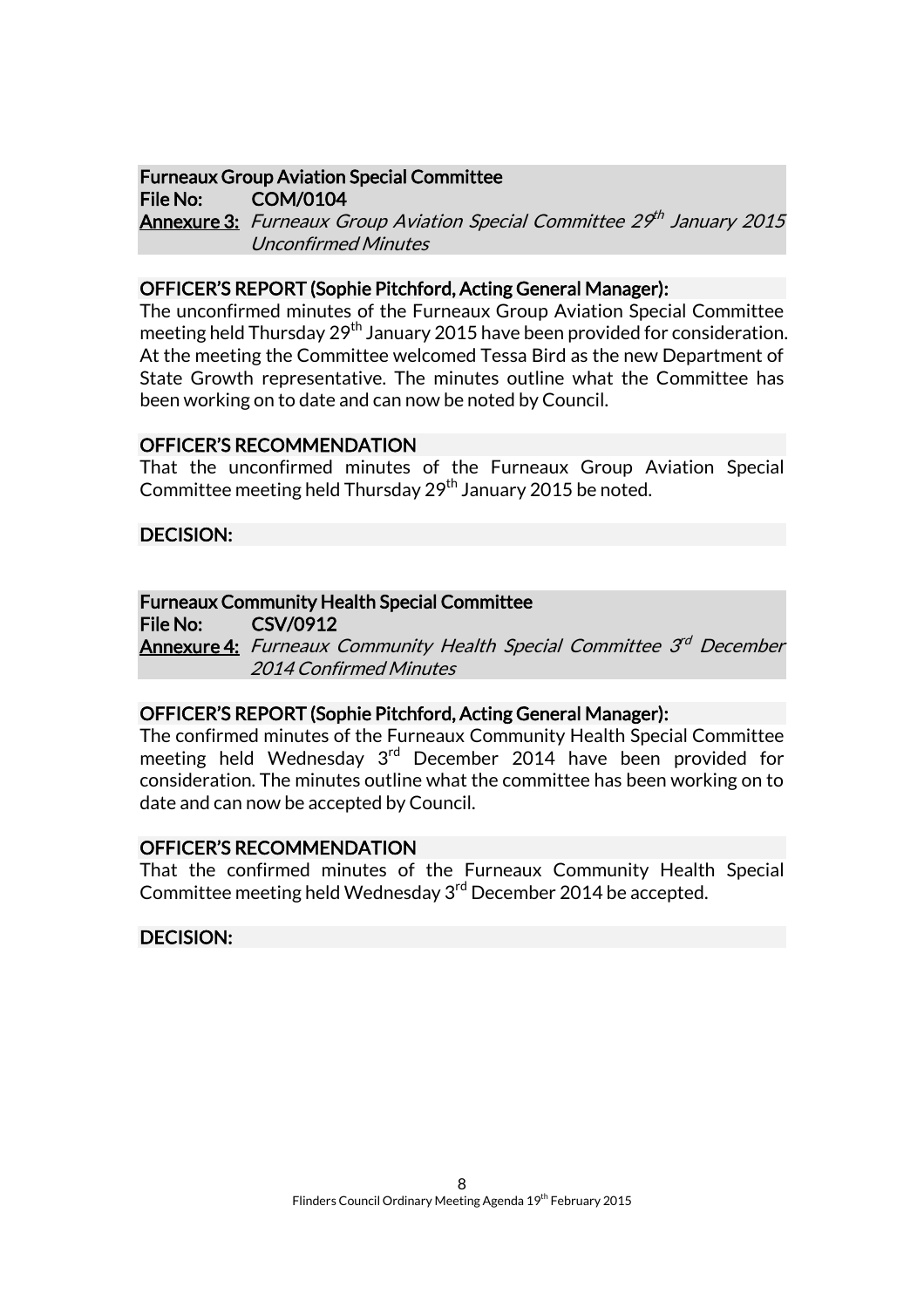#### Furneaux Community Health Special Committee

File No: CSV/0912

**Annexure 5:** Furneaux Community Health Special Committee 4<sup>th</sup> February 2015 Unconfirmed Minutes

#### OFFICER'S REPORT (Sophie Pitchford, Acting General Manager):

The unconfirmed minutes of the Furneaux Community Health Special Committee meeting held Wednesday 4th February 2015 have been provided for consideration. The minutes outline what the Committee has been working on to date and can now be noted by Council.

#### OFFICER'S RECOMMENDATION

That the unconfirmed minutes of the Furneaux Community Health Special Committee meeting held Wednesday  $4<sup>th</sup>$  February 2015 be noted.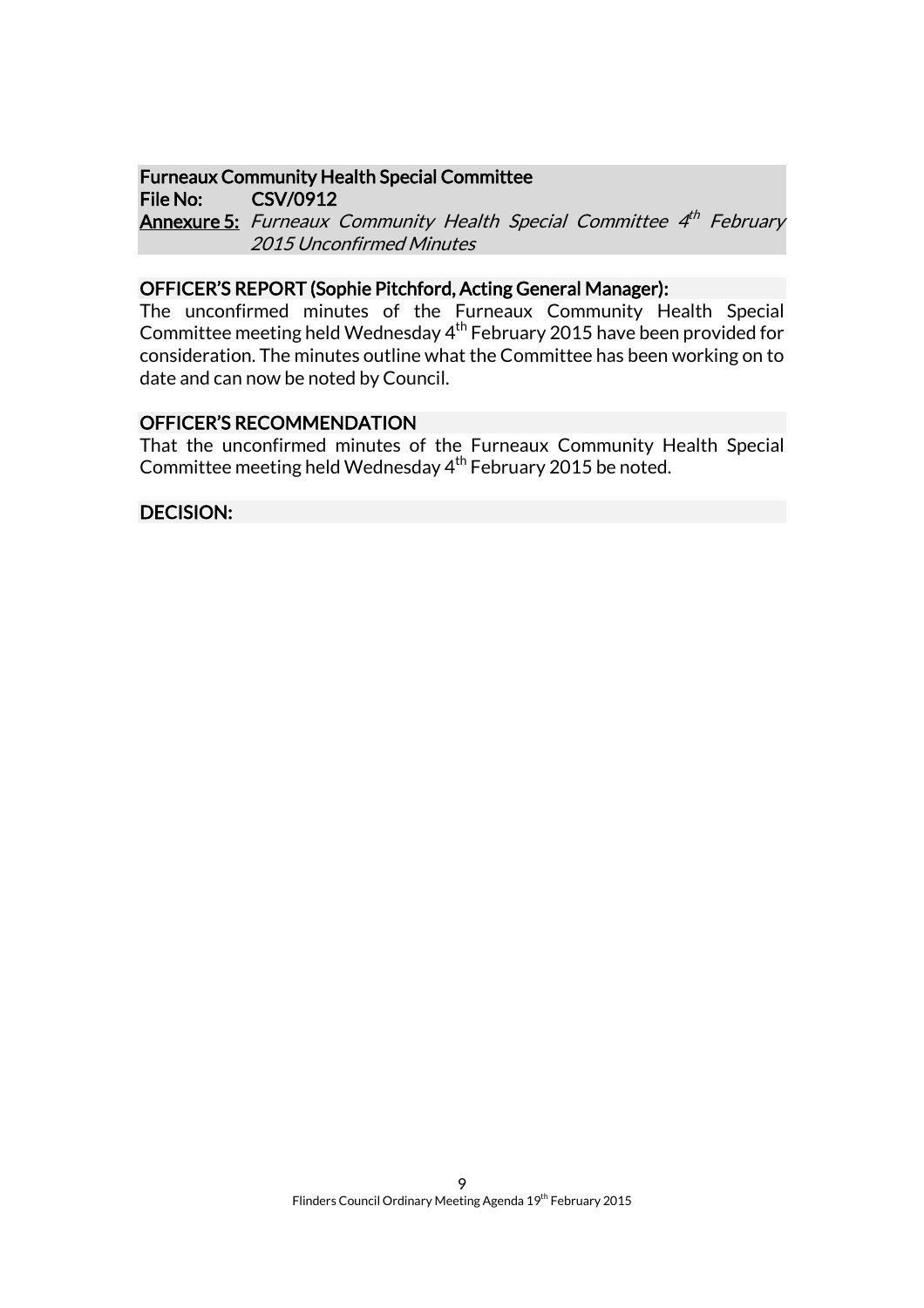## **COUNCILLORS' REPORTS**

## Report from Councillor Gerald Willis as the Flinders Council Representative on TasWater<br>File No:

WAT/0200

## CORRESPONDENCE IN:

| <b>DATE</b> | <b>SUBJECT</b>                                                                        |
|-------------|---------------------------------------------------------------------------------------|
| 10/12/14    | Copy of Chairman's address given 2 <sup>nd</sup> December to GBE<br>Scrutiny hearings |
| 16/12/14    | Letter from Tony Foster, chairman Board Selection                                     |
|             | Committee requesting the owners' representatives to                                   |
|             | nominate and elect members to fill two vacancies on the                               |
|             | <b>Board Selection Committee</b>                                                      |
| 23/12/14    | Letter from Miles Hampton, Chairman, giving an update on                              |
|             | union negotiations                                                                    |
| 06/01/15    | Letter from Miles Hampton, Chairman, advising that there will                         |
|             | be a quarterly briefing for owners' representatives on 6 <sup>th</sup>                |
|             | February 2015                                                                         |
| 07/01/15    | Email from Ailsa Sypkes, General Manager Legal and                                    |
|             | Governance, giving information on the selection process for                           |
|             | vacancies of the Board Selection Committee                                            |
| 09/01/15    | Email from Ailsa Sypkes, General Manager Legal and                                    |
|             | Governance advising that the previously scheduled quarterly                           |
|             | briefing is cancelled due to the Chairman having a                                    |
|             | commitment in the south of the state on that date                                     |
| 12/01/15    | Email from Mike Brewster, Chief Executive Office attaching a                          |
|             | media release from the Economic Regulator re draft Price                              |
|             | Determination                                                                         |
| 14/01/15    | Email from Ailsa Sypkes, General Manager Legal and                                    |
|             | Governance advising that there are only two nominations for                           |
|             | the two northern vacancies on the Board Selection                                     |
|             | Committee being Mayor David Downie (Northern Midlands)                                |
|             | and Councillor Gerald Willis (Flinders Council) and asking                            |
|             | northern councils to agree to the two nominations to fill the                         |
|             | positions                                                                             |
| 20/01/15    | Email from Ailsa Sypkes, General Manager Legal and                                    |
|             | Governance advising that the two northern vacancies on the                            |
|             | Board Selection Committee, being Mayor David Downie                                   |
|             | (Northern Midlands) and Councillor Gerald Willis (Flinders                            |
|             | Council), have been confirmed as members                                              |
| 23/01/15    | Email from Ailsa Sypkes, General Manager Legal and                                    |
|             | Governance advising the revised date of the owners'                                   |
|             | representatives as 4 February and attaching an agenda and                             |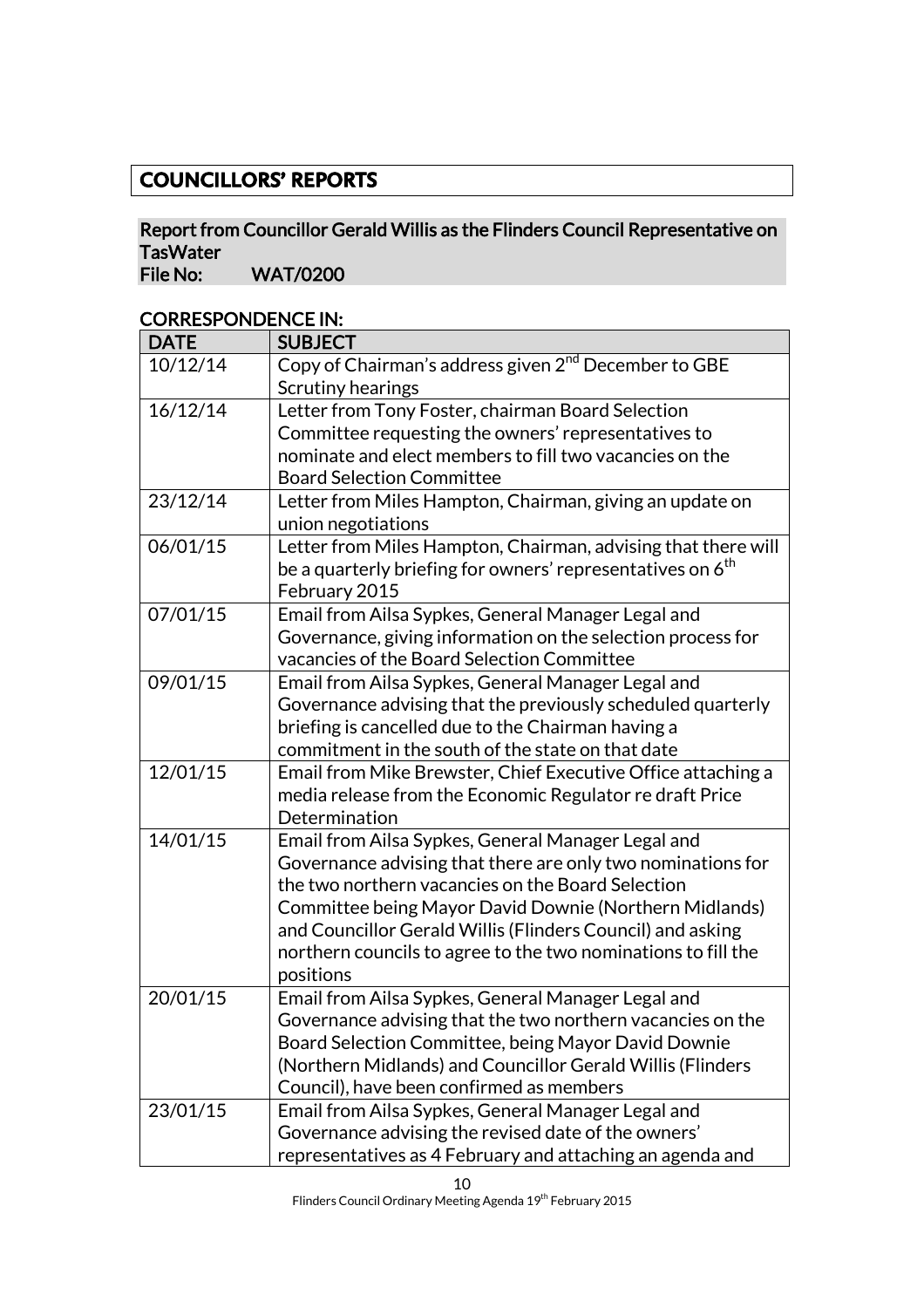|          | the report (As I had changed my schedule to accommodate the<br>previously scheduled date I was an apology for the briefing as<br>I was unable to change my schedule again)                                                                                                                                        |
|----------|-------------------------------------------------------------------------------------------------------------------------------------------------------------------------------------------------------------------------------------------------------------------------------------------------------------------|
| 27/01/15 | Email from Ailsa Sypkes, General Manager Legal and<br>Governance advising the composition of Board Selection<br>Committee                                                                                                                                                                                         |
| 27/01/15 | Email from Ailsa Sypkes, General Manager Legal and<br>Governance advising two dates for the Board Selection<br>Committee to meet are Thursday 5 March and Thursday 12<br>March ( <i>I confirmed availability for the <math>12^{th}</math> (it is a council</i><br>workshop day), but not for the 5 <sup>th)</sup> |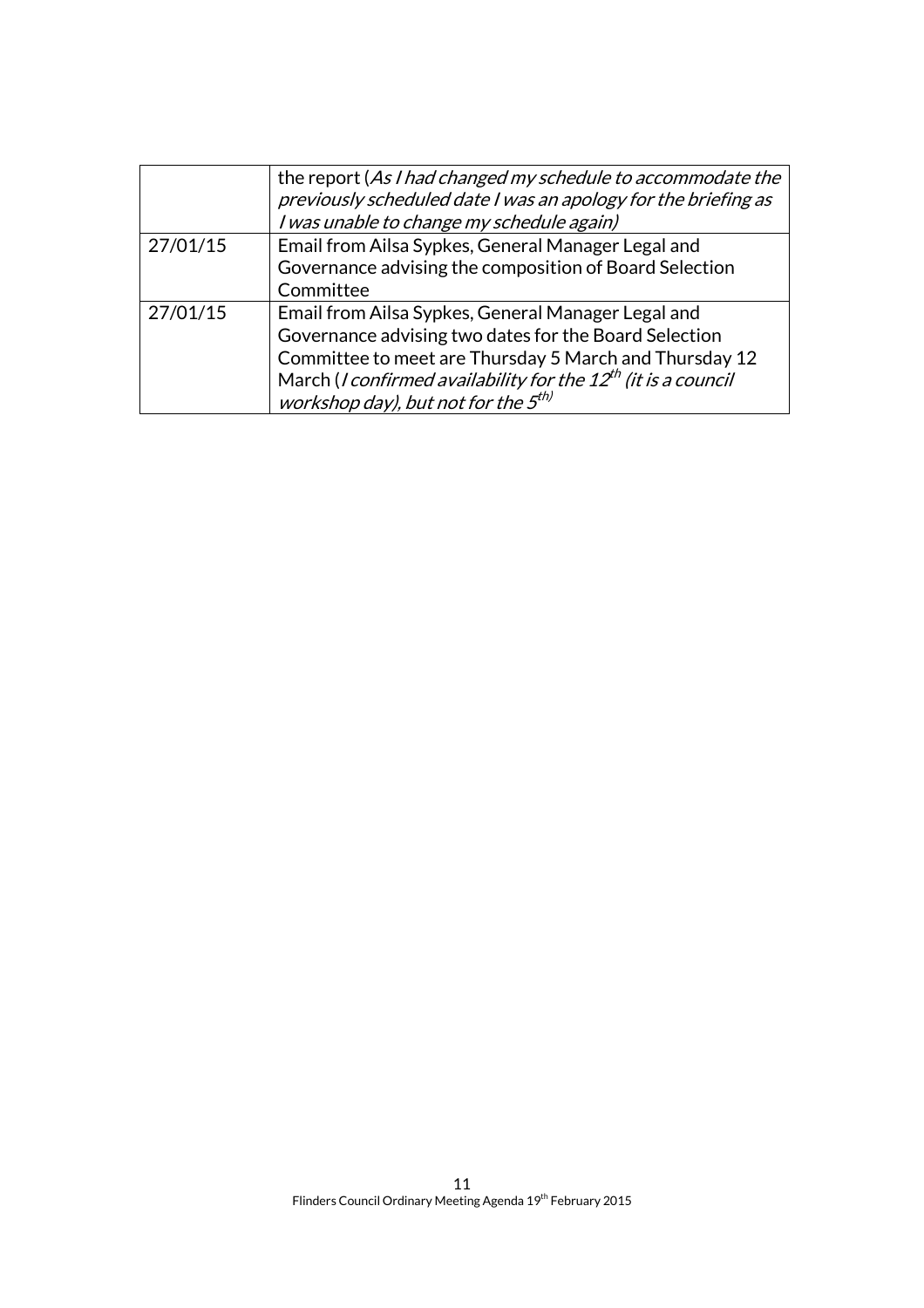### Deputy Mayor's Report File No: COU/0600

## ACTIVITIES:

| <b>DATE</b> | <b>ITEM</b>                                                       |  |
|-------------|-------------------------------------------------------------------|--|
| 22/01/15    | <b>Attend Council Meeting</b>                                     |  |
| 24/01/15    | Attend Furneaux Festival assist with "bump-out" at the end of the |  |
|             | day                                                               |  |
| 25/01/15    | Assist with set-up for Furneaux Festival community barbecue,      |  |
|             | cook and serve food, clean-up and "bump-out"                      |  |
| 27/01/15    | Attend Council Strategic Planning Workshop                        |  |
| 05/02/15    | <b>Attend Council Workshop</b>                                    |  |
| 12/02/15    | Attend Amalgamation Information Session, Launceston with          |  |
|             | Mayor Cox                                                         |  |

## CORRESPONDENCE IN:

| <b>DATE</b> | <b>WHO</b>      | <b>SUBJECT</b>         |
|-------------|-----------------|------------------------|
| 121/01/15   | Mrs P. Nugent   | Ongoing Telstra issues |
| 10/02/15    | <b>TasWater</b> | Invitation             |

## CORRESPONDENCE OUT:

| <b>DATE</b> | <b>WHO</b>   | <b>SUBJECT</b>           |
|-------------|--------------|--------------------------|
| 22/01/15    | Mrs P Nugent | Ongoing Telstra issues   |
| 11/01/15    | TasWater     | Rsvp re declining invite |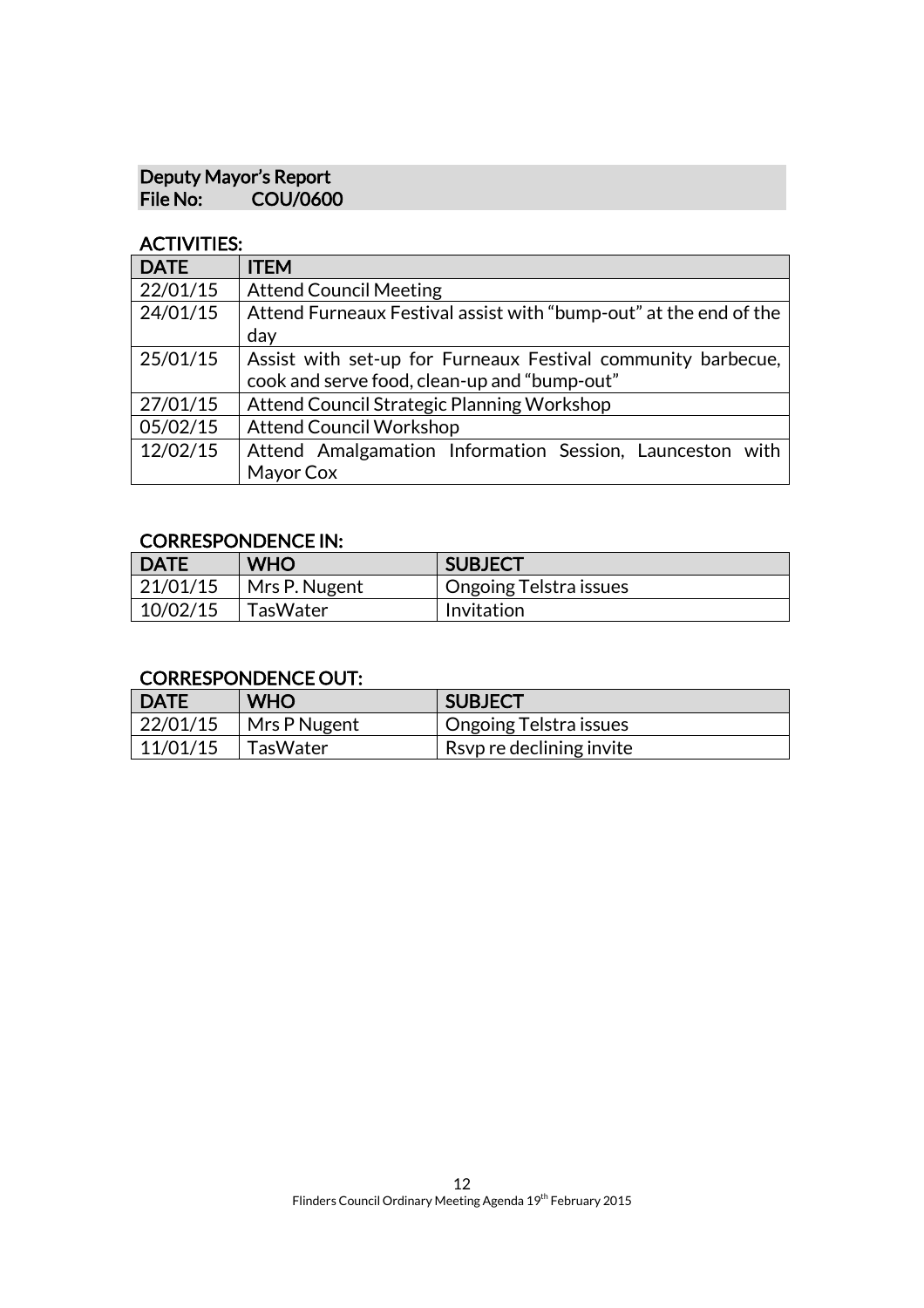## **MAYOR'S REPORT:**

| <b>ACTION</b>            | <b>Information</b> |
|--------------------------|--------------------|
| <b>PROPONENT</b>         | Mayor C Cox        |
| <b>FILE REFERENCE</b>    | COU/0600           |
| <b>ASSOCIATED PAPERS</b> | Nil                |

## REPORT:

## APPOINTMENTS:

| 14/01/15 | Funeral - Kevin (Jim) Grace AFSM                                                                            |  |
|----------|-------------------------------------------------------------------------------------------------------------|--|
| 16/01/15 | Met with retail fuel distributor                                                                            |  |
| 19/01/15 | Met with a ratepayer on access to Sharp Terminal Launceston                                                 |  |
| 21/01/15 | Municipal Emergency Management Committee Meeting                                                            |  |
| 21/01/15 | Met with a ratepayer on access to Sharp Terminal Launceston                                                 |  |
| 21/01/15 | Met with a ratepayer on access to Sharp Terminal Launceston                                                 |  |
| 22/01/15 | Met with retail fuel distributor                                                                            |  |
| 22/01/15 | <b>Council Meeting</b>                                                                                      |  |
| 22/01/15 | Visited 1 <sup>st</sup> Balwyn and 1 <sup>st</sup> Fitzroy Scout Groups camping at<br><b>Trousers Point</b> |  |
| 22/01/15 | Telephone meeting with the General Manager of Launceston<br>Airport                                         |  |
| 24/01/15 | Festival Event - Whitemark Street Market                                                                    |  |
| 24/01/15 | Ronnie Summers, NAIDOC Tasmanian Aboriginal of the Year                                                     |  |
|          | 2014 - Music at the Tavern                                                                                  |  |
| 25/01/15 | Community BBQ to celebrate being Australian - Australia Day                                                 |  |
|          | celebration                                                                                                 |  |
| 27/01/15 | Workshop - Strategic Planning with SED                                                                      |  |
| 29/01/15 | <b>Furneaux Group Shipping Special Committee Meeting</b>                                                    |  |
| 29/01/15 | Met with Denise Gardner of Cape Barren Island Aboriginal                                                    |  |
|          | Association Inc. re strategic plan                                                                          |  |
| 29/01/15 | Connected Denise Gardner & Robyn Cox re Land Use Planning                                                   |  |
|          | for Cape Barren Island                                                                                      |  |
| 29/01/15 | Furneaux Group Aviation Special Committee Meeting                                                           |  |
| 29/01/15 | Met with Carolyn Phillips, Tasmania Medicare Local's (TML)                                                  |  |
|          | Streamlined Care Pathways Project (& Cr. Willis)                                                            |  |
| 29/01/15 | Lady Barron Hall & Recreational Special Committee Meeting                                                   |  |
| 02/02/15 | Discussion with resident re Launceston Airport access                                                       |  |
| 03/02/15 | Discussion with resident re Launceston Airport access                                                       |  |
| 04/02/15 | Met with Lady Barron residents re town gardens                                                              |  |
| 04/02/15 | <b>Furneaux Community Health Special Committee Meeting</b>                                                  |  |
| 05/02/15 | Councillor workshop                                                                                         |  |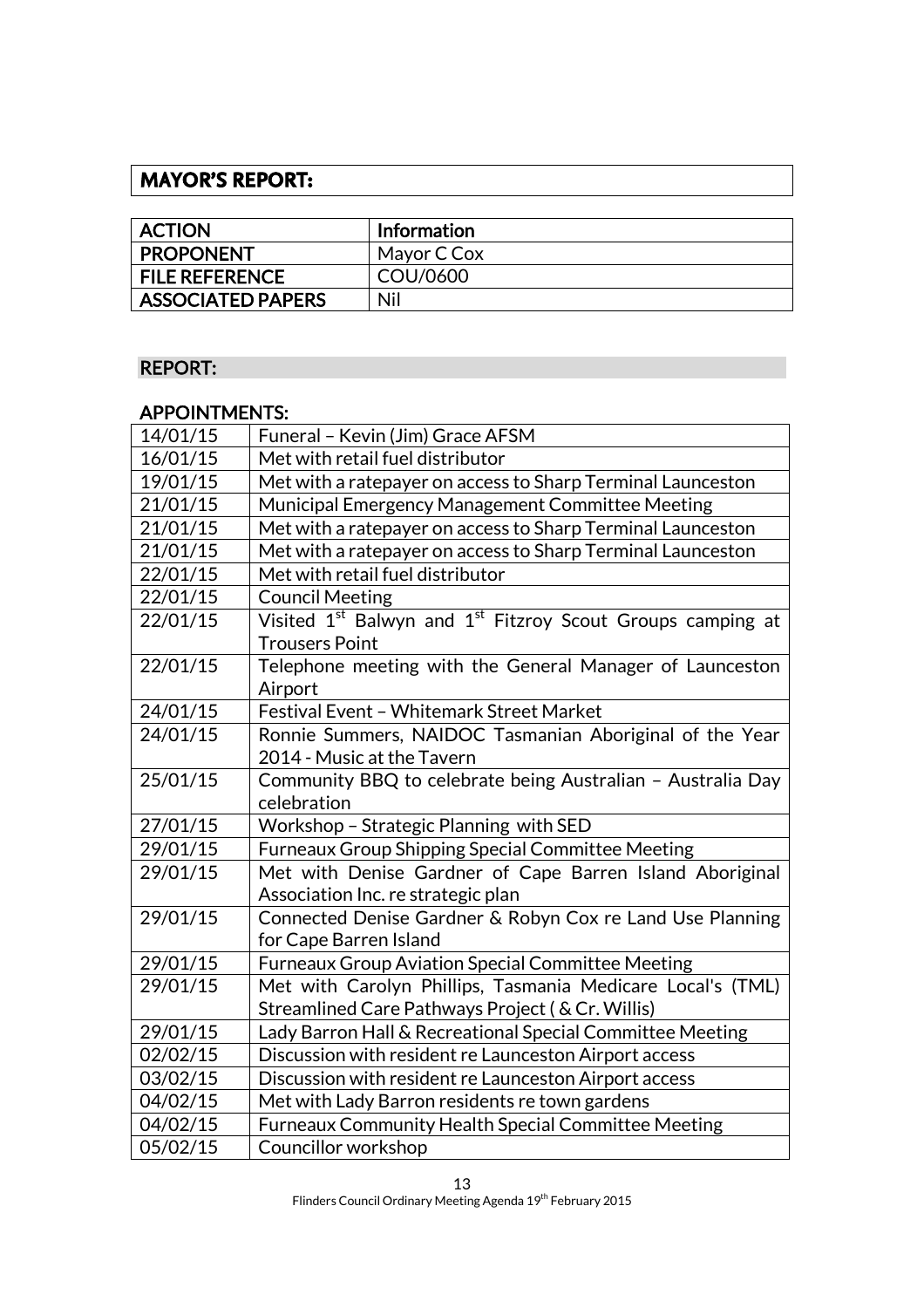| 06/02/15 | Discussion with resident re Government Vet & Quarantine |  |
|----------|---------------------------------------------------------|--|
|          | <b>Control Position</b>                                 |  |
| 11/02/15 | Met with Launceston Sharp Airlines staff                |  |
| 12/02/15 | Meeting with Paul Hodgen, General Manager Launceston    |  |
|          | Airport                                                 |  |
| 12/02/15 | Peter Gutwein's Northern Region Amalgamation Meeting    |  |
| 13/02/15 | Local Government Association of Tasmania Meeting        |  |

## Lady Barron

The Acting General Manager and I met with a group of Lady Barron residents at Lady Barron to view issues they raised within the township. The triggering factor was the removal by the Works and Services Department of a garden near the Lady Barron Hall. The garden had been there for decades, however it had become labour intensive to maintain with a rock border, the invasion of kikuyu grass, and a lack of water in that vicinity. Council has agreed to reinstate the garden and the residents have agreed to maintain the garden. A straight or flat edging will be put in place to enable mowing to the edge of the garden. The residents raised other issues including a need to remove grass from two drainage areas, and the trimming of trees back from the graves at the eastern end of the cemetery. These issues have already been attended to by staff. A request to re- fence the Lady Barron cemetery will be considered during budget sessions.

The residents also commented that the tennis courts are being used quite often.

The community members are now liaising with TasPorts to have the Memorial to Fishermen Lost at Sea reinstated. As you will recall this has been a long standing request to TasPorts by Council and the last response I had to my query advised it would be installed by the end of January.

#### Launceston Airport Access

I have fielded many complaints in recent weeks about the poor access to the Sharp Terminal at Launceston Airport. With Councillors' support, I have raised the issues with Paul Hodgen, the General Manager of the Launceston Airport. I have encouraged the community to report issues directly to Paul and I am meeting with him again on the 12<sup>th</sup> February. I encourage airport users to continue to report issues to Paul.

## Vet/Quarantine

In the last week community members have become aware that the State Government budget restraints on the Department of Primary Industries, Parks, Water and Environment (DPIPWE), could have implications for Flinders in that the Government Vet position on Flinders could cease to exist. Flinders has the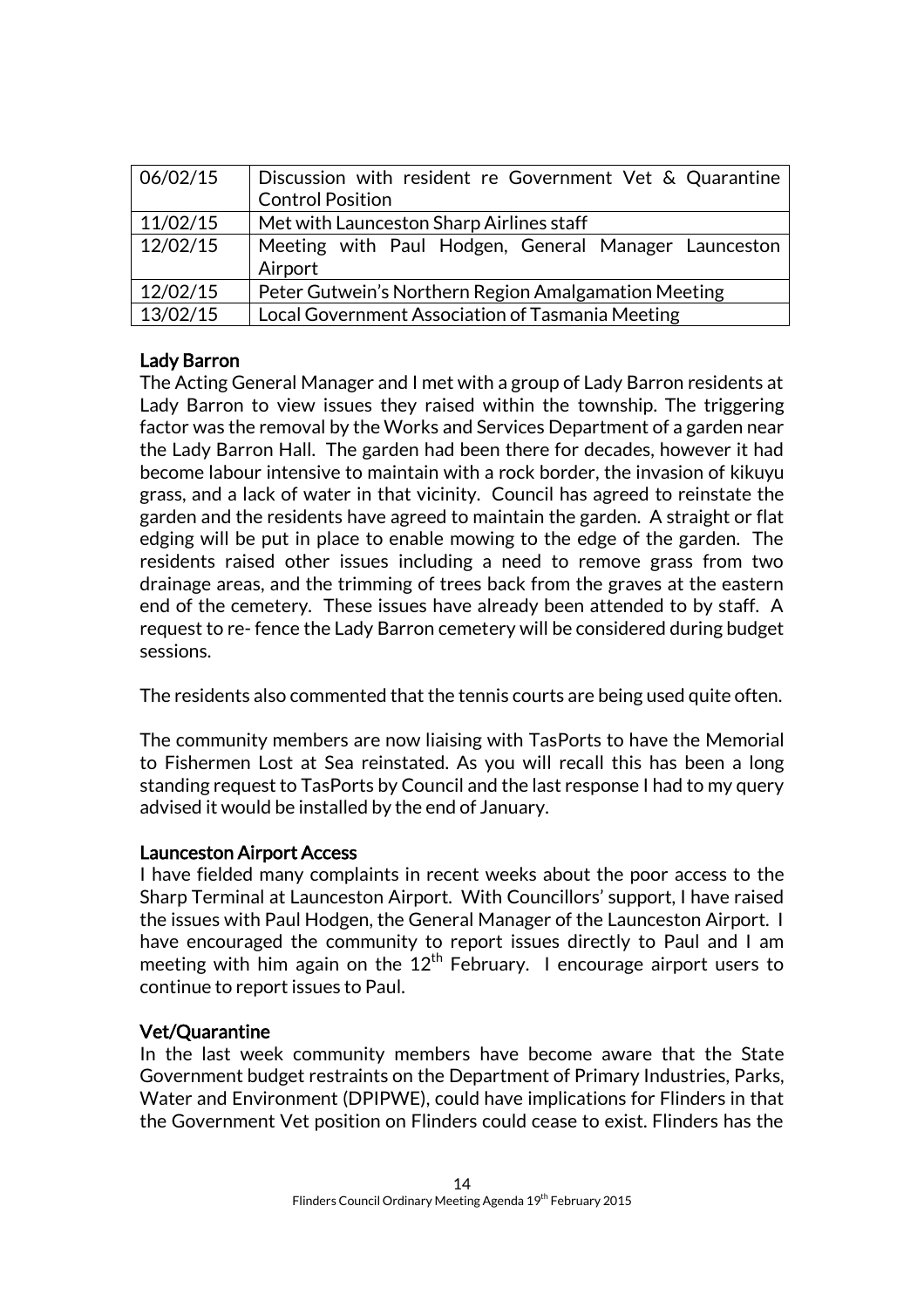last on-ground government vet position in the state. The current position also covers Quarantine.

The threat of losing this position is concerning to Councillors and more information will be sought from DPIPWE.

### Australia Day Weekend

Council organised and assisted with a range of events over the Australia Day long weekend starting at Killiecrankie on the Friday night and culminating in a free community BBQ and entertainment at the RSL & Sports Club on the Sunday. Thank you to all who contributed to make this weekend happen including the Flinders Branch of Tas Regional Arts and the Department of Premier and Cabinet who contributed \$2,300 to enable Social Circus Tasmania to provide community workshops for the Summer Holiday Program, entertainment at both the Saturday Market Day and the BBQ, and culminating in a display of circus skills by young islanders.

Australia Day has been part of a long weekend for the past two years. Council has supported the community in having a weekend of events, including a free community BBQ supported by community entertainment - last year at the Furneaux Museum and this year at the RSL & Sports Club, both on the  $25<sup>th</sup>$ January.

In 2016 Australia Day will fall on a Tuesday. Council will need to give serious consideration as to what will be supported next year.

| <b>DATE</b> | <b>WHO</b>                        | <b>SUBJECT</b>                                        |
|-------------|-----------------------------------|-------------------------------------------------------|
| 13/01/15    | 50+Tasmania                       | Editorial in 50+ Tasmania publication                 |
| 14/01/15    | Office of the Anti-               | Annual Report 2013-14 released                        |
|             | Discrimination                    |                                                       |
|             | Commissioner                      |                                                       |
| 20/01/15    | <b>Tracey Kelly, West Tamar</b>   | Invitation to opening of the Windsor                  |
|             | Council                           | Pavilion (apology sent)                               |
| 22/01/15    | Gillian Woods                     | Response to letter & notification of 18 <sup>th</sup> |
|             |                                   | Cancer Concert - 19/9/15                              |
| 22/01/15    | National Australia Day            | Nominations for 2016 Awards                           |
|             | Council                           |                                                       |
| 23/01/15    | Ailsa Sypkes, General             | <b>TasWater Quarterly Report to Owners</b>            |
|             | Manager Legal and                 | Representatives - Progress Update to                  |
|             | Governance, TasWater              | 31 December 2014                                      |
| 23/01/15    | Prof. Jean Palutik, National      | Invitation to attend Climate Adaptation               |
|             | <b>Climate Change Adaptation</b>  | in the Coastal Zone Workshop -                        |
|             | <b>Research Facility (NCCARF)</b> | 17/2/15                                               |

## CORRESPONDENCE IN: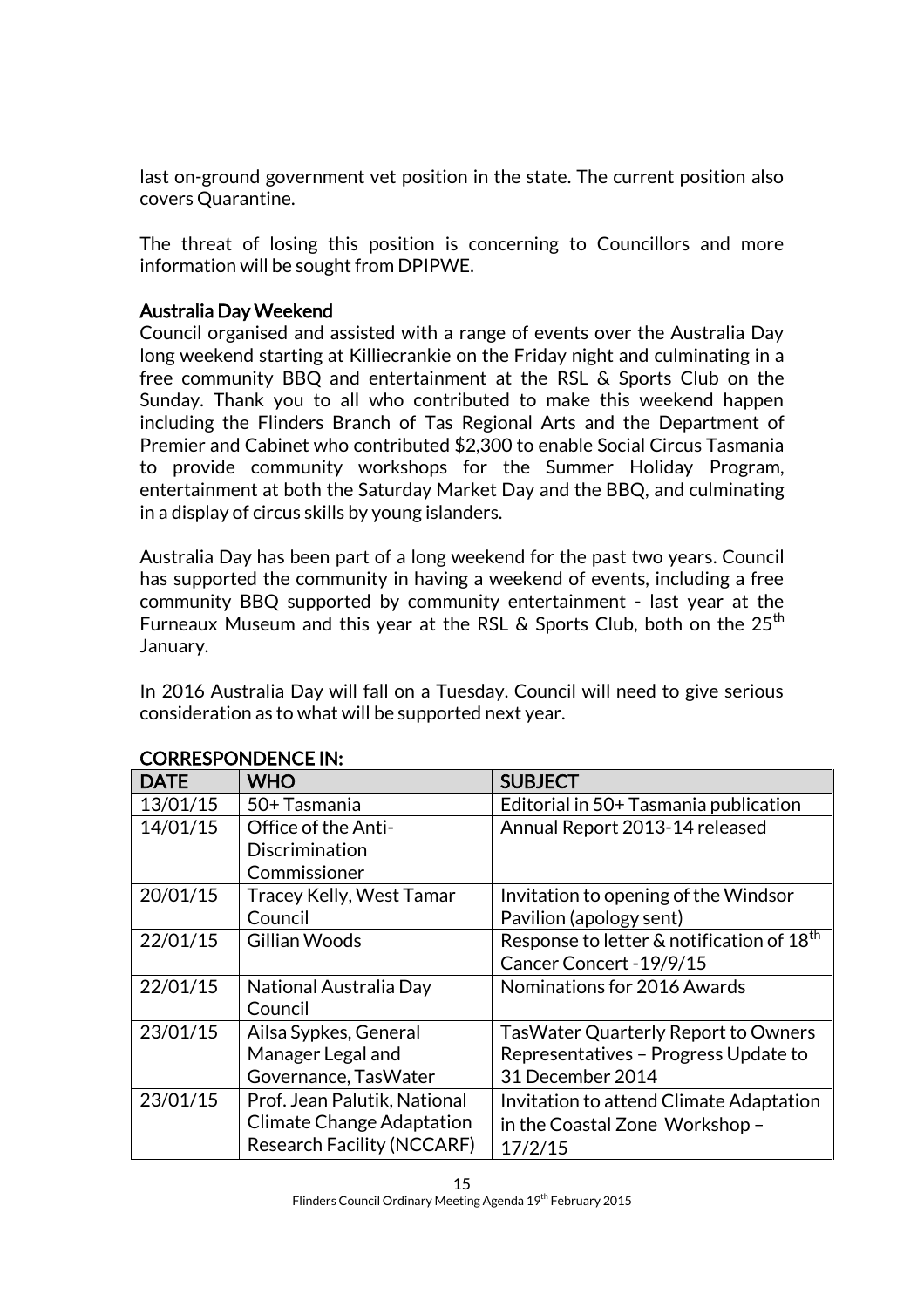| 23/01/15 | Jess Tyler, TasIEX<br>(Tasmanian Innovations<br>Exchange)                           | <b>TasIEXtra Newsletter</b>                                                                                                       |
|----------|-------------------------------------------------------------------------------------|-----------------------------------------------------------------------------------------------------------------------------------|
| 27/01/15 | Garry Bailey, Bicycle<br><b>Network</b>                                             | State Government's Trails and<br><b>Bikeways funding to Councils</b>                                                              |
| 27/01/15 | Commander APJ Cerritelli,<br>Tasmanian Police                                       | Invitation to Graduation Ceremony of<br>Trainee Course 2/2014 - 6/3/15<br>(apology sent)                                          |
| 28/01/15 | Marc Cobham                                                                         | Wireless Mobile Broadband - Internet<br>problems experienced                                                                      |
| 29/01/15 | John Kirwan, Royal Flying<br><b>Doctor Service</b>                                  | Request for meeting to explore<br>community health needs                                                                          |
| 29/01/15 | Paul Hodgen, General<br>Manager, Launceston<br>Airport                              | Launceston Airport car parking                                                                                                    |
| 30/01/15 | Stephen Douglas,<br>Launceston Airport                                              | Confirmation of receipt of submission<br>on Preliminary Draft Master Plan                                                         |
| 30/01/15 | Dr Katrena Stephenson,<br><b>Local Government</b><br><b>Association of Tasmania</b> | Local Government Association of<br>Tasmania submission to the 2015-16<br><b>State Budget</b>                                      |
| 02/02/15 | <b>Education Ambassadors,</b><br>University of Tasmania                             | New Patron in Chief to Education<br>Ambassadors Tasmania                                                                          |
| 03/02/15 | <b>Tasmanian Electoral</b><br>Commission                                            | <b>Results of General Management</b><br>Committee (GMC) of LGAT election                                                          |
| 03/02/15 | Department of<br>Infrastructure and Regional<br>Development                         | Progress in Australian Regions -<br>Yearbook 2014                                                                                 |
| 03/02/15 | Department of Education                                                             | School Support and Expectations 2015                                                                                              |
| 03/02/15 | Australia Post                                                                      | Notice of increase in Charge for<br><b>Business Letter services</b>                                                               |
| 03/02/15 | Sandy Drummond                                                                      | Concerns on State's Amalgamation<br>discussions                                                                                   |
| 03/02/15 | Education Ambassadors,<br>University of Tasmania                                    | Tasmanian education - new data, new<br>comparisons, new insights                                                                  |
| 04/02/15 | Australian Commercial &<br><b>Entertainment Technologies</b><br>Association         | Safety of entertainment technology in<br>venues                                                                                   |
| 04/02/15 | Paul Hodgen, General<br>Manager, Launceston<br>Airport                              | Copy of letter sent to Michael Buck,<br>Flinders Island Tourism & Business<br>Assoc. regarding access to Sharp<br><b>Terminal</b> |
| 04/02/15 | David Malacari, Ten Days on<br>the Island                                           | Thanking Council for support of the<br><b>Tasmanian International Arts Festival</b>                                               |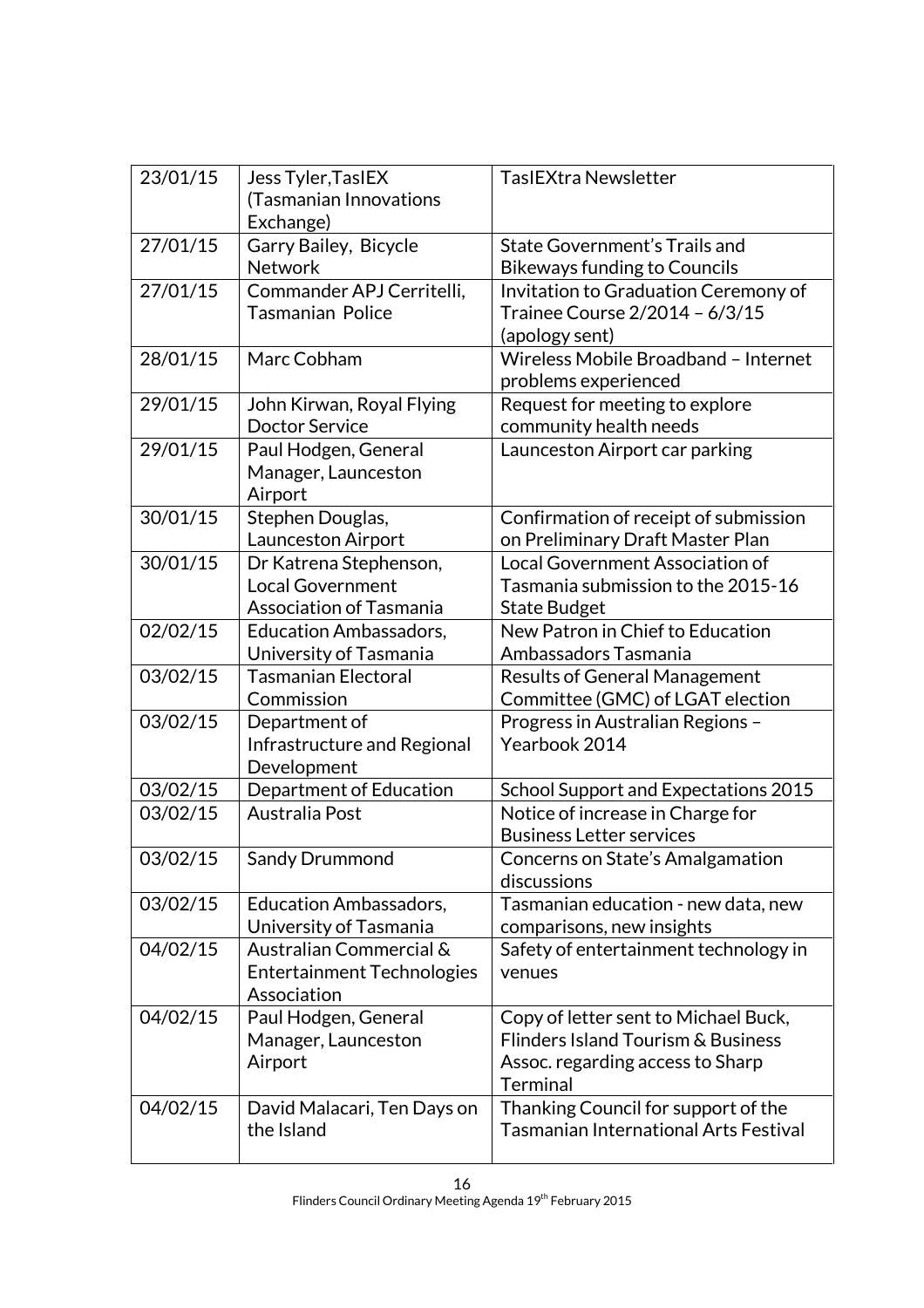| 05/02/15 | Malcolm Sharp               | <b>Essendon Airport East/West</b>                            |
|----------|-----------------------------|--------------------------------------------------------------|
|          |                             | Temporary Runway Closure Monday                              |
|          |                             | March 2 <sup>nd</sup> to Friday 21 <sup>st</sup> March, 2015 |
| 05/02/15 | Nick Byrne, SED             | Isolating council funds for community                        |
|          |                             | use in the event of amalgamation                             |
| 09/02/15 | <b>Tony Griggs</b>          | Australia Day celebrations                                   |
| 09/02/15 | <b>Helen Cameron</b>        | Partial donation of artist's time to                         |
|          |                             | create public artwork                                        |
| 09/02/15 | John Loudon                 | Temporary closure Launceston Airport                         |
|          |                             | runway: 13 Feb - 29 March, 9pm - 6am                         |
| 09/02/15 | Peter Gutwein, Minister for | Agenda for regional Voluntary                                |
|          | Planning and Local          | <b>Amalgamations Meeting</b>                                 |
|          | Government                  |                                                              |
| 09/02/15 | Darryl Nichols              | Garage Sale Trail                                            |
| 09/02/15 | <b>TasWater</b>             | <b>Invitation to Forum</b>                                   |
| 10/02/15 | Inspector Darren Hopkins,   | Meeting with General Manager and                             |
|          | <b>North East Division</b>  | Councillors                                                  |
|          | Tasmania Police             |                                                              |
| 10/02/15 | Fiona Keserue-Ponte, SEMF   | Response to representation on Lady                           |
|          | consultants                 | <b>Barron Water Treatment Plant</b>                          |
|          |                             | Development Application                                      |
| 10/02/15 | Launceston Airport          | Access Information article for Island                        |
|          |                             | <b>News</b>                                                  |

## CORRESPONDENCE OUT:

| <b>DATE</b> | <b>WHO</b>                 | <b>SUBJECT</b>                          |
|-------------|----------------------------|-----------------------------------------|
| 21/01/15    | David Tresemer             | Response to public question, December   |
|             |                            | 2015 Council Meeting                    |
| 22/01/15    | <b>Tasmanian Electoral</b> | <b>Voting for Local Government</b>      |
|             | Commission                 | Association of Tasmania, General        |
|             |                            | <b>Management Committee</b>             |
| 29/01/15    | Australia Post             | Confidential                            |
| 30/01/15    | Planning Manager,          | Submission on Launceston Airport        |
|             | Launceston Airport         | Preliminary Draft Master Plan 2015      |
| 30/01/15    | Invest in Australia        | Free promotion of Council Areas         |
| 05/02/15    | Nick Byrne, SED            | Isolating council funds for community   |
|             |                            | use in the event of amalgamation        |
| 05/02/15    | Paul Hodgen, General       | Issues regarding Launceston Airport car |
|             | Manager, Launceston        | parks and access to Sharp Terminal      |
|             | Airport                    |                                         |
| 09/02/15    | Inspector Darren Hopkins,  | Meeting with Councillors and General    |
|             | <b>North East Division</b> | Manager                                 |
|             | Tasmania Police            |                                         |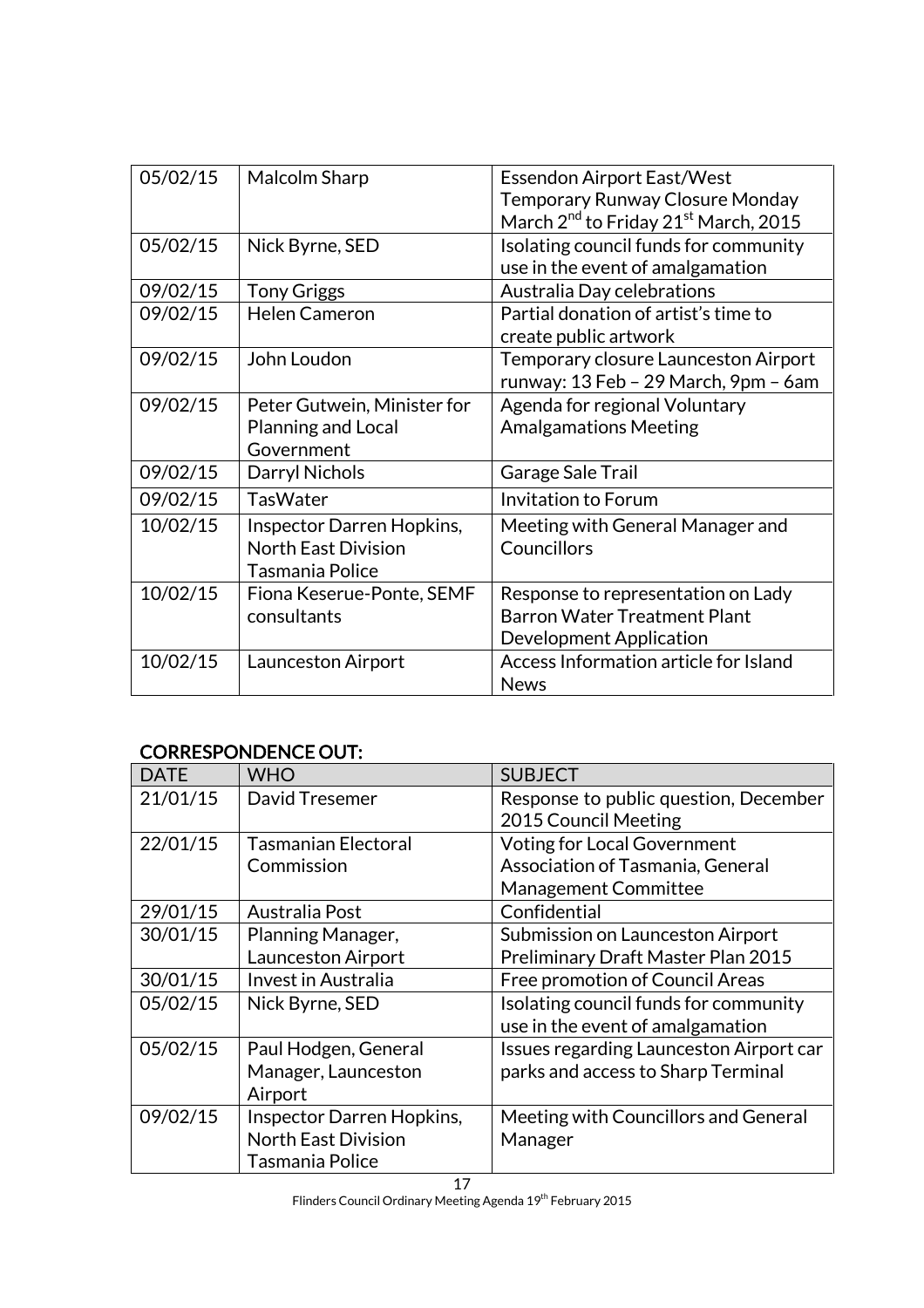## COUNCILLOR'S CORRESPONDENCE - Cr Chris Rhodes

(Copies in Mayor's Correspondence File)

## CORRESPONDENCE OUT:

| <b>DATE</b> | WHO                                                                              | <b>SUBJECT</b>           |
|-------------|----------------------------------------------------------------------------------|--------------------------|
| 22/12/14    | Tasmania Police,<br>Russell Judges,<br>Ombudsman,<br><b>Integrity Commission</b> | Re Random Breath Testing |

#### CORRESPONDENCE IN:

| l DATE   | <b>WHO</b>                                                           | <b>SUBJECT</b>                              |
|----------|----------------------------------------------------------------------|---------------------------------------------|
| 23/12/14 | Inspector Darren Hopkins,<br>North East Division,<br>Tasmania Police | Response re Random Breath<br><b>Testing</b> |

## VOTING REQUIREMENTS:

Simple Majority

## RECOMMENDATION:

That the Mayor's report be received.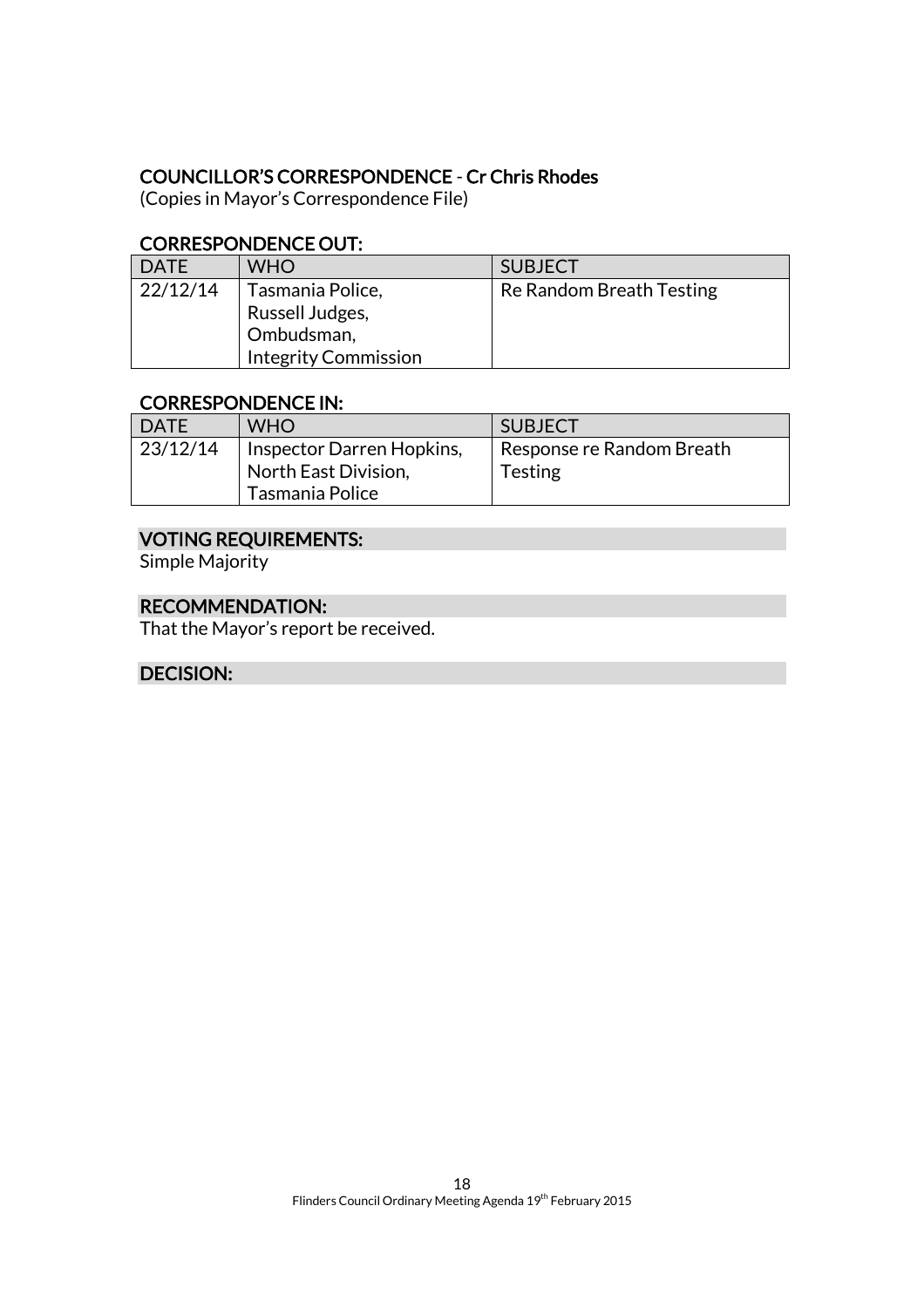## **OPERATIONAL BUSINESS OF COUNCIL**

| А.                                                               | DEVELOPMENT SERVICES AND PLANNING                                                                                                                                                     |
|------------------------------------------------------------------|---------------------------------------------------------------------------------------------------------------------------------------------------------------------------------------|
| Item A1:<br>File No:<br><u>Annexure 6:</u><br><u>Annexure 7:</u> | <b>Wealth from Water Program</b><br><b>ENV/1100</b><br><b>Wealth for Water pamphlet</b><br>Inventory of data sets                                                                     |
| <b>B.</b>                                                        | <b>NOTICE OF MOTIONS</b>                                                                                                                                                              |
| Item B1:<br>File No:                                             | Notice of Motion from Mayor Carol Cox - Nomination of<br><b>Furneaux Group Aviation Committee Representative</b><br><b>COM/0104</b>                                                   |
| Item B2:<br>File No:                                             | Notice of Motion from Mayor Carol Cox - General Manager<br><b>Performance Review Committee</b><br><b>PER/1200</b>                                                                     |
| Item B3:<br>File No:<br><u>Annexure 8:</u><br><u>Annexure 9:</u> | Notice of Motion from Mayor Carol Cox - Amalgamation<br><b>COU/0700</b><br><b>Minister Gutwein's Presentation</b><br><i>Voluntary Council Amalgamations - Questions &amp; Answers</i> |
| Item B4:<br><b>File No:</b>                                      | Notice of Motion from Cr Peter Rhodes - Ideas and<br><b>Innovations Committee</b><br><b>COU/0600</b>                                                                                  |
| Item B5:<br>File No:                                             | Notice of Motion from Deputy Mayor Marc Cobham<br><b>Furneaux (Emita) Hall Special Committee Members</b><br><b>AME/0502</b>                                                           |
| C.                                                               | <b>CORPORATE SERVICES</b>                                                                                                                                                             |
| Item C1:<br>File No:<br><u>Annexure 10:</u>                      | Half Yearly 2014-15 Budget Review<br><b>FIN/0702</b><br>Half Yearly 2014-15 Budget Review                                                                                             |
| D.                                                               | <b>GOVERNANCE</b>                                                                                                                                                                     |
| Item D1:<br><b>File No:</b><br>Annexure 11:                      | <b>Personal Information Protection Policy</b><br>ADM/0900<br><b>DRAFT Personal Information Protection Policy</b>                                                                      |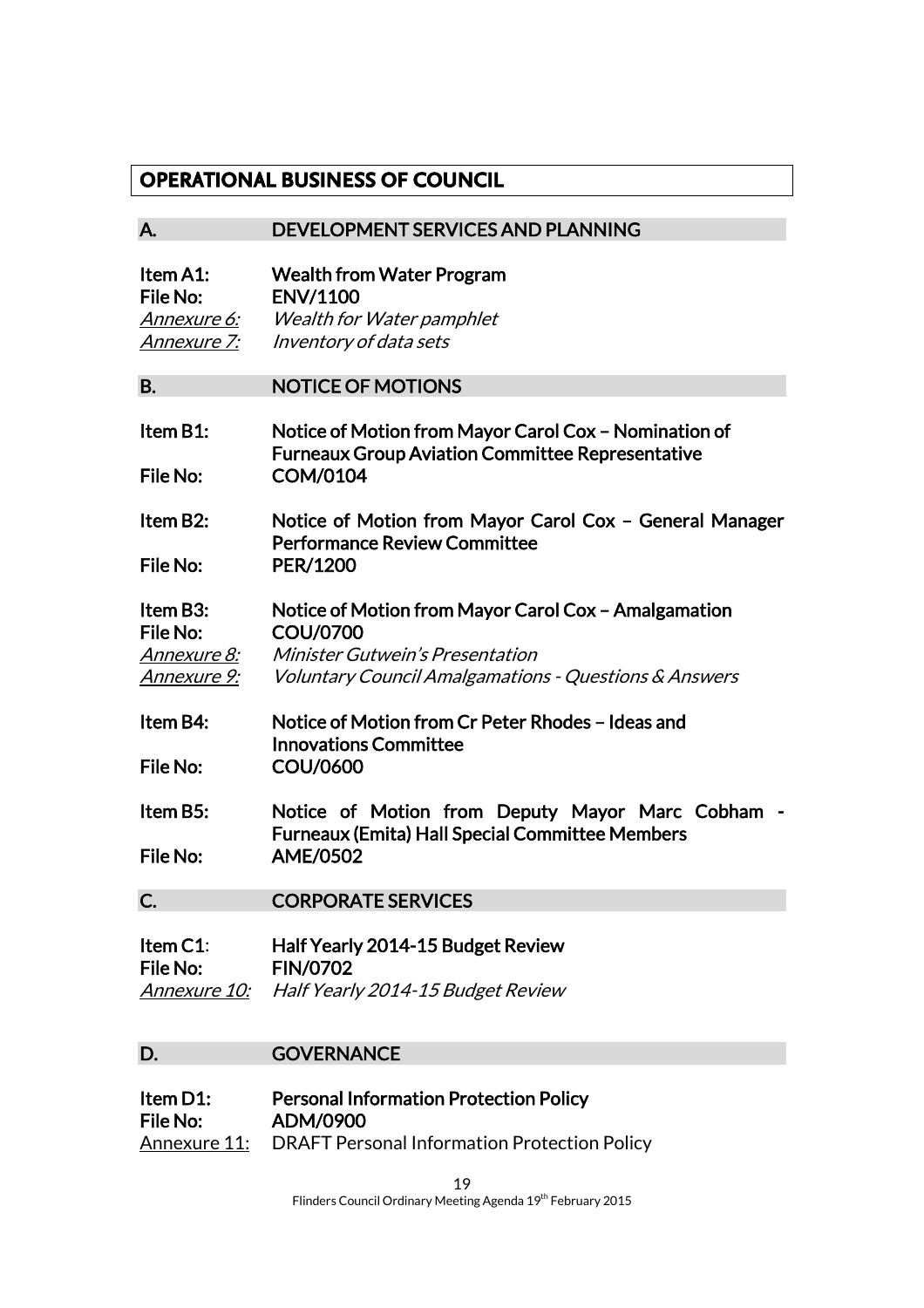| Item D2:<br>File No:<br>Annexure 12: | <b>Review of Uniform Policy</b><br><b>PER/0602</b><br><b>DRAFT Uniform Policy</b>                 |
|--------------------------------------|---------------------------------------------------------------------------------------------------|
| Item D3:<br>File No:                 | <b>Travel &amp; Accommodation Policy</b><br><b>FIN/1300</b>                                       |
|                                      | <b>Annexure 13: DRAFT Travel &amp; Accommodation Policy</b>                                       |
| Item D4:                             | Review of Elected Members' Allowances & Reimbursements<br><b>Policy</b>                           |
| File No:                             | COU/0600                                                                                          |
| <i>Annexure 14:</i>                  | DRAFT Elected Members' Allowances & Reimbursements<br>Policy                                      |
|                                      |                                                                                                   |
| Item D5:<br>File No:                 | Review of Instrument of Delegation (last updated May 2014)<br><b>PUB/0300</b>                     |
| <u>Annexure 15:</u>                  | DRAFT Instrument of Delegation (2015.02)                                                          |
| Item D6:                             | <b>Furneaux Fire Management Area Fire Protection Plan 2014 -</b><br>2019                          |
| File No:                             | <b>ENV/0401</b>                                                                                   |
| <i>Annexure 16:</i>                  | <b>Furneaux Fire Management Area Fire Protection Plan 2014 -</b><br><b>2019 Executive Summary</b> |
| Item D7:<br>File No:                 | <b>Councillor Resolution Report</b><br><b>COU/0600</b>                                            |

## E. WORKS AND SERVICES

| Item $E1$ :         | Flinders Council Waste Management Strategy 2014-2019 |
|---------------------|------------------------------------------------------|
| File No:            | <b>WAS/0400</b>                                      |
| <i>Annexure 18:</i> | Flinders Council Waste Management Strategy 2014-2019 |

## F. CLOSED COUNCIL

| Item F1: | <b>Closed Council Item</b> |
|----------|----------------------------|
| File No: | <b>WOR/0501</b>            |

Meeting Closed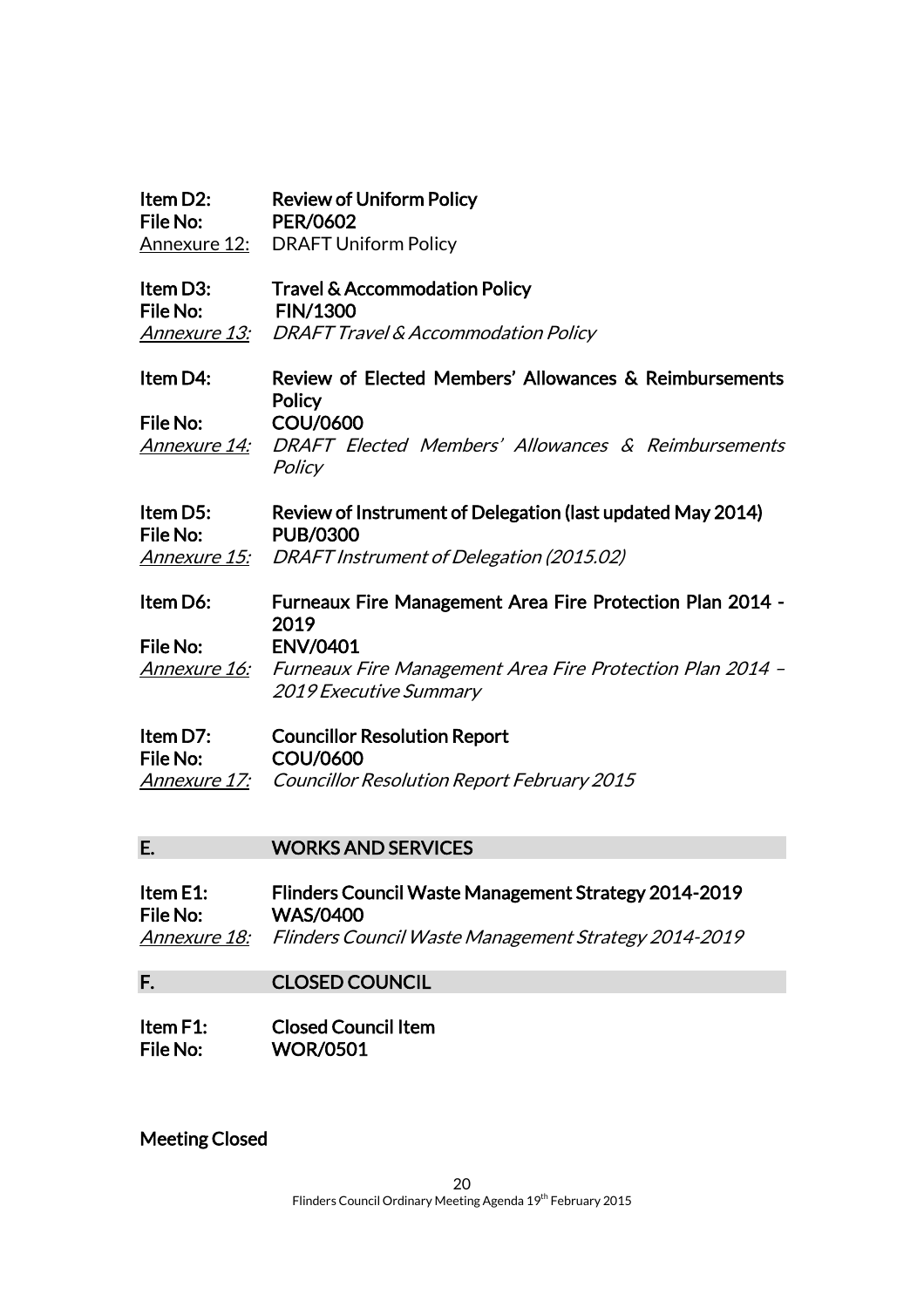## **A. DEVELOPMENT SERVICES AND PLANNING**

| <b>ACTION</b>            | <b>Information</b>                     |
|--------------------------|----------------------------------------|
| <b>PROPONENT</b>         | <b>Council Officer</b>                 |
| <b>OFFICER</b>           | Robyn Cox, Strategic Planner           |
| <b>FILE REFERENCE</b>    | ENV/1100                               |
| <b>ASSOCIATED PAPERS</b> | Annexure 6: Wealth from Water brochure |
|                          | Annexure 7: Inventory of data sets     |

#### Item A1: Wealth from Water Program

#### INTRODUCTION:

The *Wealth from Water Program* was a key part of Tasmania's Innovation Strategy when it commenced in November 2010. The program was a partnership between the Department of Primary Industries, Parks, Water and Environment (DPIPWE), Department of Economic Development, Tourism and the Arts (DEDTA) and the Tasmanian Institute of Agricultural Research (TIAR). Annexure 6 is the project pamphlet. Meander Valley was the first pilot area to be mapped followed by Southern Midlands.

Sustainable Landscapes Branch (SLB) within DPIPWE is the custodian of the resultant enterprise suitability mapping products. Subsequently, the SLB began a project to map all agricultural land in Tasmania using a coarser resolution (80m) than the initial pilot program.

As part of this Tasmania-wide project, Flinders Council assisted SLB staff to deploy 5 temperature loggers on Flinders Island. It was later agreed that the project could also produce a finer resolution (30m) for some western parts of the Island, specifically the proposed 10,000 hectares of rural living zone extending along Blue Rocks and Lughrata.

The aim was to provide data to inform decision making around the potential viability of new enterprises within the Rural Living Zone at the two localities as proposed under the draft Interim Planning Scheme.

Ten more temperature loggers were installed for the higher resolution, west coast rural living zone exploration. Temperature data was collected from October 2013 to October 2014 when it was downloaded by Council staff with assistance from the Local Ranger.

#### PREVIOUS COUNCIL CONSIDERATION: Nil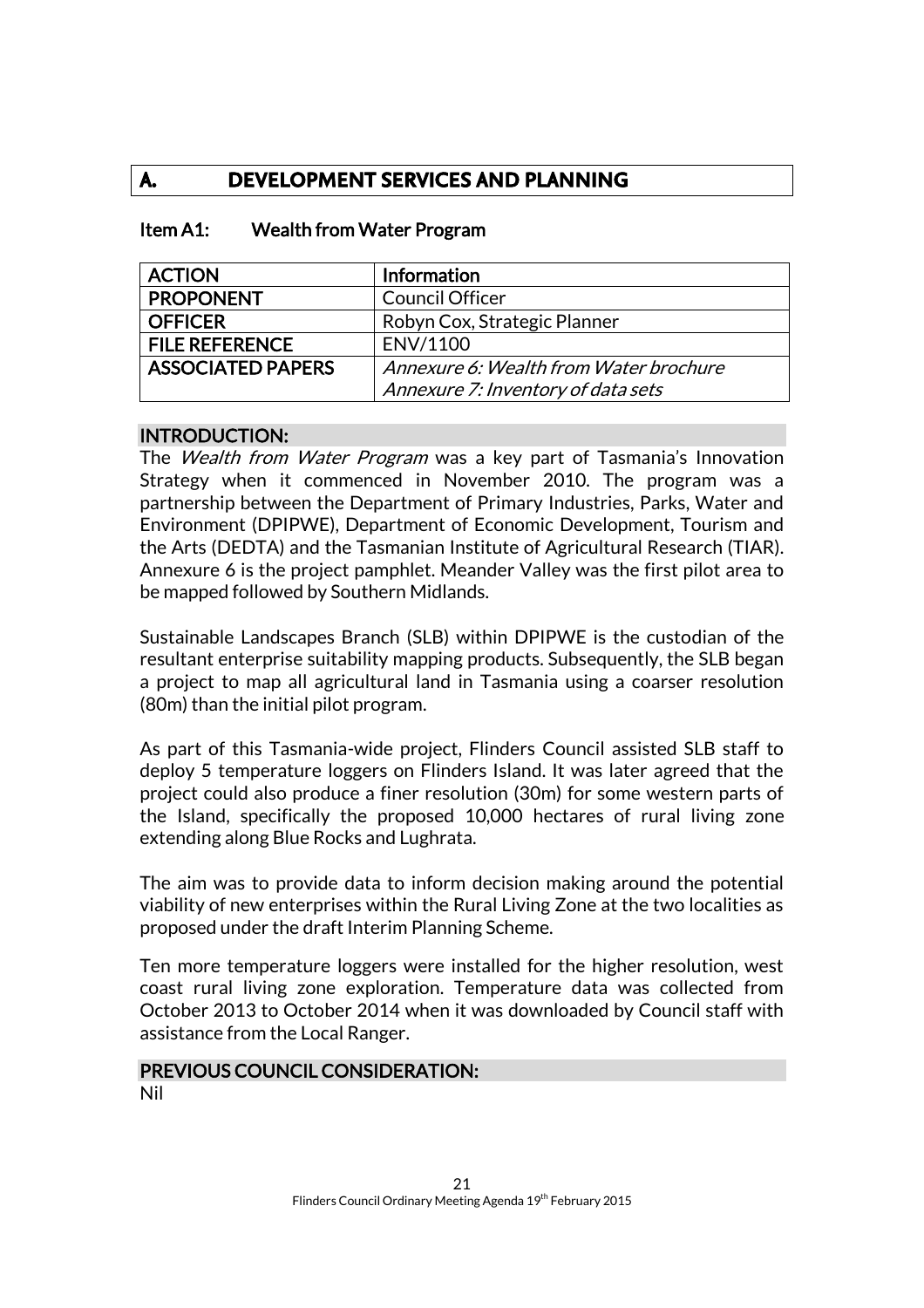## OFFICER'S REPORT:

DPIPWE staff selected 9 types of crops for investigation based on 1) their knowledge of what potentially may grow on the island; 2) the choice of higher value/lower volume (rather than high volume/lower value crops due to transport issues) and 3) crops that may be more broadly indicative, such as onions for bulb crops and carrot seed for seed crops. The 9 crops were onions, carrot seed, blueberries, raspberries, sparkling wine grapes, table wine grapes, cherries, rye grass and barley.

#### **Outputs**

During November and December 2014, the downloaded temperature data was modelled by the SLB along with soil property mapping and crop specific frost risk. The final products are 9 enterprise suitability maps (one for each crop) at 1:50,000 scale. This is district /catchment scale. More detailed property specific information would need to be gathered before crops were included in a property management plan but the project has indicated for instance, that bulbs and raspberries are largely unsuitable or marginally suitable whereas rye grass and barley are extensively suitable.

As well as the maps, digital soil property mapping for 11 soil properties across 10,000 hectares of land to Global Soil Map standards and a range of 30 metre enterprise specific grid climate surfaces such as crop specific frost risk for the project area are now available as standalone datasets in a GIS format. They can be provided individually or as a complete set. This type of data would most likely be used by consultants preparing property management plans. Annexure 7 is an inventory of component datasets.

DPIPWE has confirmed that SLB can provide the results of soil analysis at each site to landholders or council. There are also fact sheets available through LIST map for each soil sample site. This data has been requested of DPIPWE so that farmers who located temperature loggers on their land can receive some information that may be useful. In addition daily max and min values for temperature can be made available.

## Limitations

Each model output has a measurement of uncertainty which can be used to give further insight into each layer's limitation. This falls within the technical realm and is not explored here. Of more immediate relevance is that the model considers only physical soil, topographic and climate (temperature) constraints. Notably, wind has not been considered. A key limitation is that suitability assessments are based upon the assumption that water for crop irrigation is available and therefore is not a limiting factor. This is not altogether surprising given that the initial project was focused on irrigation. On request, DPIPWE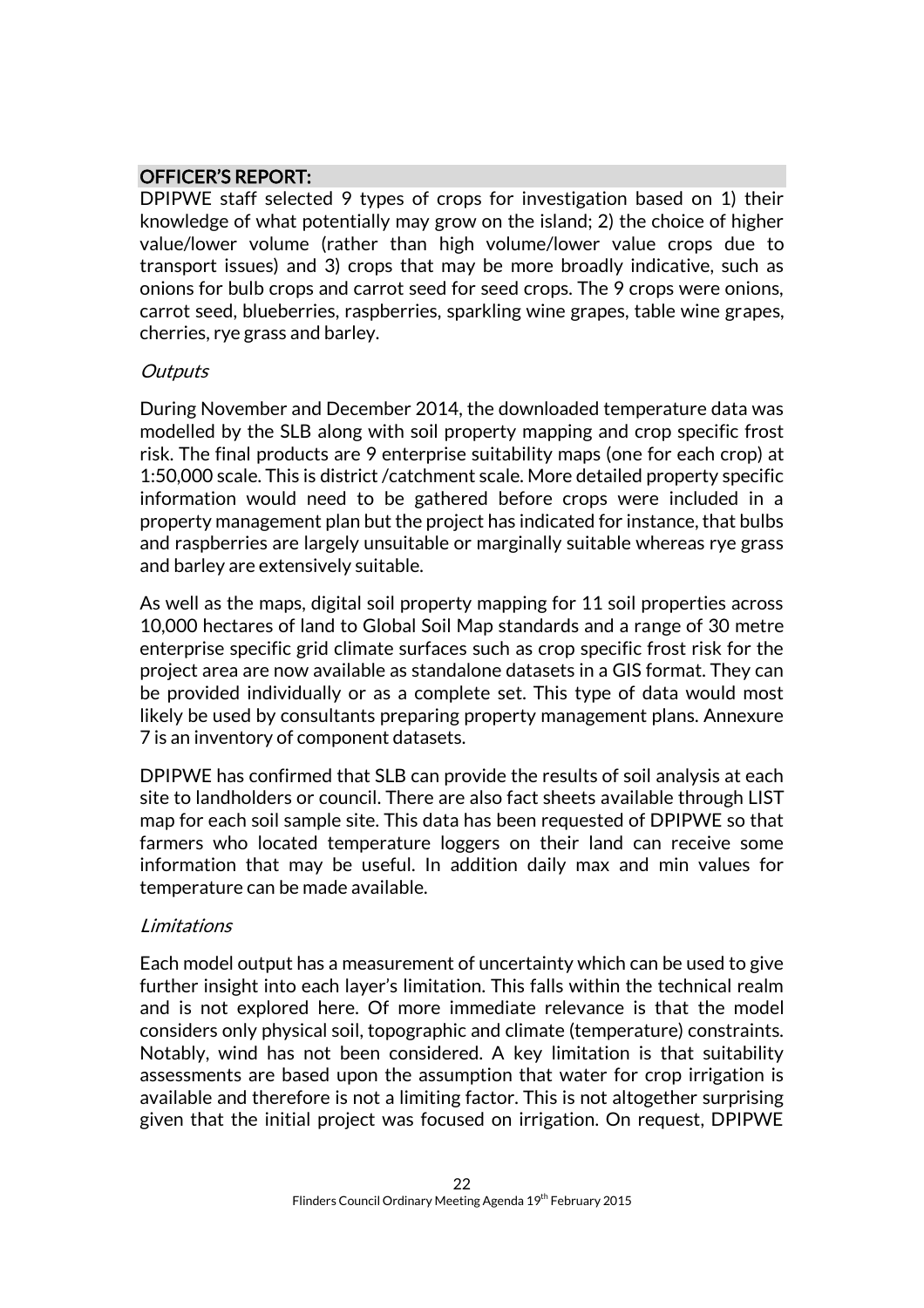staff are currently seeking advice on whether any groundwater studies have ever been completed for the west coast of Flinders Island.

#### Where to from here?

The enterprise maps will be considered during the Furneaux Futures investment planning currently underway. In addition they will contribute to the preparation of the Rural Living Strategy and analysis of the Rural Living Zone, particularly land division and allotment sizes. The data on the DPIPWE website can form the basis of further property based investigations for individual land holders.

#### STATUTORY REQUIREMENT:

Nil

#### POLICY/STRATEGIC IMPLICATIONS:

1.0 Environment and Natural Asset Management- An environment that maintains its diversity, uniqueness and attractiveness while supporting sustainable production and lifestyle.

3.0 Land Use Development and Building- A productive system of land and building development that promotes investment and activity while protecting people and the environment characteristics of the Flinders municipal area

6.0 Furneaux Future

#### BUDGET AND FINANCIAL IMPLICATIONS:

The project has been a jointly funded collaboration between Sustainable Landscapes Branch DPIPWE and Flinders Council. Flinders Council contribution was largely for travel expenses of DPIPWE staff and for freight of vehicles, equipment and soil samples. The temperature loggers and protection cages and the wet chemistry analysis of soil samples were also part of the Flinders Council budget.

The total monetary consideration by Flinders Council was \$21,778. DPIPWE committed in-kind resources totaling \$47,648. The project was funded from the 2013-2014 Budget

#### RISK/LIABILITY:

Nil

## VOTING REQUIREMENTS:

Simple Majority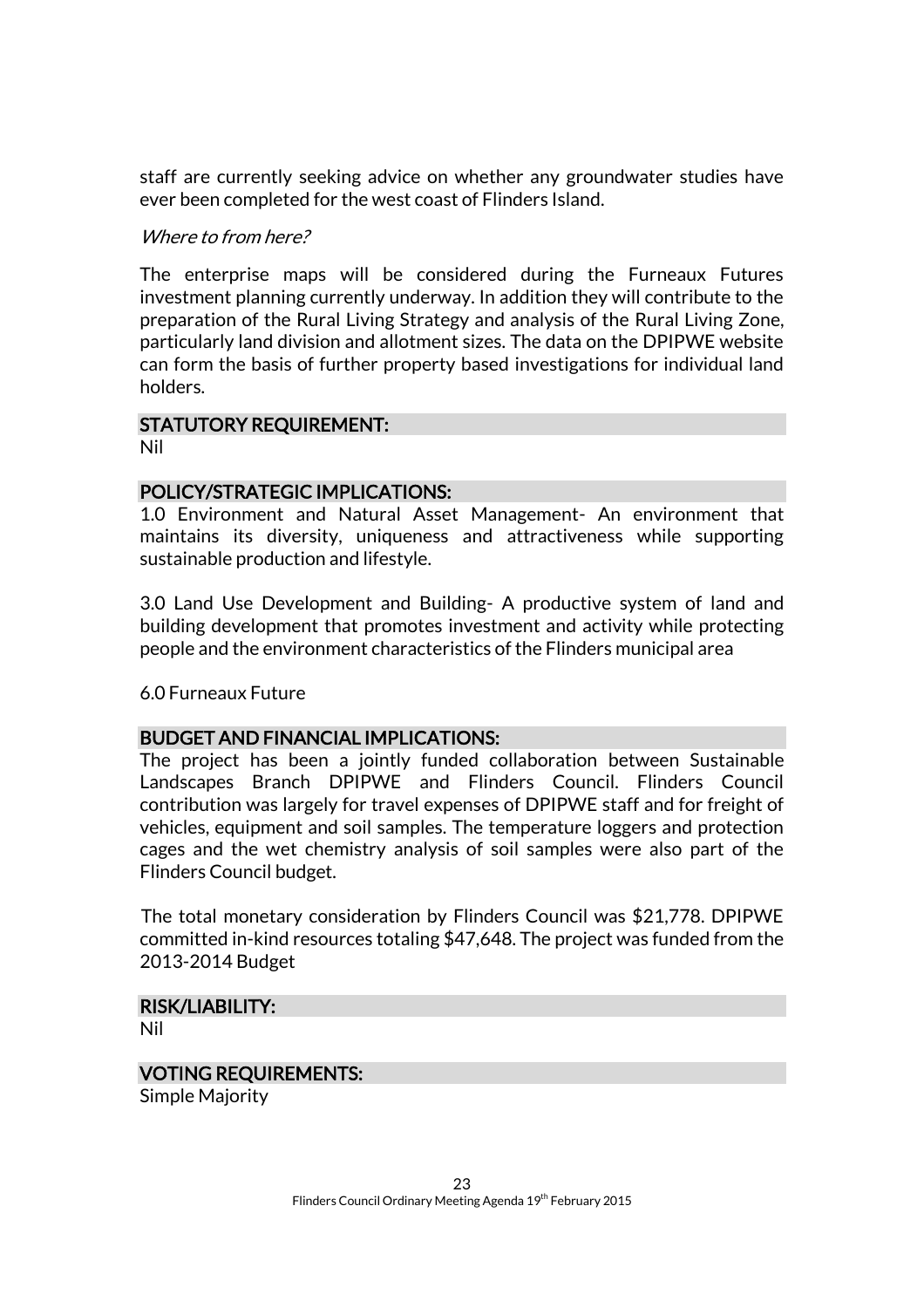## OFFICER'S RECOMMENDATION:

That Council note the information provided on the Wealth from Water Program.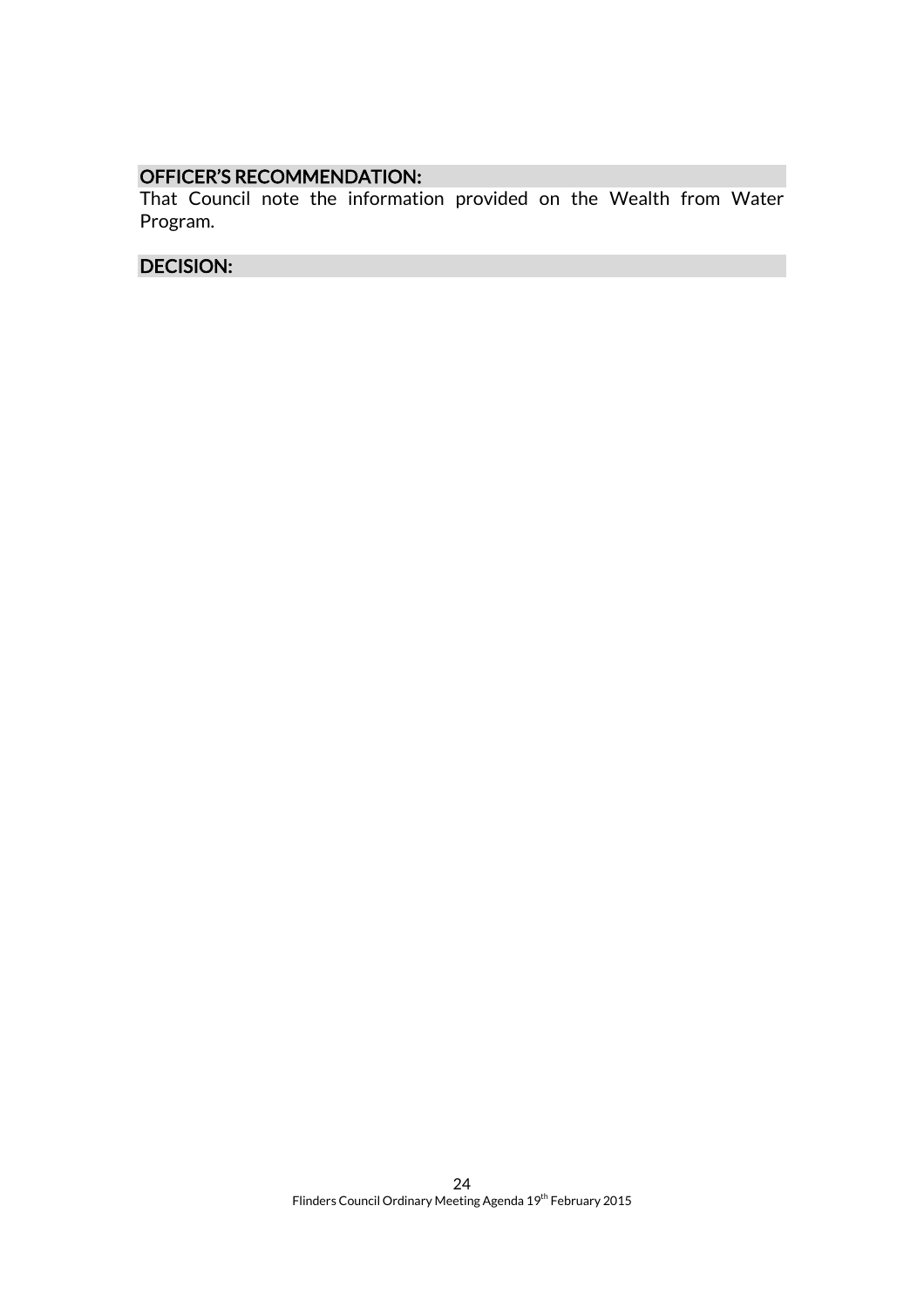## **B. NOTICE OF MOTIONS**

#### Item B1: Notice of Motion from Mayor Carol Cox – Nomination of Furneaux Group Aviation Committee Representative

| <b>ACTION</b>            | <b>Decision</b>                              |
|--------------------------|----------------------------------------------|
| <b>PROPONENT</b>         | Mayor Carol Cox (Chair of the Furneaux Group |
|                          | <b>Aviation Special Committee)</b>           |
| <b>OFFICER</b>           | Sophie Pitchford, Acting General Manager     |
| <b>FILE REFERENCE</b>    | COM/0104                                     |
| <b>ASSOCIATED PAPERS</b> | Nil                                          |

#### NOTICE OF MOTION:

That Linda Nicol be appointed forthwith as the Community Representative on the Furneaux Group Aviation Special Committee.

## COUNCILLOR'S REPORT:

With Ken Stockton's election to Council in November 2014, the Community Representative position on the Furneaux Group Aviation Special Committee became vacant. The vacant position was advertised in the  $4<sup>th</sup>$  December 2014 edition of Island News and one expression of interest was received. At the meeting of the Furneaux Group Aviation Special Committee held on 29<sup>th</sup> January 2015, the Committee voted to recommend to Council that the nomination of Linda Nicol be accepted as the Community Representative on the Committee.

#### PREVIOUS COUNCIL CONSIDERATION:

Nil

## OFFICER'S REPORT:

The motion is supported.

## STATUTORY REQUIREMENTS:

Local Government Act 1993

## POLICY/STRATEGIC IMPLICATIONS:

4.0 Community Safety, Engagement and Enterprise

4.3 Maintain and develop productive, constructive relationships with the community and organisations involved in delivery of strategic services and activities in the islands.

4.3.1 Engage with, as necessary support and integrate into Flinders Council plans key community based service providers.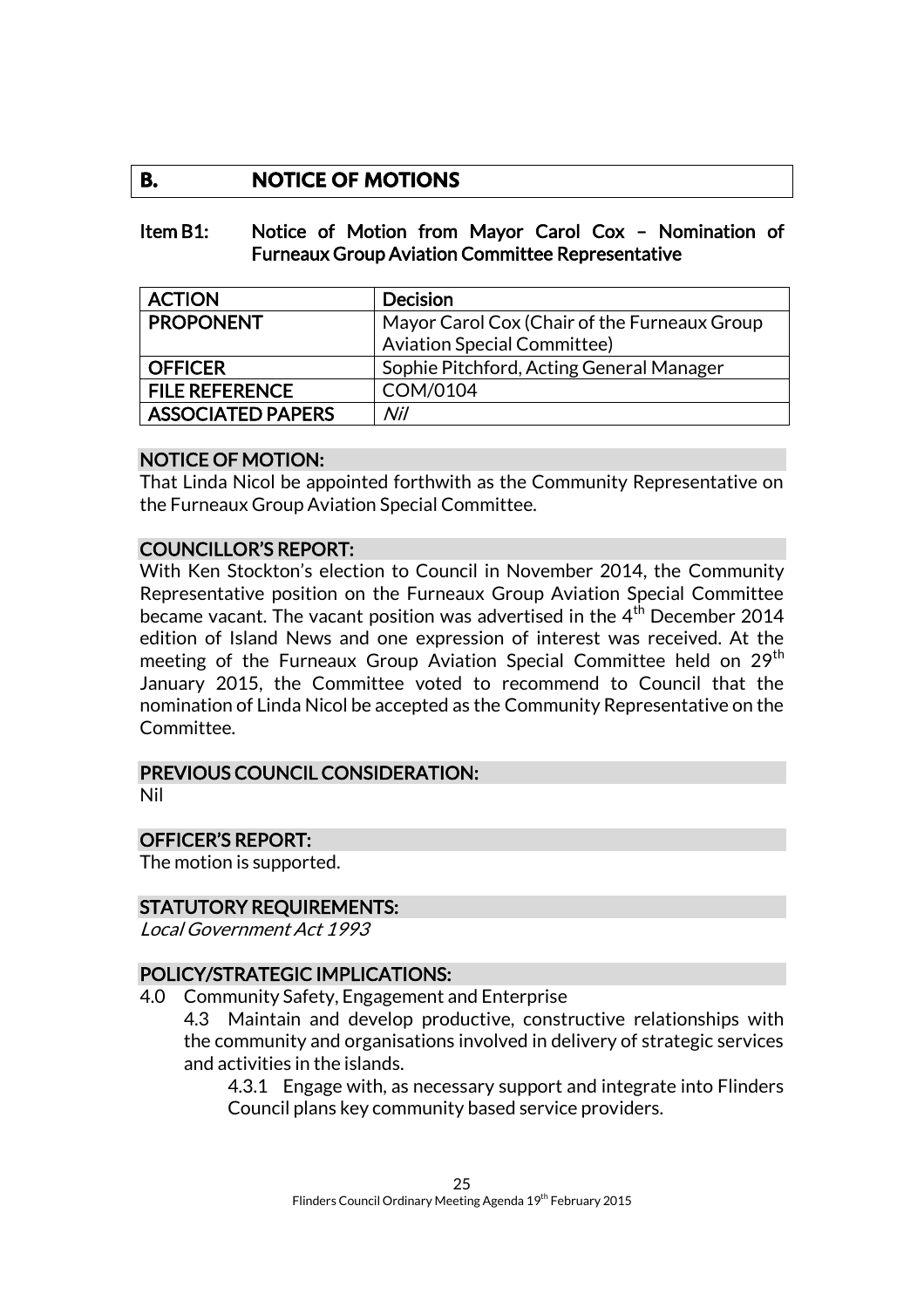#### BUDGET AND FINANCIAL IMPLICATIONS: Nil

RISK/LIABILITY:

Nil

## VOTING REQUIREMENTS:

Simple Majority

## OFFICER'S RECOMMENDATION:

That Linda Nicol be appointed forthwith as the community representative on the Furneaux Group Aviation Special Committee.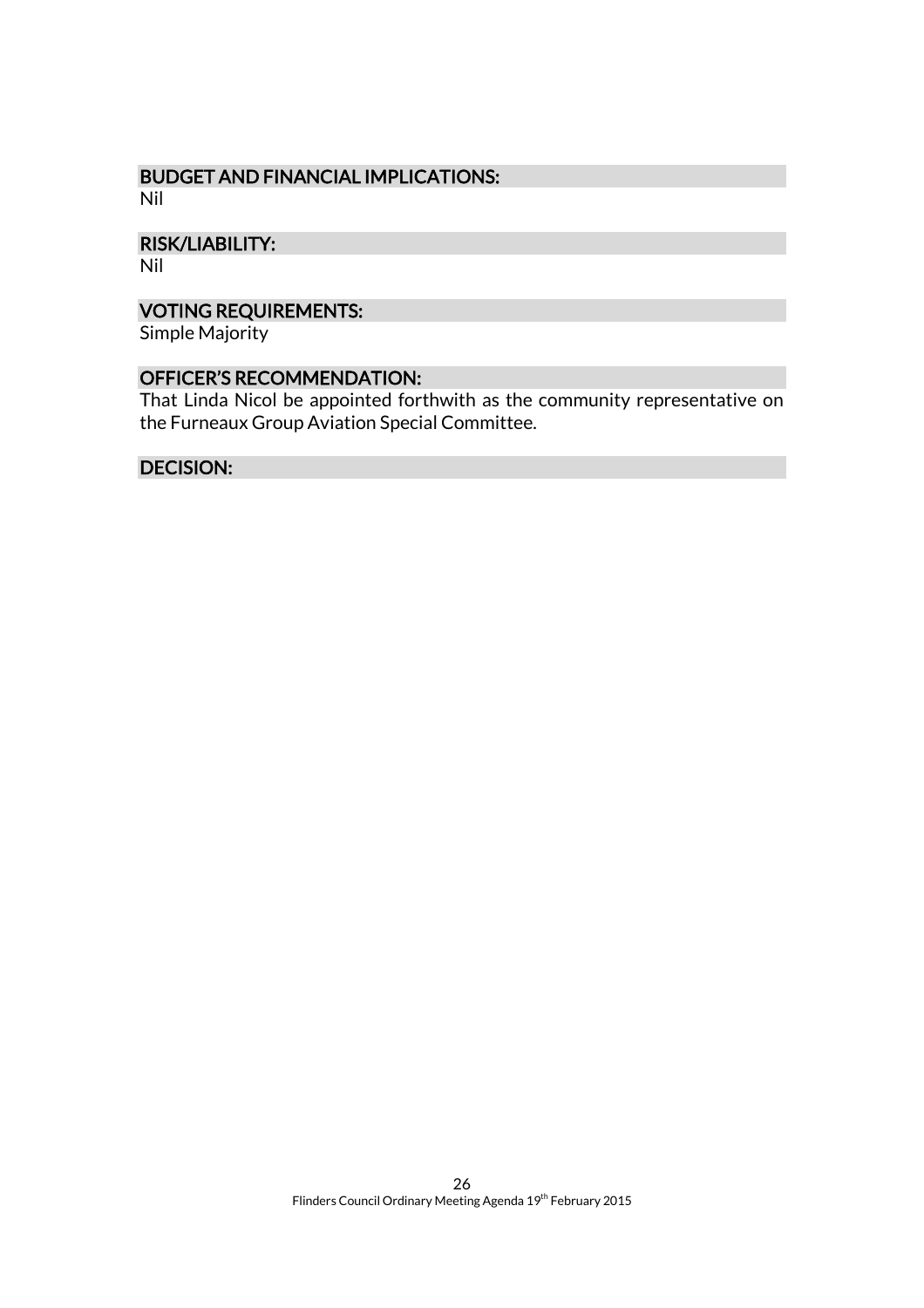### Item B2: Notice of Motion from Mayor Carol Cox – General Manager Performance Review Committee

| <b>ACTION</b>            | Decision                                 |
|--------------------------|------------------------------------------|
| <b>PROPONENT</b>         | Mayor Carol Cox                          |
| OFFICER                  | Sophie Pitchford, Acting General Manager |
| <b>FILE REFERENCE</b>    | PER/1200                                 |
| <b>ASSOCIATED PAPERS</b> | Nil                                      |

## NOTICE OF MOTION:

- 1. That Council elect, at this Ordinary Meeting of Council, the Mayor and at least two other Councillors as the General Manager Performance Review Committee (GMPRC).
- 2. The GMPRC present draft Terms of Reference for the committee to the March Ordinary Meeting of Council that includes but is not limited to the purpose of the committee and time frame for reviewing the committee membership.
- 3. The GMPRC to present a proposal to the March Ordinary Meeting of Council for consideration of the method of reviewing the General Manager's performance, including but not limited to the consideration of:
	- Whether the review should be carried out internally or externally;
	- The range of participants; and
	- If to be completed internally the performance indicators to be used.

## COUNCILLOR'S REPORT:

The General Manager's Performance Review needs to be completed by the end of June 2015. A committee is required to manage the Review process.

The Committee should be a Councillor Committee consisting of the Mayor and at least two other Councillors.

The General Managers Performance Review Committee will be a Council Committee under Section 23 of the Local Government Act 1993.

## 23. Council committees

(1) A council may establish, on such terms as it thinks fit, council committees to assist it in carrying out its functions under this or any other Act. (2) A council committee consists of councillors appointed by the council and any councillor who fills a vacancy for a meeting at the request of the council committee.

(3) A meeting of a council committee is to be conducted in accordance with prescribed procedures.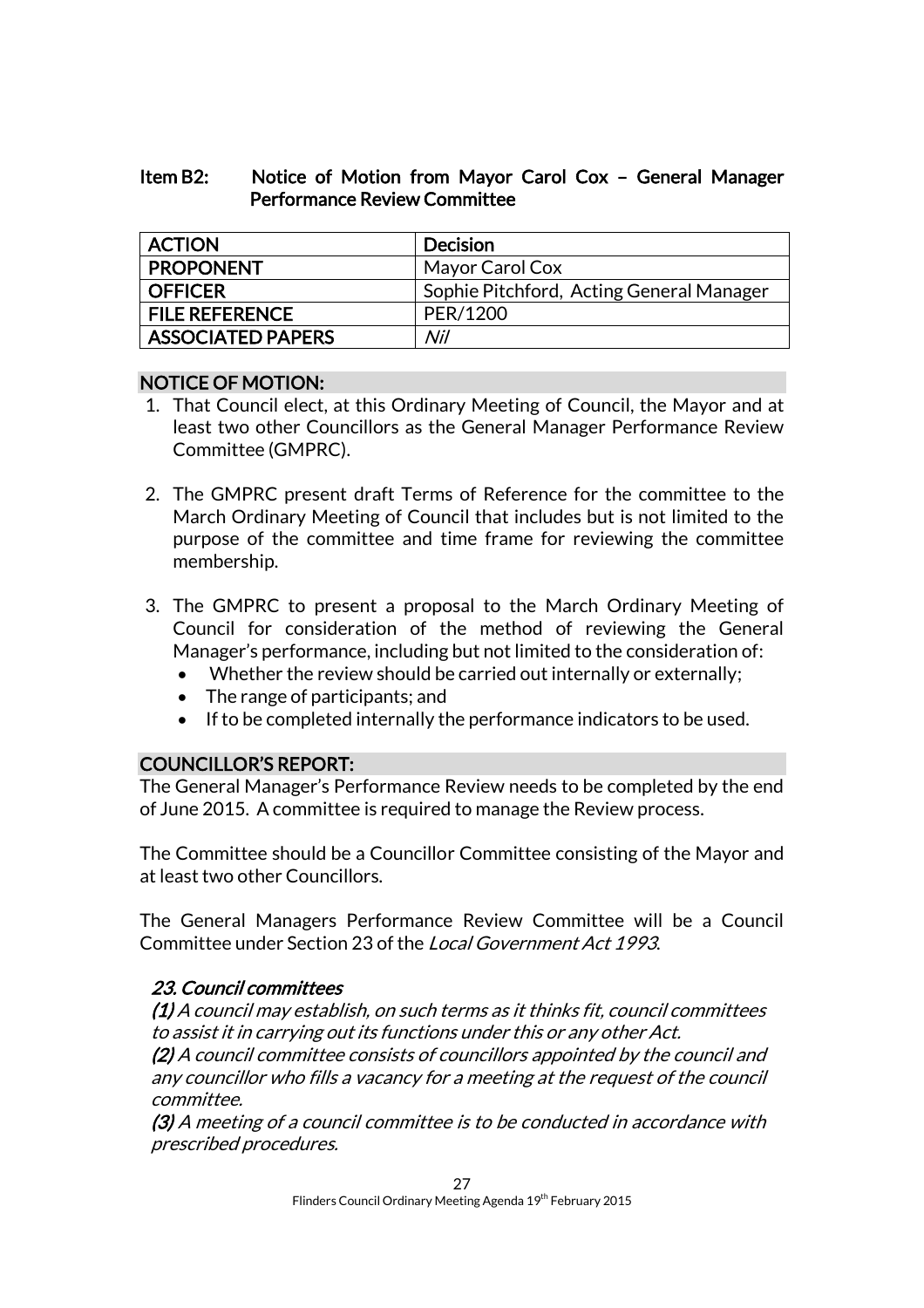A performance review is an important and constructive way to evaluate the contributions an employee is making to the company. The goal of a performance evaluation is to give feedback on what is being done right and what can be improved.

The General Manager's Performance Review Committee should have two initial priorities - first to draft Terms of Reference that the Committee will operate under and secondly to put a proposal for the process to be undertaken, for the 2015 performance review, both to be presented for Councillors to consider at the March Ordinary Meeting of Council.

#### PREVIOUS COUNCIL CONSIDERATION:

The election to this Committee was deferred at the 13<sup>th</sup> November 2014 Council Meeting as point 7 in motion 936.11.2014 that it be discussed at a workshop:

7) That Council discuss the General Manager's Review Committee at a future workshop prior to Council considering the matter.

The issue was discussed at a workshop on the  $26<sup>th</sup>$  November 2014 as noted in the unconfirmed minutes of the December 2014 Ordinary Meeting of Council and is now due for council consideration.

The election of the Review committee was considered at the  $22<sup>nd</sup>$  January 2015 Council Meeting as a Notice of Motion from the Mayor and the following motion was lost.

That Council elect, at this Ordinary Meeting of Council, the Mayor and two other Councillors as the General Manager Review Committee.

That the General Manager Review Committee, as a Council Committee, develops Terms of Reference for the committee for consideration at the February 2015 Ordinary Meeting .

LOST (3-3) For: Mayor Carol Cox, Deputy Mayor Marc Cobham and Cr David Williams. Against: Cr Peter Rhodes, Cr Ken Stockton, and Cr Gerald Willis.

## OFFICER'S REPORT:

The General Manager's performance review is a component of the existing contract of employment. The establishment of a General Manager Review Committee and new/revised Terms of Reference should be ratified by Council.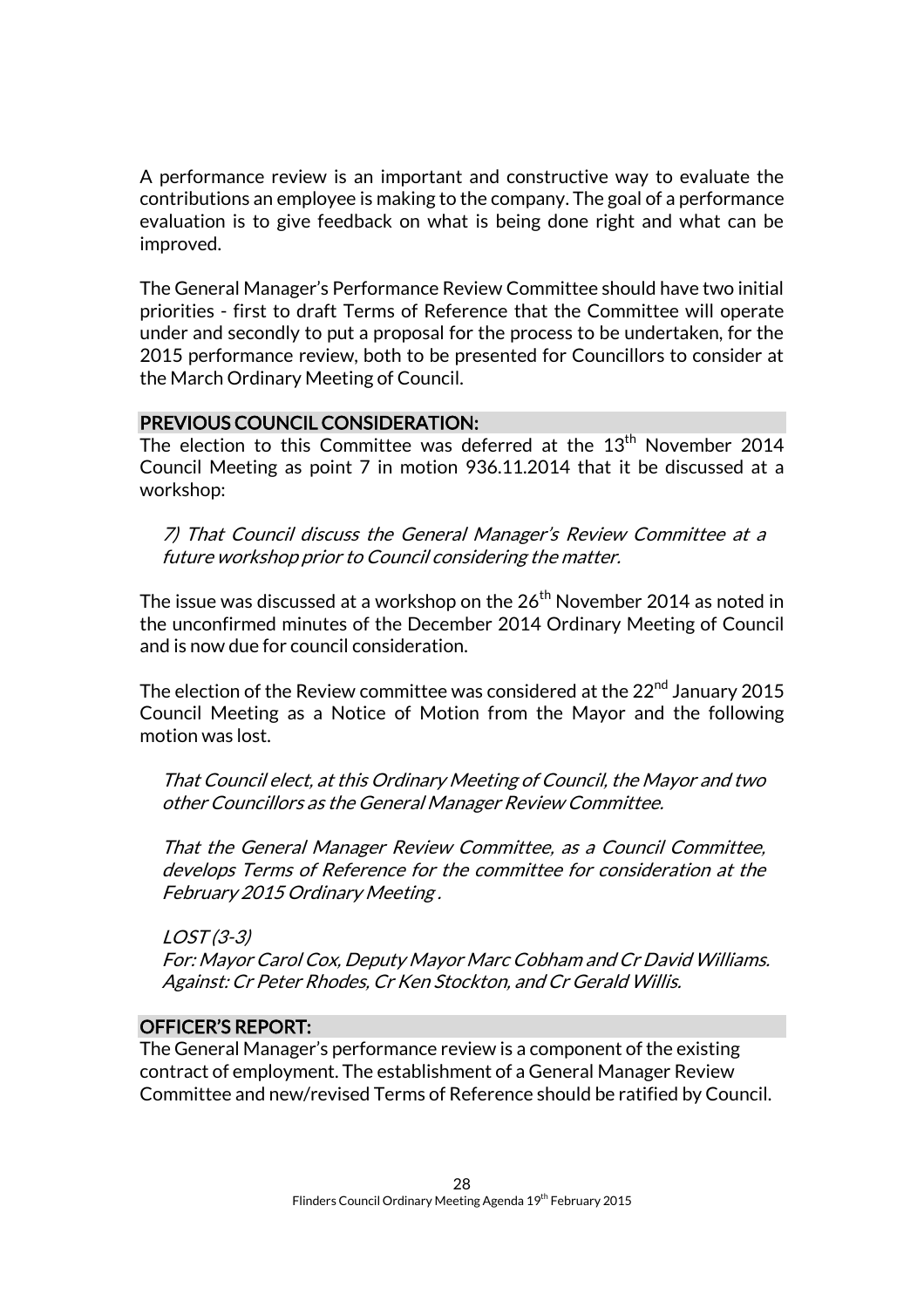## STATUTORY REQUIREMENTS:

Local Government Act 1993 Local Government (Meeting) Regulations 2005

#### POLICY/STRATEGIC IMPLICATIONS:

No policy on the matter is in place.

#### BUDGET AND FINANCIAL IMPLICATIONS:

Nil

#### RISK/LIABILITY:

Council should review the performance of the General Manager on an annual basis.

#### VOTING REQUIREMENTS:

Simple Majority

#### OFFICER'S RECOMMENDATION:

- 1. That Council elect, at this Ordinary Meeting of Council, the Mayor and at least two other Councillors as the General Manager Performance Review Committee (GMPRC).
- 2. The GMPRC present draft Terms of Reference for the committee to the March Ordinary Meeting of Council that includes but is not limited to the purpose of the Committee and time frame for reviewing the committee membership.
- 3. The GMPRC to present a proposal to the March Ordinary Meeting of Council for consideration of the method of reviewing the General Manager's performance, including but not limited to the consideration of:
	- Whether the review should be carried out internally or externally;
	- The range of participants; and
	- If to be completed internally the performance indicators to be used.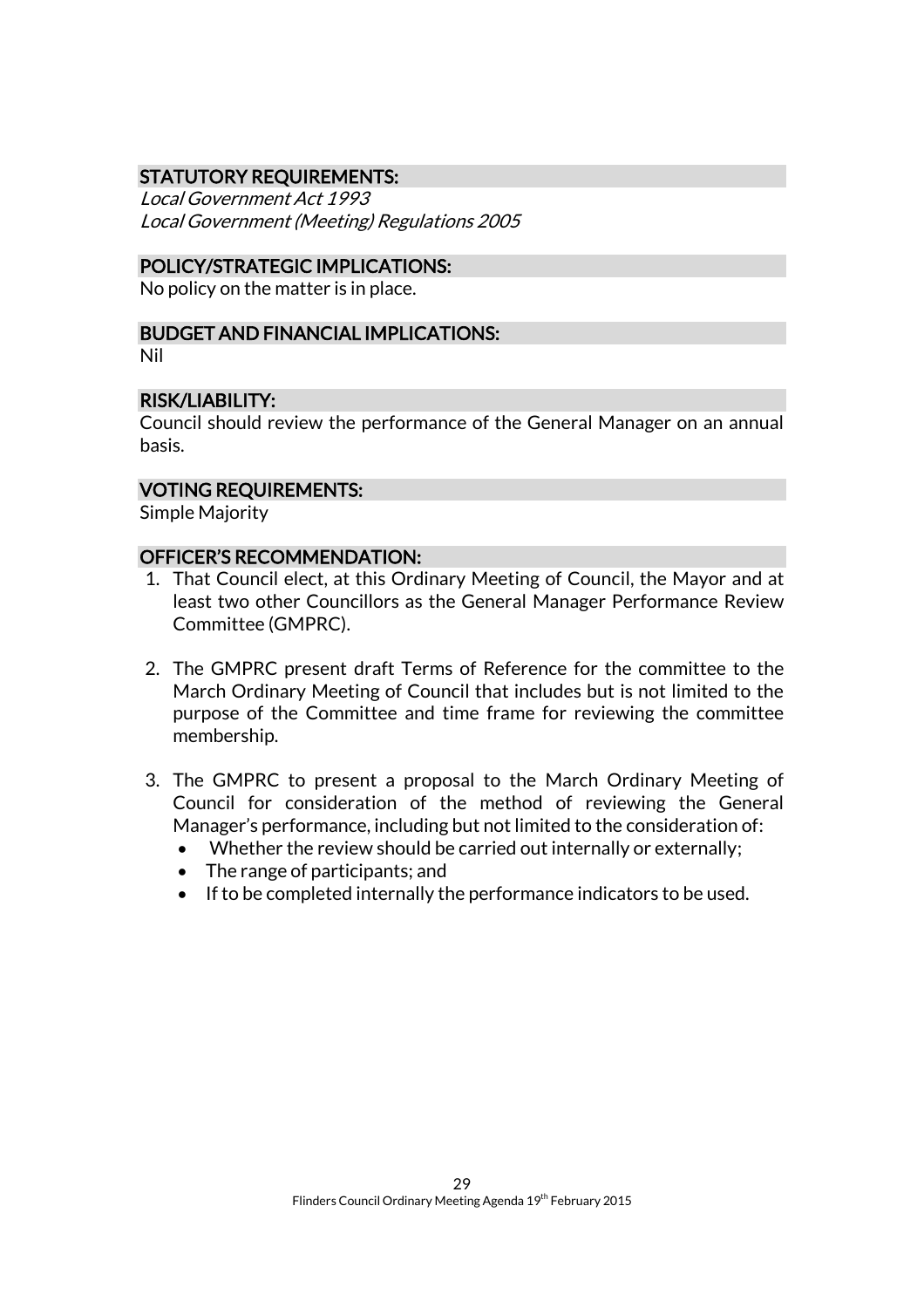| <b>ACTION</b>            | Information                              |
|--------------------------|------------------------------------------|
| <b>PROPONENT</b>         | Mayor Carol Cox                          |
| <b>OFFICER</b>           | Sophie Pitchford, Acting General Manager |
| <b>FILE REFERENCE</b>    | COU/0700                                 |
| <b>ASSOCIATED PAPERS</b> | Annexure 8: Minister Gutwein's           |
|                          | Presentation                             |
|                          | Annexure 9: Voluntary Council            |
|                          | Amalgamations - Questions & Answers      |

## Item B3: Notice of Motion from Mayor Carol Cox – Amalgamation

#### NOTICE OF MOTION:

That Council discusses Item B3: Amalgamation, under Section 22 (9) of the Local Government (Meeting Procedures) Regulations 2005.

#### COUNCILLOR'S REPORT:

On 12<sup>th</sup> February 2015, the Deputy Mayor Marc Cobham and I attended the Local Government Regional Meeting on Voluntary Amalgamation on the invitation of Peter Gutwein MP, Minister for Planning and Local Government. An update of the meeting will be provided.

#### PREVIOUS COUNCIL CONSIDERATION:

Nil

#### OFFICER'S REPORT:

The motion is supported.

## STATUTORY REQUIREMENTS:

Nil

#### POLICY/STRATEGIC IMPLICATIONS: Nil

BUDGET AND FINANCIAL IMPLICATIONS: Nil

#### RISK/LIABILITY:

Nil

## VOTING REQUIREMENTS:

Simple Majority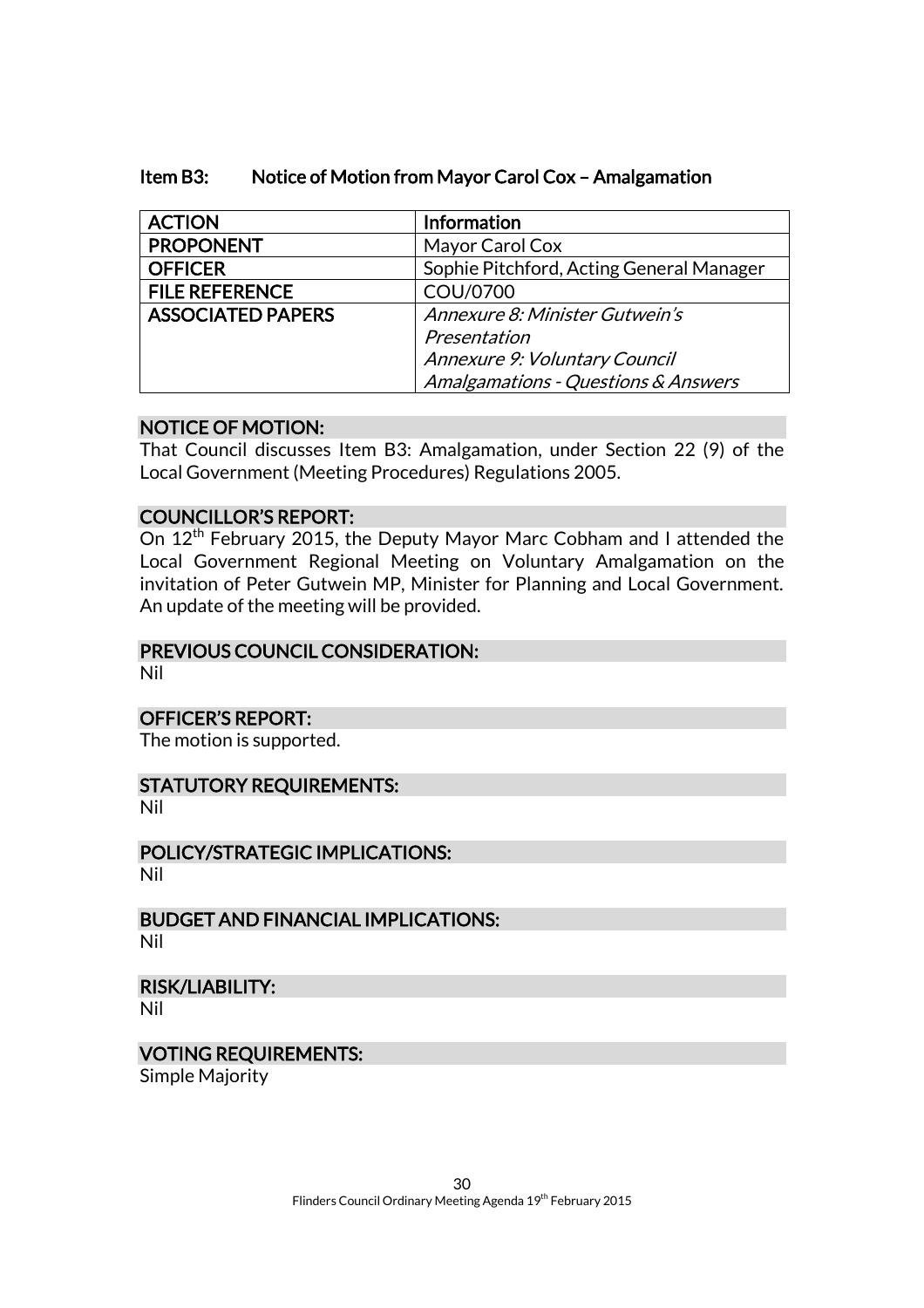## OFFICER'S RECOMMENDATION:

That Council discusses Item B3: Amalgamation, under Section 22 (9) of the Local Government (Meeting Procedures) Regulations 2005.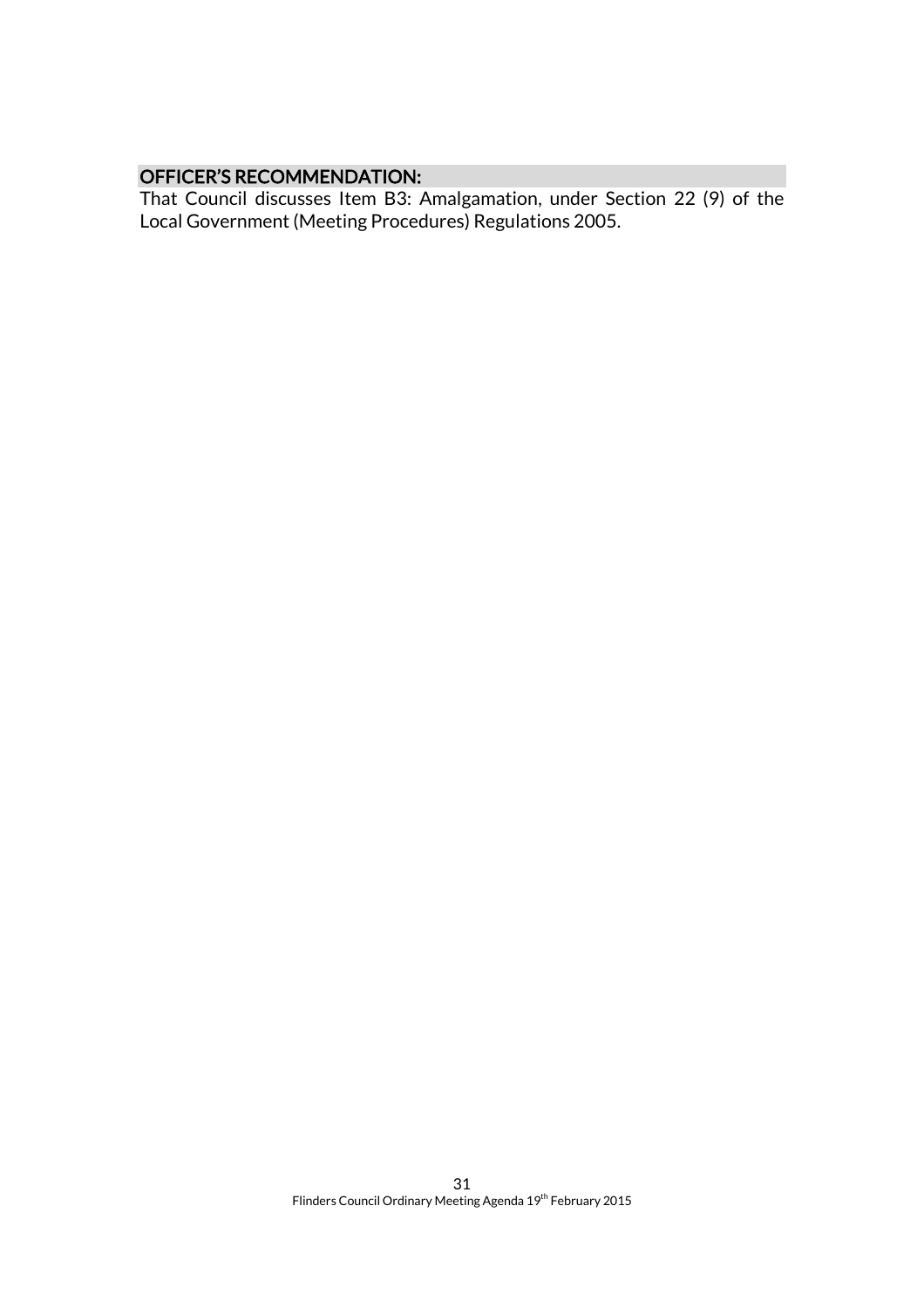### Item B4: Notice of Motion from Cr Peter Rhodes – Ideas and Innovations **Committee**

| <b>ACTION</b>            | <b>Decision</b>                          |
|--------------------------|------------------------------------------|
| <b>PROPONENT</b>         | <b>Councillor Peter Rhodes</b>           |
| <b>OFFICER</b>           | Sophie Pitchford, Acting General Manager |
| <b>FILE REFERENCE</b>    | COU/0600                                 |
| <b>ASSOCIATED PAPERS</b> | Nil                                      |

#### NOTICE OF MOTION:

1. That Council establishes an Ideas and Innovations Committee to facilitate community suggestions for improvement to be processed into a format accessible by the community.

2. That the following Purpose be adopted for the Committee:

- to act as a clearing house for community ideas and suggestions for potential activities that could enhance the quality of life, including safety, health and well-being, of municipality residents;
- to record and share input received on an ongoing basis to facilitate community discussion and concept development of possible new initiatives; and
- to provide Council with consolidated information for consideration in the context of strategic and annual plans, budget determinations and workshop discussions, if needed.

3. That the Committee be a Council Committee formed under section 23 of the Local Government Act.

## COUNCILLOR'S REPORT:

The purpose of the proposed Committee is to provide a mechanism for the municipality's residents and ratepayers to make suggestions or share ideas for improving our community. By maintaining a register of input received in a consistent format and making this accessible to the public for comment, questions, additions or enhancements, community discussion can be facilitated. Ideally it would allow the Community to register their support or otherwise in relation to the suggestions registered.

There is a concern that the Committee may generate community expectations for change. It should be made clear that Council, in promoting the Committee, has no obligation to endorse or act upon any of the suggestions made to the Committee.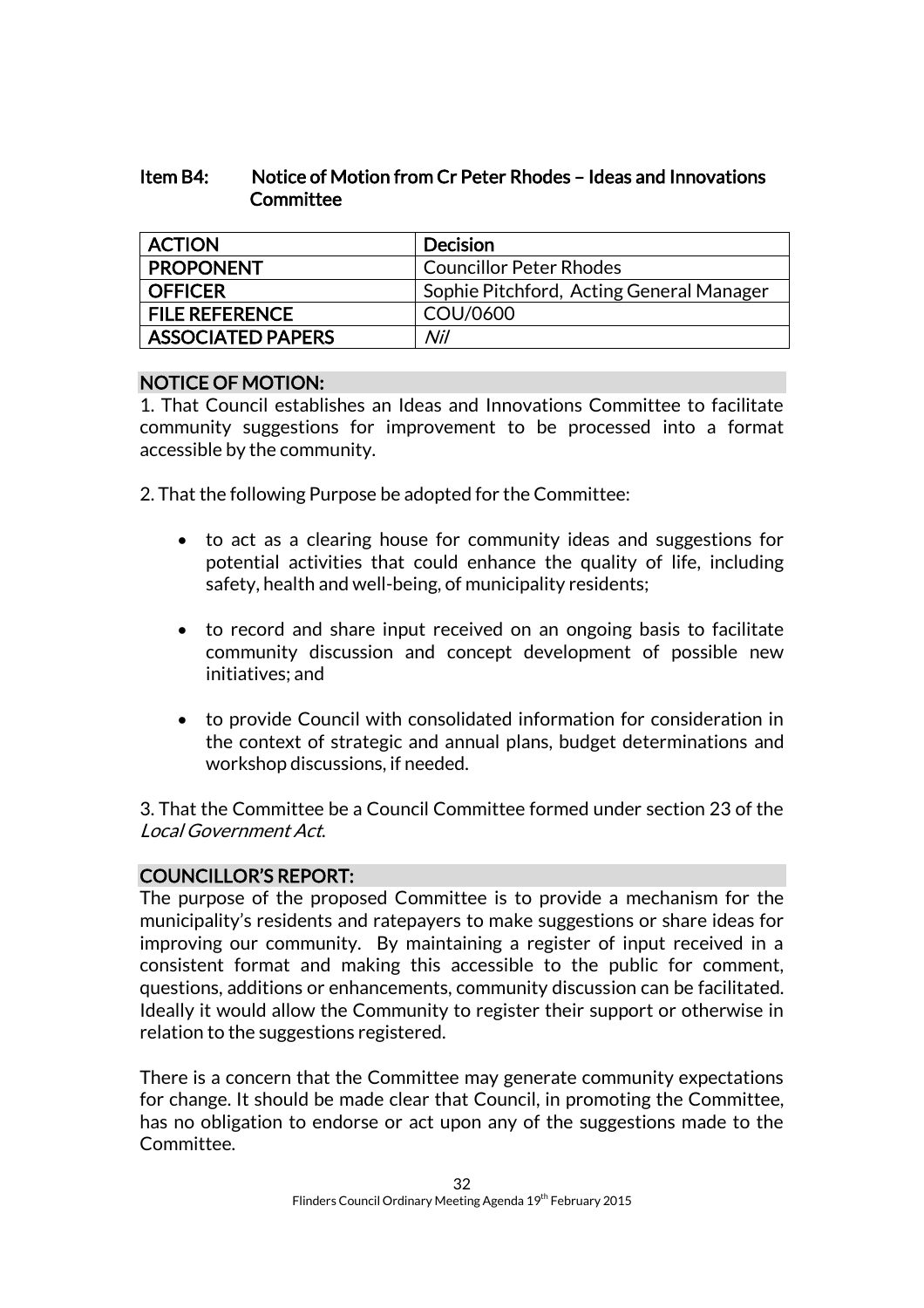It is not envisaged that this will have any impact on Council staff other than the possible uploading of information to the Council's website, say once a month. A hard copy of the register should be maintained by the Committee for public scrutiny and social media could be investigated as a means of communication.

#### PREVIOUS COUNCIL CONSIDERATION:

Nil

#### OFFICER'S REPORT:

The value or otherwise of such a Committee to the community and Council is a matter for elected members to deliberate upon.

#### STATUTORY REQUIREMENTS:

Local Government Act 1993

## POLICY/STRATEGIC IMPLICATIONS:

Nil

#### BUDGET AND FINANCIAL IMPLICATIONS:

Unknown

#### RISK/LIABILITY:

Council does not have a policy on the use of social media by Committees or Chairs to garner community input and engagement. If the proposed Committee is to utilise social media to engage with the Community, Council should consider how and who would moderate such and what parameters in relation to its use would be required.

#### VOTING REQUIREMENTS:

Simple Majority

#### OFFICER'S RECOMMENDATION:

That Council considers the matter.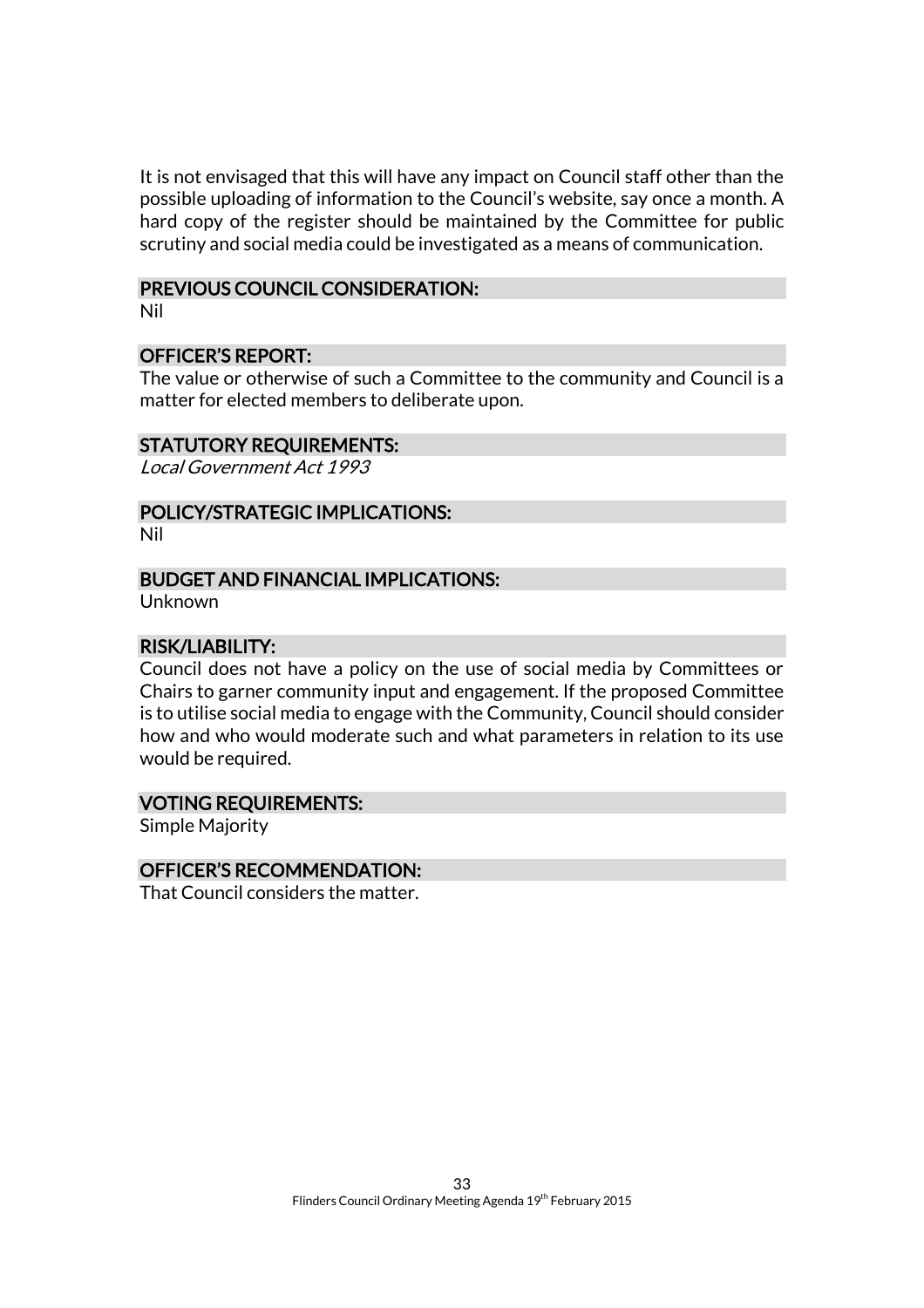## Item B5: Notice of Motion from Deputy Mayor Marc Cobham - Furneaux (Emita) Hall Special Committee Members

| <b>ACTION</b>            | <b>Decision</b>                          |
|--------------------------|------------------------------------------|
| <b>PROPONENT</b>         | Deputy Mayor Marc Cobham                 |
| <b>OFFICER</b>           | Sophie Pitchford, Acting General Manager |
| <b>FILE REFERENCE</b>    | AME/0502                                 |
| <b>ASSOCIATED PAPERS</b> | Nil                                      |

#### NOTICE OF MOTION:

That the recently elected (2<sup>nd</sup> December 2014) Furneaux (Emita) Hall Special Committee be ratified by Council:

Secretary: Mel Telfer

Treasurer: Helen Carnell

Members: Trish Barrett, Bill Cook, David Dunn, Jon Hizzard, Melissa Lawlor, Kate Mooney, Sophie Pitchford, Michael Sherriff, Jo Youl, Rosemary Walker.

## COUNCILLOR'S REPORT:

At the 13<sup>th</sup> November 2014 Ordinary Meeting of Council, Deputy Mayor Marc Cobham was appointed as Chairperson of the Furneaux (Emita) Hall Special Committee and Cr Ken Stockton was appointed as Council Representative. The Annual General Meeting of the Furneaux (Emita) Hall Special Committee was held on the  $2<sup>nd</sup>$  December 2014. The unconfirmed minutes of the meeting were noted by Council at the 22<sup>nd</sup> January 2015 Ordinary Meeting of Council. At the meeting the Election of Office Bearers took place as follows:

#### Secretary:

| Nominated: | Mel Telfer                    |
|------------|-------------------------------|
|            | Nominated by: Kerrie Prescott |
| Seconded:  | Kate Mooney                   |
| Carried.   |                               |

Treasurer: Nominated: Helen Carnell Nominated by: Mel Telfer Seconded: Jon Hizzard Carried.

## General Committee Members:

Trish Barrett, Bill Cook, David Dunn, Jon Hizzard, Melissa Lawlor, Kate Mooney, Sophie Pitchford (nominated by Marc, seconded by Mel, carried),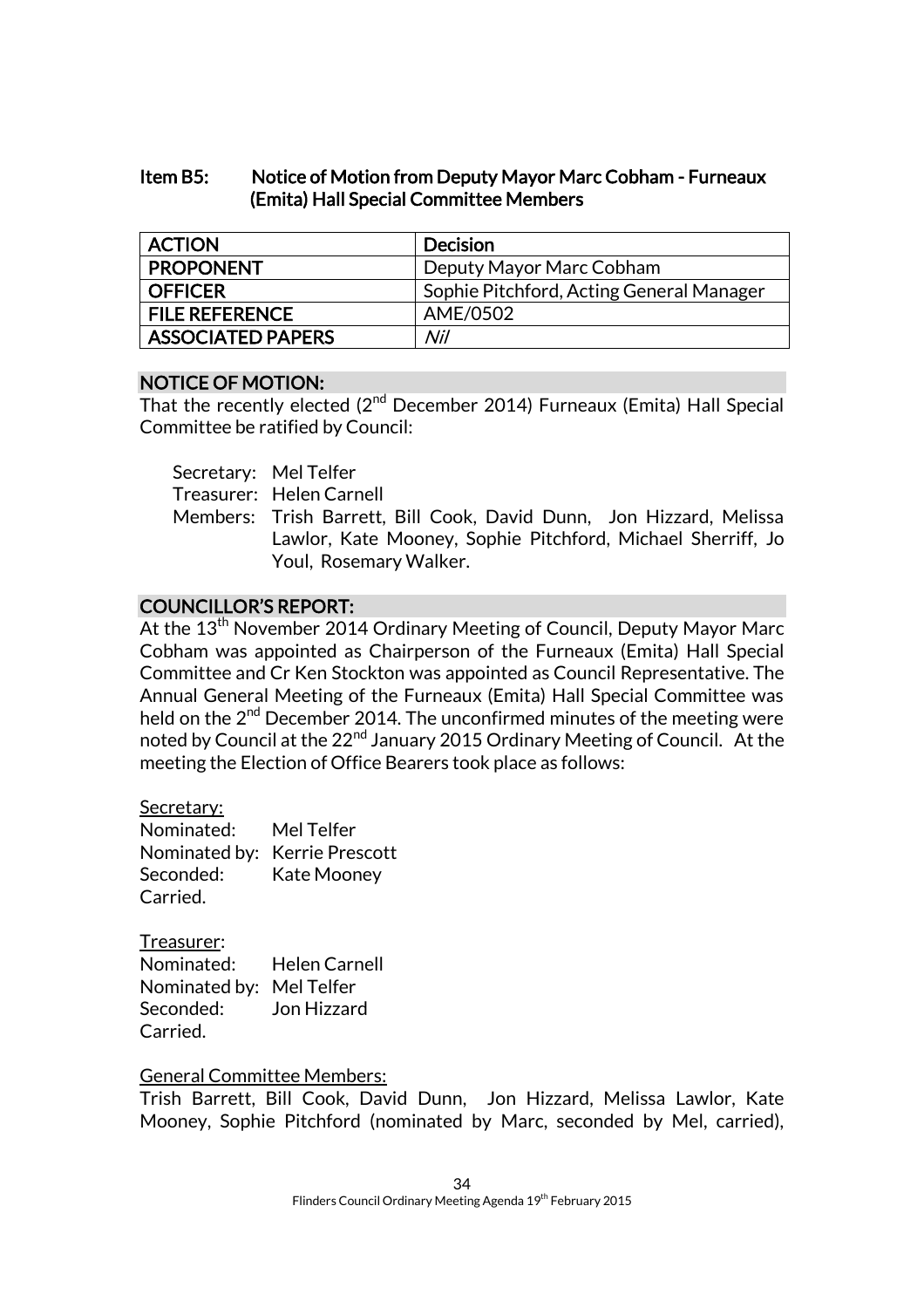Michael Sherriff, Jo Youl (nominated by Jon Hizzard, seconded by Mick Sherriff, carried), Rosemary Walker.

The Committee is doing a fantastic job, are very active and enthusiastic and all the above community members will continue this volunteer work.

#### PREVIOUS COUNCIL CONSIDERATION:

Committee members are ratified on an annual basis.

#### OFFICER'S REPORT:

The motion is supported.

#### STATUTORY REQUIREMENTS:

Local Government Act 1993

#### POLICY/STRATEGIC IMPLICATIONS:

4.0 Community Safety, Engagement and Enterprise

BUDGET AND FINANCIAL IMPLICATIONS: Nil

RISK/LIABILITY:

Nil

## VOTING REQUIREMENTS:

Simple Majority

#### OFFICER'S RECOMMENDATION:

That the recently elected (2<sup>nd</sup> December 2014) Furneaux (Emita) Hall Special Committee be ratified by Council:

Secretary: Mel Telfer

Treasurer: Helen Carnell

Members: Trish Barrett, Bill Cook, David Dunn, Jon Hizzard, Melissa Lawlor, Kate Mooney, Sophie Pitchford, Michael Sherriff, Jo Youl, Rosemary Walker.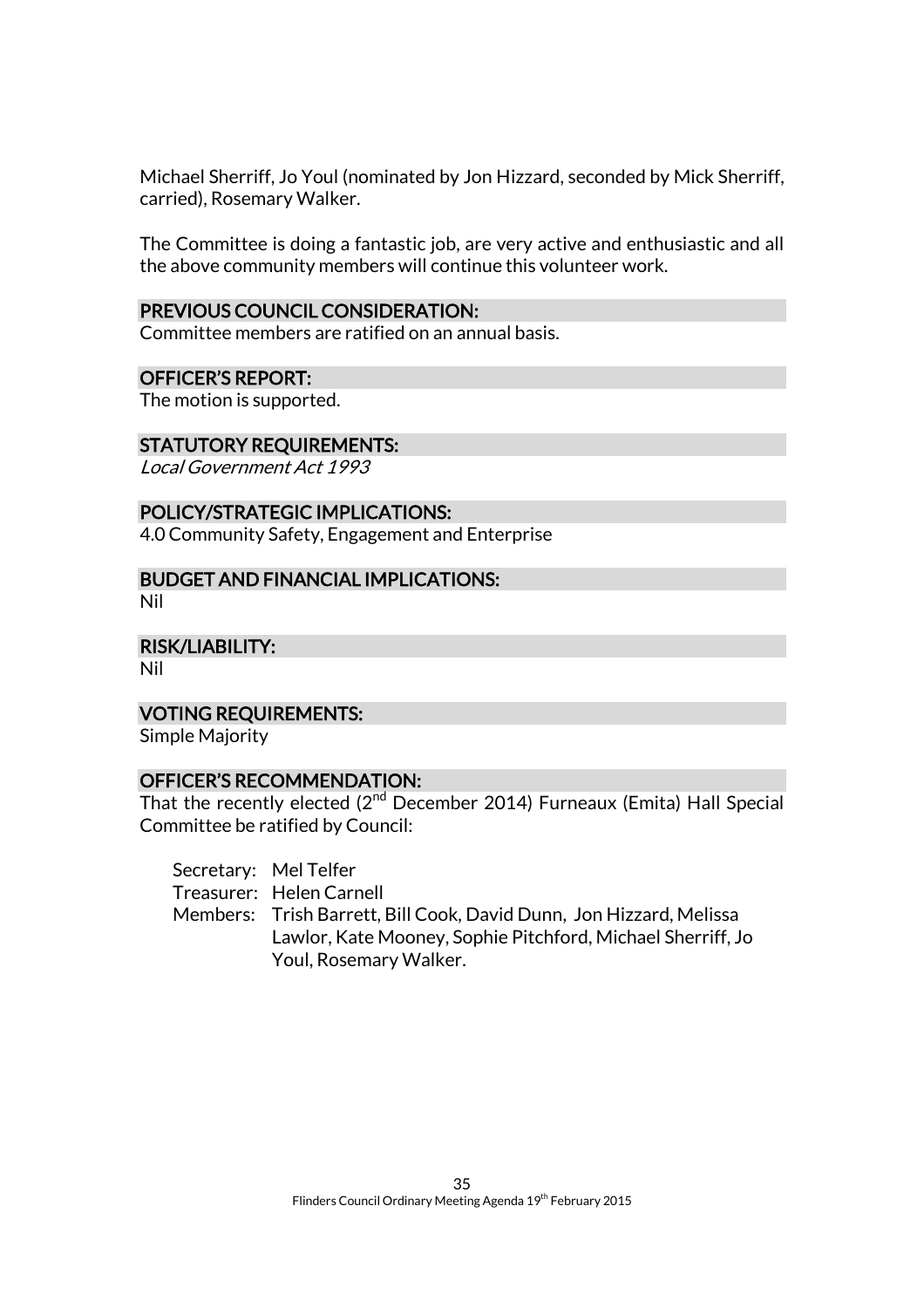## **C. CORPORATE SERVICES**

| Item $C1$ : | Half Yearly 2014-15 Budget Review |
|-------------|-----------------------------------|
|-------------|-----------------------------------|

| <b>ACTION</b>            | <b>Decision</b>                              |
|--------------------------|----------------------------------------------|
| <b>PROPONENT</b>         | <b>Council Officer</b>                       |
| <b>OFFICER</b>           | Sophie Pitchford, Corporate Services Manager |
| <b>FILE REFERENCE</b>    | FIN/0702                                     |
| <b>ASSOCIATED PAPERS</b> | Annexure 10: Half Yearly 2014-15 Budget      |
|                          | Review                                       |

#### INTRODUCTION:

The half yearly budget estimates were reviewed at 31<sup>st</sup> December 2014 and are now presented to full Council. This enables a revision of Council's overall financial performance to date as well as an opportunity for budget items to be amended if necessary.

#### PREVIOUS COUNCIL CONSIDERATION:

Council adopted the 2014-15 Budget on 19<sup>th</sup> June 2014 Councillor Workshop 12<sup>th</sup> January 2015 Councillor Workshop 5<sup>th</sup> February 2015

#### OFFICER'S REPORT:

Budget items have been revised to reflect actual income or expenditure which Council is expected to incur for the remainder of the financial year. Other items of expenditure or capital works previously approved by Council during the first half of 2014-15 have also been included.

Council does have limited cash and reserve funds that have not been transferred within this revised budget to offset any increase in expenditure and this should be considered when approving a budget variation. The proposed variation will still record an estimated deficit balance at year end.

#### STATUTORY REQUIREMENTS:

Local Government Act 1993

#### POLICY/STRATEGIC IMPLICATIONS:

5.0 Corporate, Governance & Intergovernmental Relations

#### BUDGET & FINANCIAL IMPLICATIONS:

Annual Plan – all areas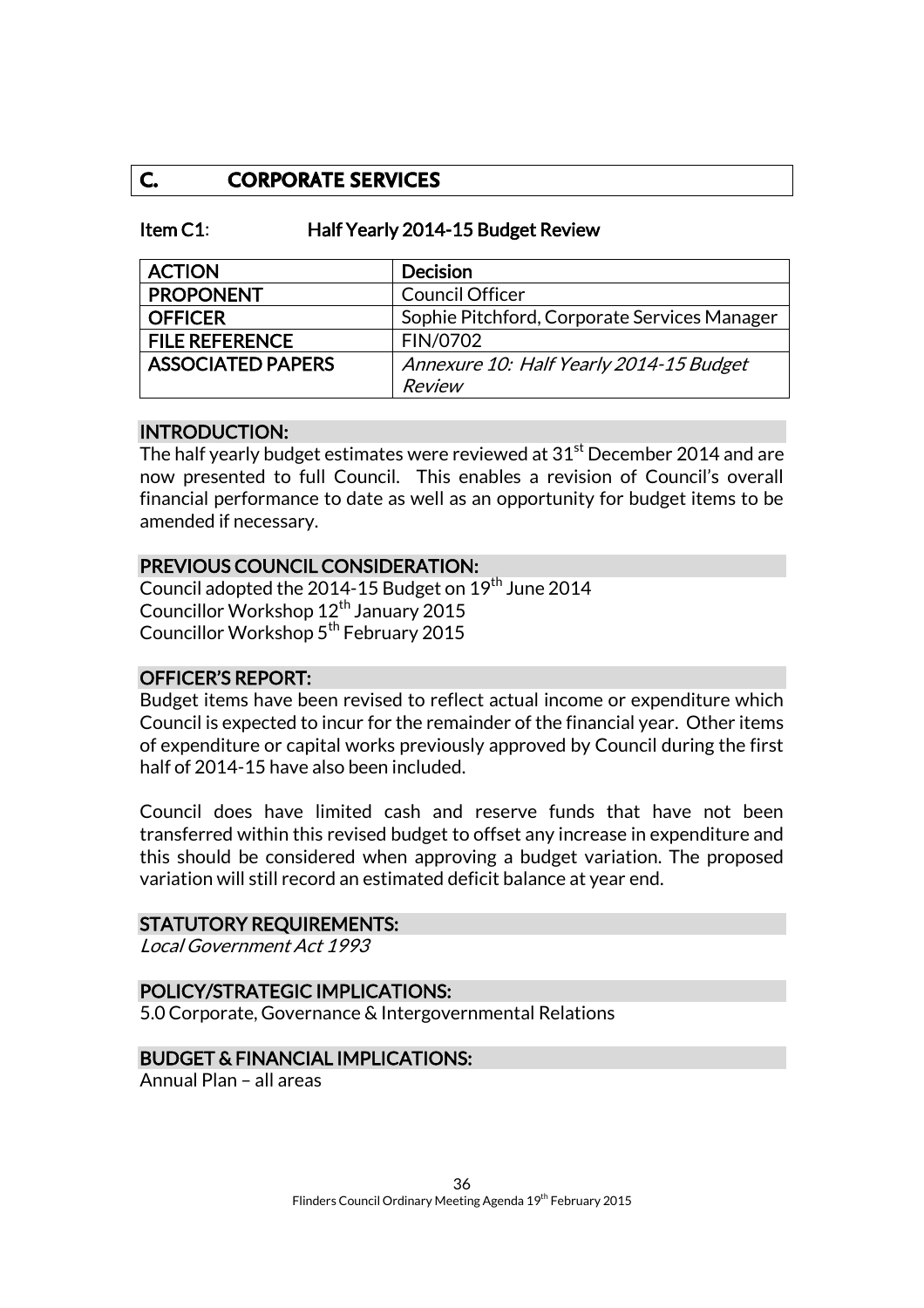#### RISK/LIABILITY:

No foreseen risks or legal obligations identified as a result of this Budget Review.

## VOTING REQUIREMENTS:

Absolute Majority

#### OFFICER'S RECOMMENDATION:

That Council adopts the half yearly 2014-15 Budget Review at 31<sup>st</sup> December 2014 as the Budget for 2014-15.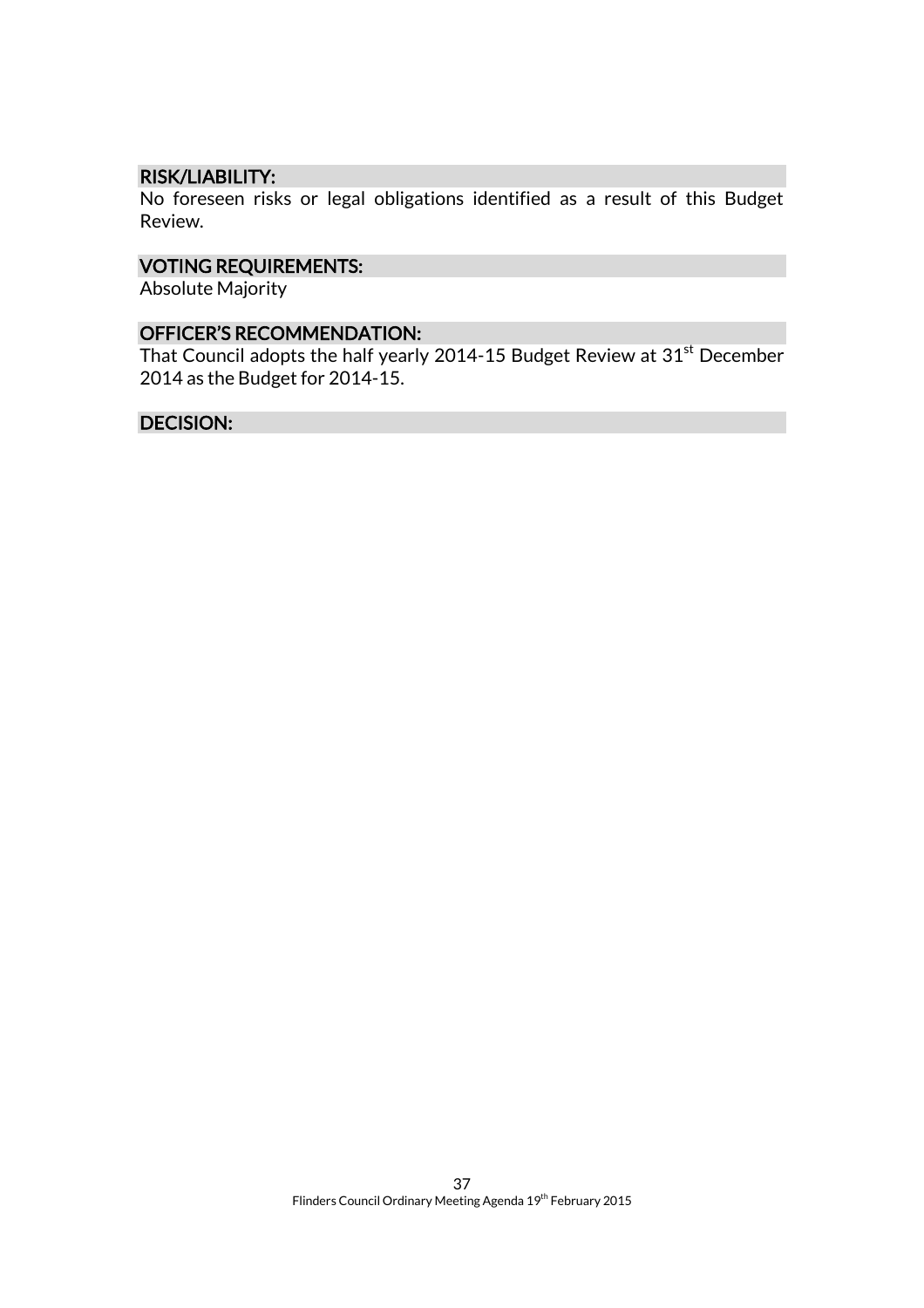## **D. GOVERNANCE**

| Item D1: |  | <b>Personal Information Protection Policy</b> |  |  |
|----------|--|-----------------------------------------------|--|--|
|----------|--|-----------------------------------------------|--|--|

| <b>ACTION</b>            | <b>Decision</b>                          |
|--------------------------|------------------------------------------|
| <b>PROPONENT</b>         | <b>Council Officer</b>                   |
| <b>OFFICER</b>           | Sophie Pitchford, Acting General Manager |
| <b>FILE REFERENCE</b>    | ADM/0900                                 |
| <b>ASSOCIATED PAPERS</b> | Annexure 11: DRAFT Personal Information  |
|                          | <b>Protection Policy</b>                 |

#### INTRODUCTION:

Council's Policy Manual is an important document of Council as it provides direction to Staff, Management and Councillors. Many of the policies are required by, or relate to, legislation and in most instances help manage Council's exposure to risk.

#### PREVIOUS COUNCIL CONSIDERATION:

Nil

## OFFICER'S REPORT:

Flinders Council collects and uses personal information about individuals to enable it to carry out its functions under the *Local Government Act 1993* and other legislation and regulations. As a personal information custodian, Flinders Council is required under the Personal Information Protection Act 2004 to document Council's policy on management of personal information and to make that document available to any person who requests it. This policy has been developed to response to that legislative requirement.

#### STATUTORY REQUIREMENT:

Local Government Act 1993 Personal Information Protection Act 2004

#### POLICY/STRATEGIC IMPLICATIONS:

5.0 Corporate, Governance and Intergovernmental Relations

#### RISK/LIABILITY:

Adoption of this policy and ensuring that Management, Staff and Councillors are aware of and follow this policy will help to reduce Council's exposure to risk in this area.

#### VOTING REQUIREMENTS:

Simple Majority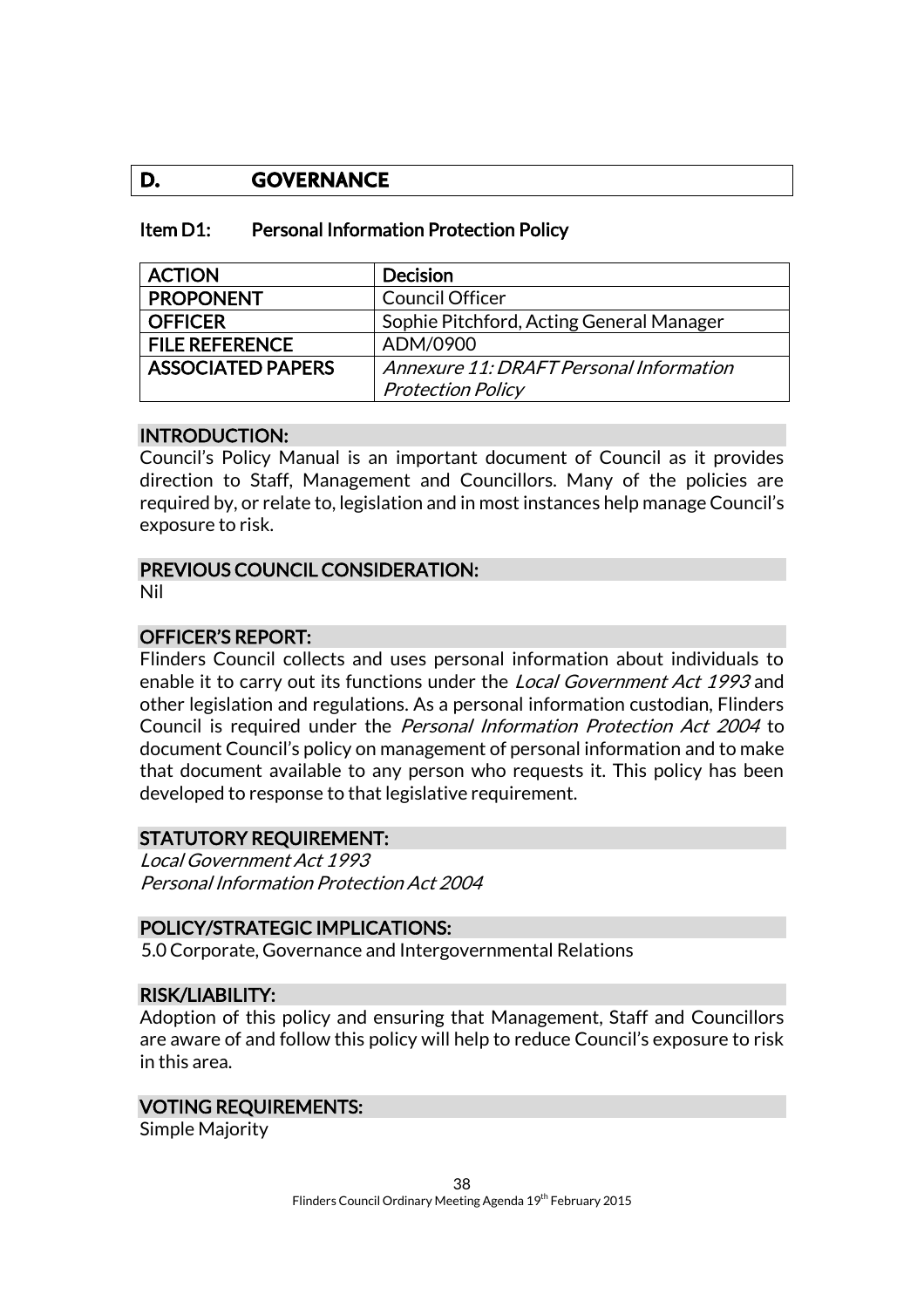## OFFICER'S RECOMMENDATION:

That Council adopts the Personal Information Protection Policy and allows it to lay on the table for 28 days for public comment.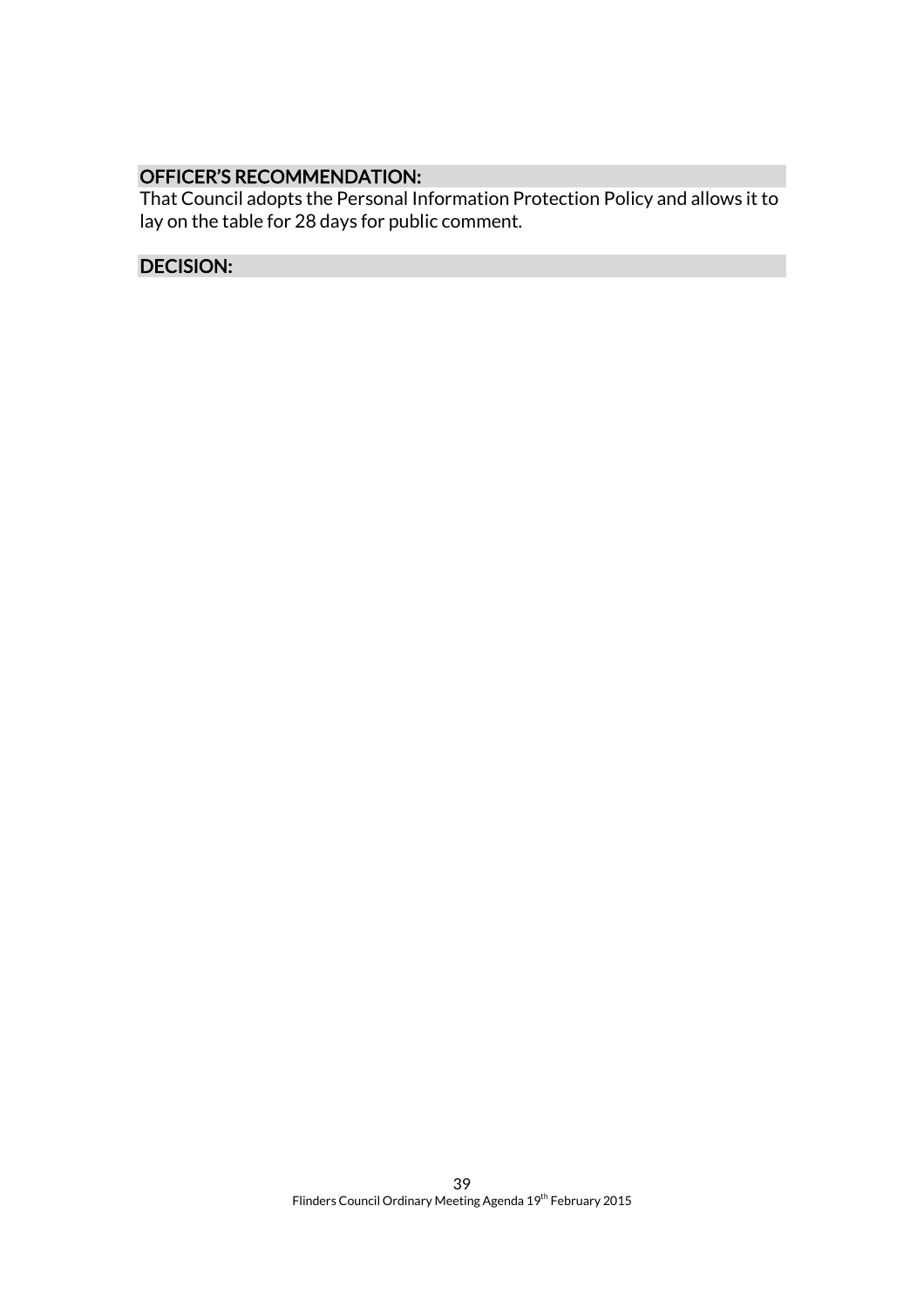#### Item D2: Review of Uniform Policy

| <b>ACTION</b>         | <b>Decision</b>                          |
|-----------------------|------------------------------------------|
| <b>PROPONENT</b>      | Council Officer                          |
| <b>OFFICER</b>        | Sophie Pitchford, Acting General Manager |
| <b>FILE REFERENCE</b> | PER/0602                                 |
| ASSOCIATED PAPERS     | Annexure 12: DRAFT Uniform Policy        |

#### INTRODUCTION:

Council's Policy Manual is an important document of Council as it provides direction to Staff, Management and Councillors. Many of the policies are required by, or relate to, legislation and in most instance help manage Council's exposure to risk.

#### PREVIOUS COUNCIL CONSIDERATION:

| 20 August 2009  | 312.08.09   |
|-----------------|-------------|
| 22 October 2009 | 405.10.09   |
| 16 May 2013     | 540.05.2013 |

#### OFFICER'S REPORT:

Council has a policy that states that policies should be reviewed at least every two (2) years.

The Uniform Policy has been updated to reflect current staffing trends and is now presented for Councillors' consideration.

#### STATUTORY REQUIREMENT:

Work Health & Safety Act 2012 (Tasmania)

#### POLICY/STRATEGIC IMPLICATIONS:

5.0 Corporate, Governance and Intergovernmental Relations

#### RISK/LIABILITY:

Adoption of this policy and ensuring that Management, Staff and Councillors are aware of and follow this policy will help to reduce Council's exposure to risk in this area.

#### VOTING REQUIREMENTS:

Simple Majority

#### OFFICER'S RECOMMENDATION:

That Council adopts the Uniform Policy with the proposed changes and allows it to lay on the table for 28 days for public comment.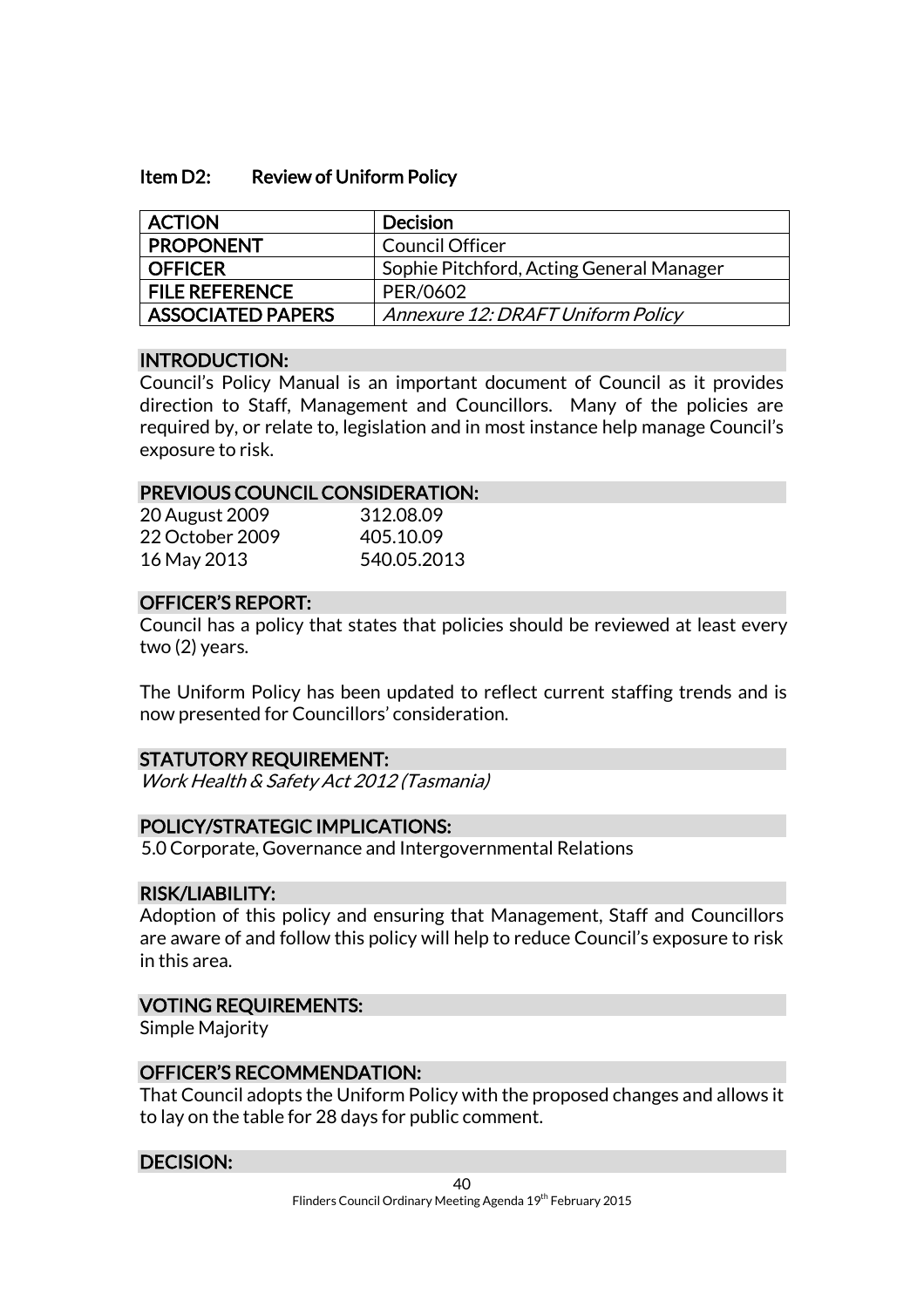#### Item D3: Travel & Accommodation Policy

| <b>ACTION</b>            | <b>Decision</b>                           |
|--------------------------|-------------------------------------------|
| <b>PROPONENT</b>         | <b>Council Officer</b>                    |
| <b>OFFICER</b>           | Sophie Pitchford, Acting General Manager  |
| <b>FILE REFERENCE</b>    | FIN/1300                                  |
| <b>ASSOCIATED PAPERS</b> | Annexure 13: DRAFT Travel & Accommodation |
|                          | Policy                                    |

#### INTRODUCTION:

Council's Policy Manual is an important document of Council as it provides direction to Staff, Management and Councillors. Many of the policies are required by, or relate to, legislation and in most instance help manage Council's exposure to risk.

#### PREVIOUS COUNCIL CONSIDERATION:

5ht February 2015 Councillor Workshop

#### OFFICER'S REPORT:

Council has identified that a Travel & Accommodation Policy is required to govern travel required by staff and elected members in the course of their Council business.

The policy is to ensure that there is accountability and transparency in the reimbursement of expenses incurred or to be incurred by elected members and staff and to ensure that the facilities provided to assist elected members and staff to carry out their civic duties are reasonable.

Discussions were held at the February Councillor Workshop as to which guidelines to follow - State Government or the Australian Taxation Office. Both guidelines have since been reviewed and the Australian Taxation Office guidelines are more suitable and easier to follow.

#### STATUTORY REQUIREMENT:

Local Government Act 1993

#### POLICY/STRATEGIC IMPLICATIONS:

5.0 Corporate, Governance and Intergovernmental Relations

#### RISK/LIABILITY:

Adoption of this policy and ensuring that Management, Staff and Councillors are aware of and follow this policy will help to reduce Council's exposure to risk of fraudulent activity.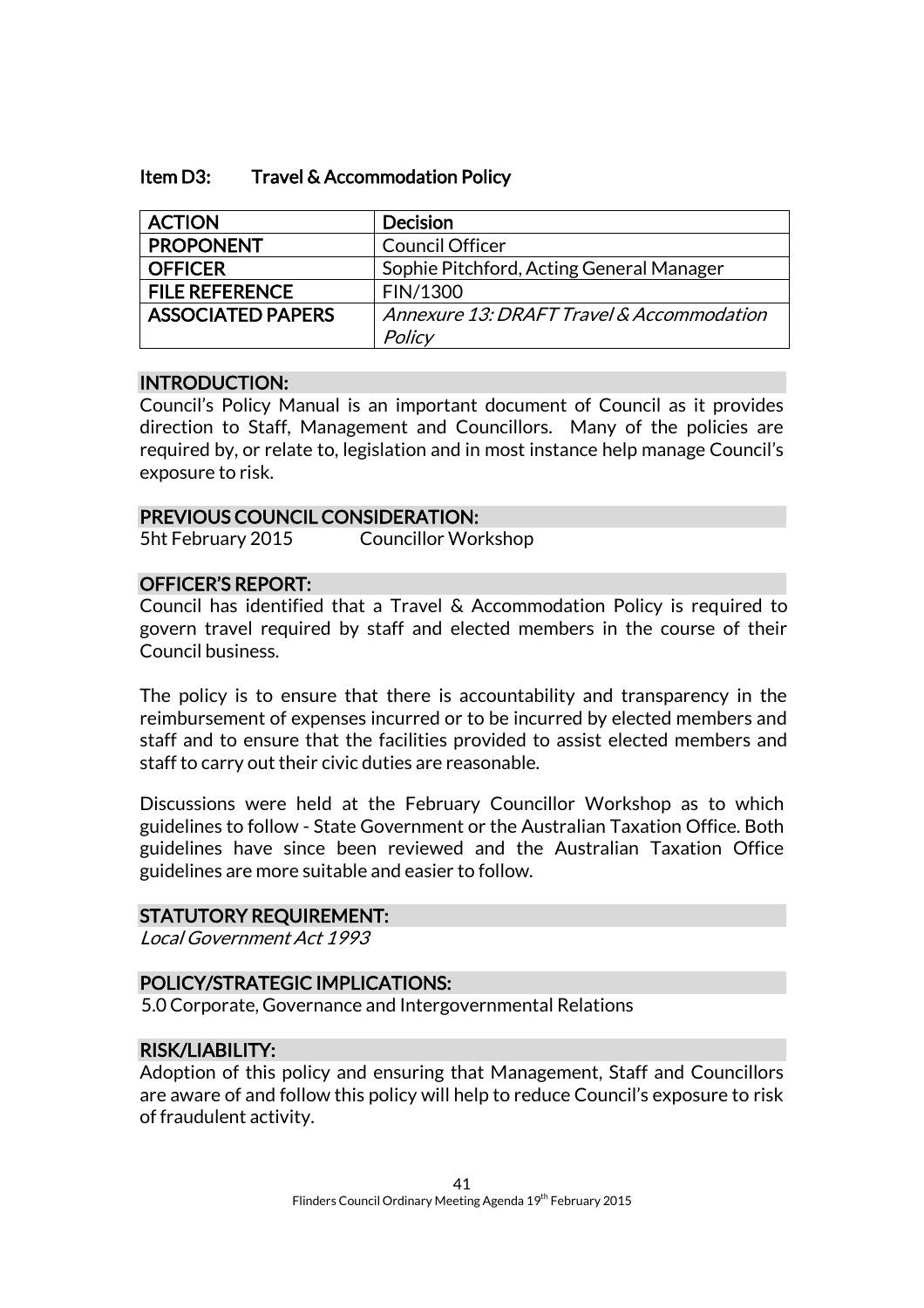## VOTING REQUIREMENTS:

Simple Majority

## OFFICER'S RECOMMENDATION:

That Council adopts the Travel & Accommodation Policy with the proposed changes and allows it to lay on the table for 28 days for public comment.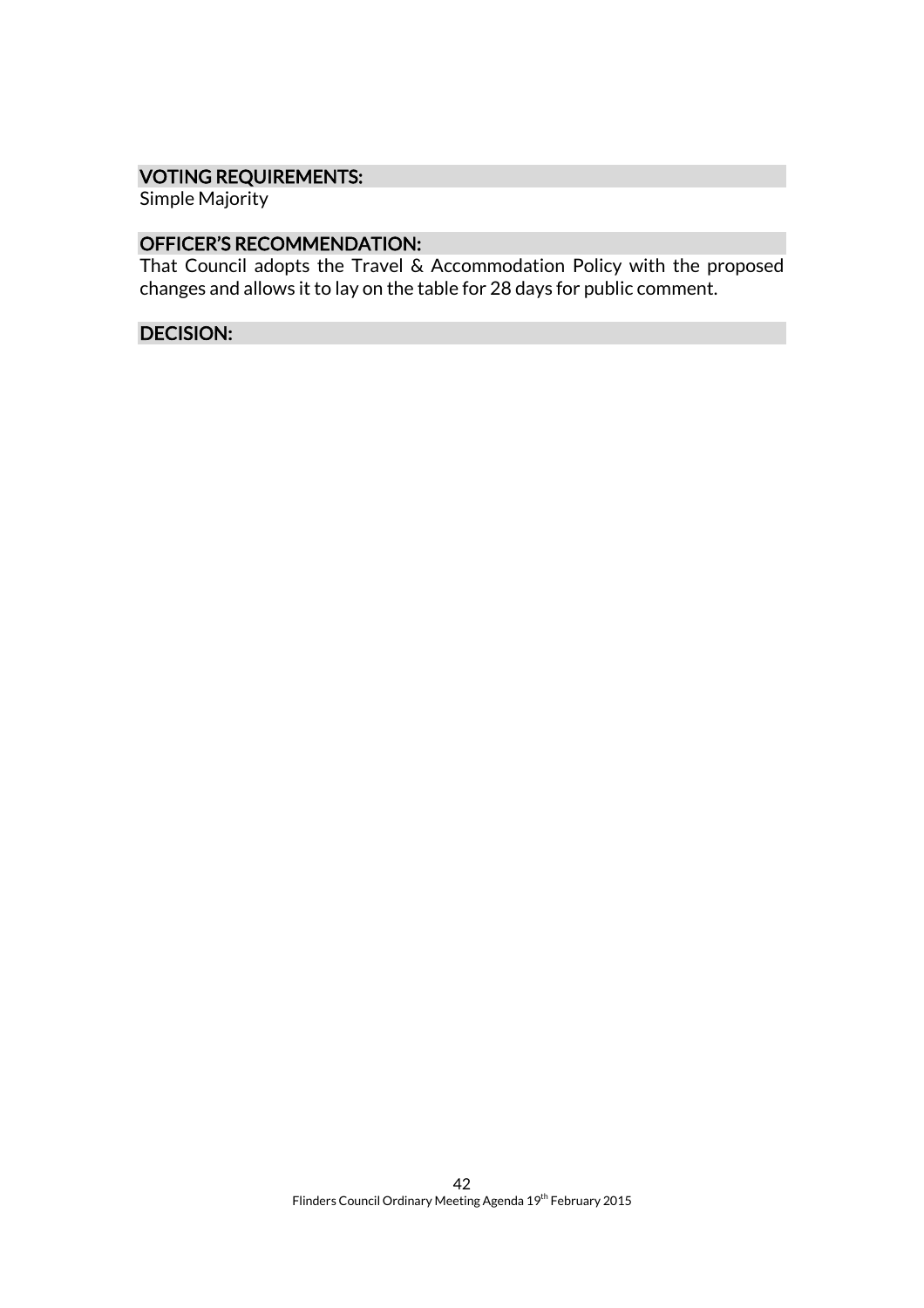### Item D4: Review of Elected Members' Allowances & Reimbursements **Policy**

| <b>ACTION</b>            | <b>Decision</b>                          |
|--------------------------|------------------------------------------|
| <b>PROPONENT</b>         | <b>Council Officer</b>                   |
| <b>OFFICER</b>           | Sophie Pitchford, Acting General Manager |
| <b>FILE REFERENCE</b>    | COU/0600                                 |
| <b>ASSOCIATED PAPERS</b> | Annexure 14: DRAFT Elected Members'      |
|                          | Allowances & Reimbursements Policy       |

## INTRODUCTION:

Council's Policy Manual is an important document of Council as it provides direction to Staff, Management and Councillors. Many of the policies are required by, or relate to, legislation and in most instance help manage Council's exposure to risk.

#### PREVIOUS COUNCIL CONSIDERATION:

| 12 <sup>th</sup> October 2000  | 161.10.00                  |
|--------------------------------|----------------------------|
| 13 <sup>th</sup> December 2001 | 301.12.01                  |
| 25 <sup>th</sup> August 2005   | 486.0805                   |
| 8 <sup>th</sup> December 2005  | 749.12.05                  |
| 19th January 2006              | 031.01.05                  |
| 23rd September 2010            | 290.09.10                  |
| 5 <sup>th</sup> February 2015  | <b>Councillor Workshop</b> |
|                                |                            |

### OFFICER'S REPORT:

Council has a policy that states that policies should be reviewed at least every two (2) years.

The Elected Members' Allowances & Reimbursements Policy was last reviewed in 2010. The recent Council election highlighted the need to update this policy. Changes have been made in the areas of travel, telephone and internet expenses and the policy is now presented for Councillors' consideration.

#### STATUTORY REQUIREMENT:

Local Government Act 1993

## POLICY/STRATEGIC IMPLICATIONS:

5.0 Corporate, Governance and Intergovernmental Relations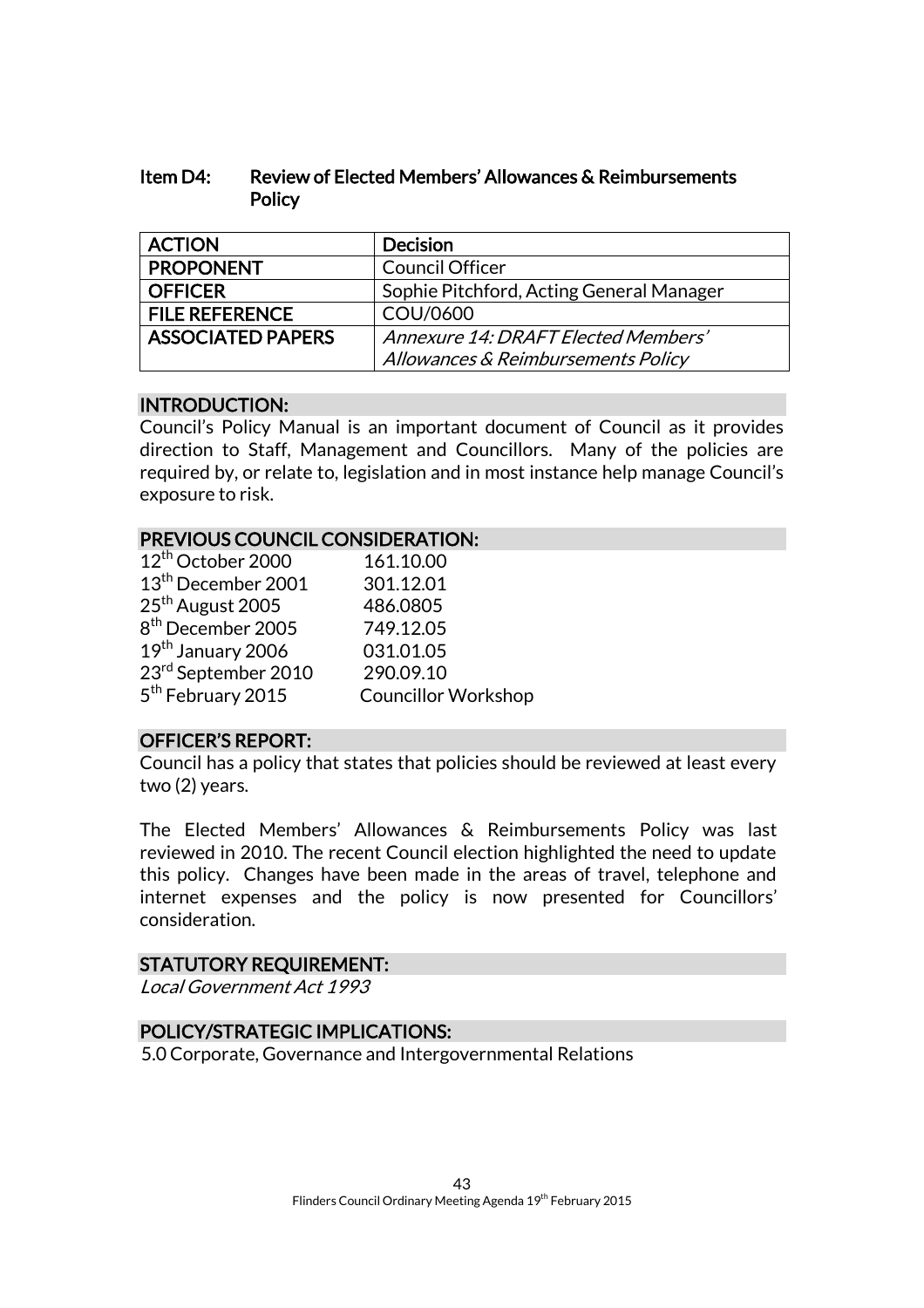#### RISK/LIABILITY:

Adoption of this policy and ensuring that Management, Staff and Councillors are aware of and follow this policy will help to reduce Council's exposure to risk in this area.

#### VOTING REQUIREMENTS:

Simple Majority

#### OFFICER'S RECOMMENDATION:

That Council adopts the Elected Members' Allowances & Reimbursements Policy with the proposed changes and allows it to lay on the table for 28 days for public comment.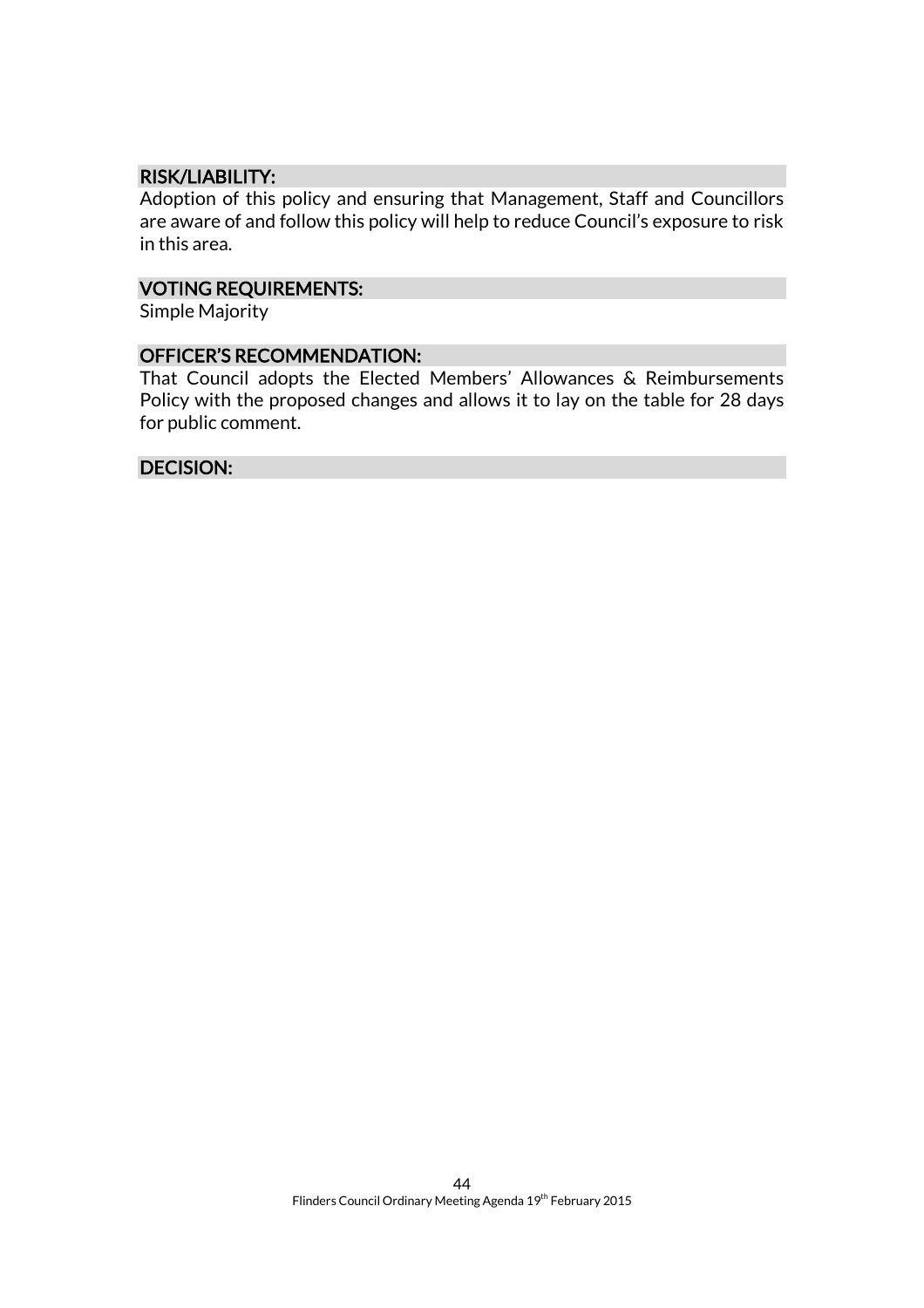## Item D5: Review of Instrument of Delegation (last updated May 2014)

| <b>ACTION</b>            | <b>Decision</b>                             |
|--------------------------|---------------------------------------------|
| <b>PROPONENT</b>         | <b>Council Officer</b>                      |
| <b>OFFICER</b>           | Sophie Pitchford, Acting General Manager    |
| <b>FILE REFERENCE</b>    | PUB/0300                                    |
| <b>ASSOCIATED PAPERS</b> | Annexure 15: DRAFT Instrument of Delegation |
|                          | (2015.02)                                   |

## INTRODUCTION:

The purpose of this report is to update Council's Instrument of Delegation as per the Local Government Act 1993.

## PREVIOUS COUNCIL CONSIDERATION:

| 027.01.2009 | 20 <sup>th</sup> January 2009  |
|-------------|--------------------------------|
| 375.11.2010 | 18 <sup>th</sup> November 2010 |
| 087.03.2011 | 17th March 2011                |
| 365.12.2012 | 13 <sup>th</sup> December 2012 |
| 612.08.2013 | 15 <sup>th</sup> August 2013   |
| 740.02.2014 | 13 <sup>th</sup> February 2014 |
| 807.05.2014 | $15th$ May 2014                |
|             |                                |

## OFFICER'S REPORT:

The purpose of the Instrument of Delegation is to ensure that the General Manager and Officers of Council have the delegation to undertake their roles and responsibilities in accordance with the *Local Government Act 1993*. Recent staff changes have necessitated updating the Instrument of Delegation to reflect the current staff structure.

## STATUTORY REQUIREMENT:

Local Government Act 1993, Archives Act 1983, Local Government (Building and Miscellaneous Provisions) Act 1993, Building Act 2000 (Tas), Burials and Cremation Act 2002, Public Health Act 1997, Food Act 2003, Environmental Management and Pollution Control Act 1994, Dog Control Act 2000, Local Government (Highways) Act 1982, Land Use Planning and Approvals Act 1993, Resource Management and Planning Appeal Tribunal Act 1993, Right to Information Act 2009 and Public Interest Disclosures Act 2002.

## POLICY/STRATEGIC IMPLICATIONS:

5. Corporate Governance and Intergovernmental Relations

5.1 Support the capacity and productivity of our organisation and a culture of professionalism, compliance, innovation and service.

5.1.1 Design and implement an integrated governance; strategic and operational planning & service delivery system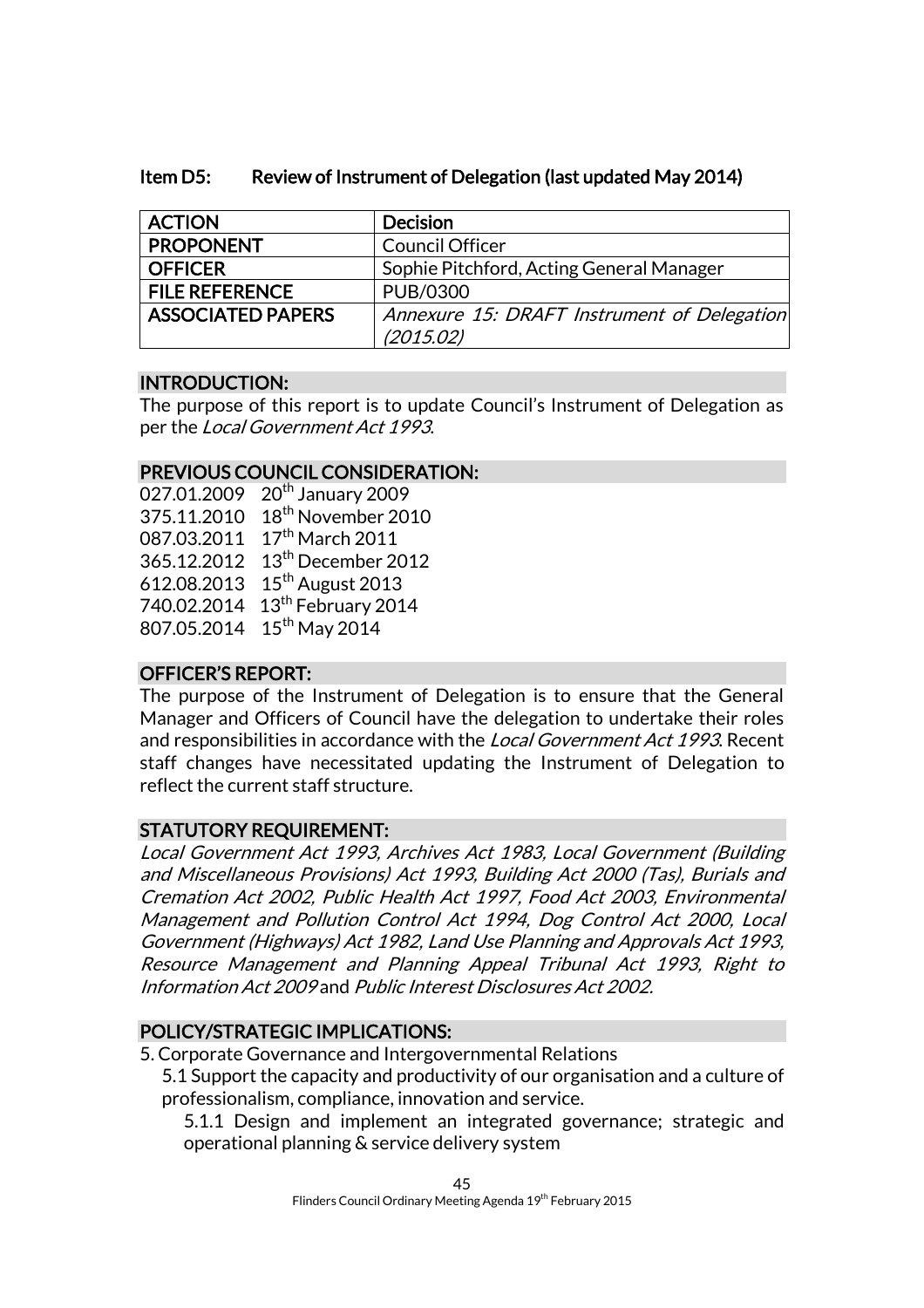5.1.1.2 Support Council Managers in the preparation and distribution of governance reports including plans, policies, reports and other governance related publications.

#### BUDGET AND FINANCIAL IMPLICATIONS: Nil

#### RISK/LIABILITY:

Adoption of the Instrument of Delegation and ensuring that Management, Staff and Councillors are aware of and follow this instrument will help to reduce Council's exposure to risk in this area.

#### VOTING REQUIREMENTS:

Absolute Majority

#### OFFICER'S RECOMMENDATION:

That Council adopts the revised Instrument of Delegation – amended February 2015.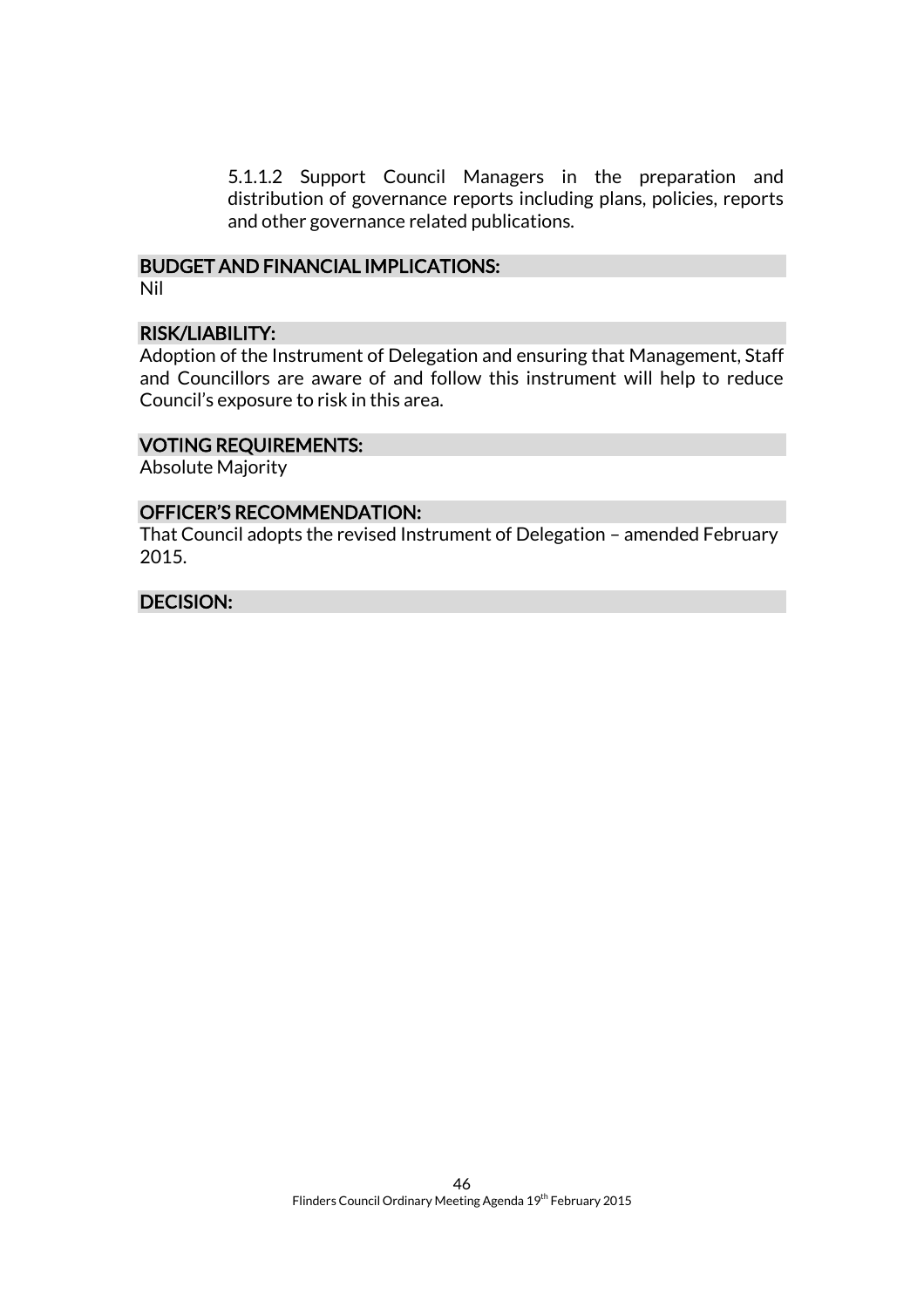| ltem D6: | <b>Furneaux Fire Management Area Fire Protection Plan 2014 -</b> |
|----------|------------------------------------------------------------------|
|          | 2019                                                             |

| <b>ACTION</b>            | <b>Information</b>                         |
|--------------------------|--------------------------------------------|
| <b>PROPONENT</b>         | <b>Council Officer</b>                     |
| <b>OFFICER</b>           | Sophie Pitchford, Acting General Manager   |
| <b>FILE REFERENCE</b>    | ENV/0401                                   |
| <b>ASSOCIATED PAPERS</b> | Annexure 16: Furneaux Fire Management Area |
|                          | Fire Protection Plan 2014 - 2019 Executive |
|                          | Summary                                    |

#### INTRODUCTION:

Under Section 20 of the *Fire Service Act 1979*, Fire Management Area Committees are required to submit to the State Fire Management Council a Fire Protection Plan (FPP) for its fire management area by the  $1<sup>st</sup>$  of October each year.

The Tasmanian Fire Service established the Furneaux Fire Management Area Committee on the  $27<sup>th</sup>$  November 2013. Membership includes the major land managers in the islands and fire service representatives. The General Manager was elected Chair at the inaugural meeting. The Committee is not a Council Committee and is auspiced under the State Fire Management Council and the Fire Services Act 1979.

The plan is required to be consistent with the State Fire Protection Plan and the State Vegetation Fire Management Policy. The FPP was submitted within the required timeframe and has now been endorsed and approved by the State Fire Management Council.

## PREVIOUS COUNCIL CONSIDERATION:

Nil

## OFFICER'S REPORT:

Fire Protection Plans have been prepared for each of the ten fire management areas in Tasmania in accordance with the requirements of the *Fire Service Act* 1979. The purpose of Fire Protection Plans is to identify and prioritise bushfire risks in the landscape and strategically identify work that can be done to mitigate that risk.

These plans were developed for the first time in 2014 in a collaborative effort by members of Fire Management Area Committees made up of local stakeholders. The objective of the Flinders Fire Protection Plan is to effectively manage bushfire related risk in order to protect people, assets and other things valuable to the Community.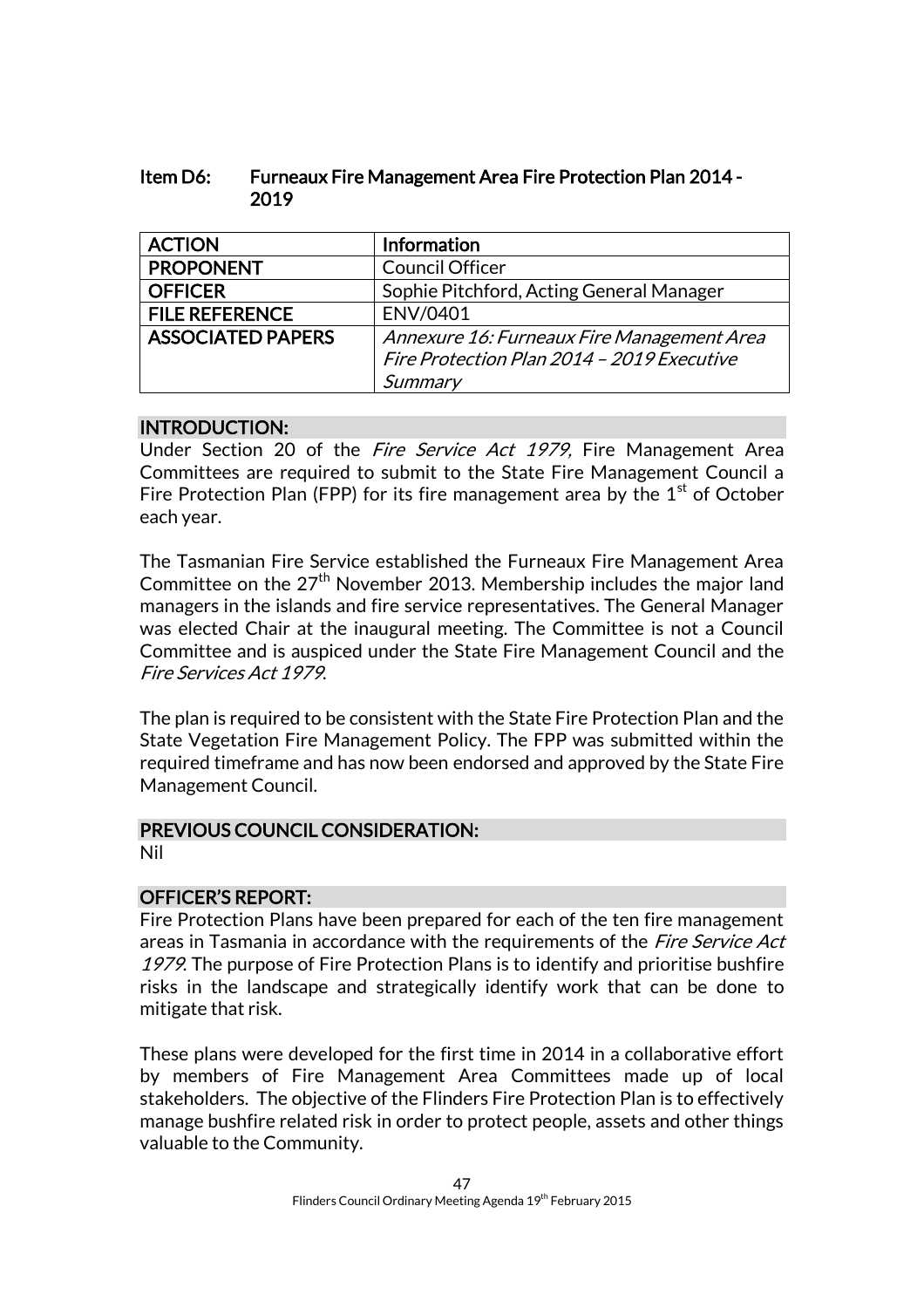In preparing the Fire Protection Plan, a tenure blind approach to strategic fuel management was taken. The identification of areas and communities at risk from bushfire together with the identification of areas of potential strategic value for undertaking risk mitigation activities was undertaken by Fire Management Area Committee members without regard to land tenure/ownership. In taking this approach, the Fire Management Area Committee in conjunction with Tas Fire and other key landowners/mangers can act as a platform for implementing a centrally coordinated bushfire risk mitigation program across both public and privately owned land.

The aim of the FPP is to document a coordinated and efficient approach towards the identification and treatment of bushfire-related risk within the Furneaux Fire Management Area. The objective of this FPP is to effectively manage bushfire related risk within the Furneaux Fire Management Area in order to protect people, assets and other things valuable to the Community.

Specifically, the objectives of this plan are to:

- Guide and coordinate a tenure blind bushfire risk management program over a five (5) year period;
- Document the process used to identify, analyse and evaluate risk, determine priorities and develop a plan to systematically treat risk;
- Facilitate the effective use of the financial and physical resources available for bushfire risk management activities;
- Integrate bushfire risk management into the business processes of Local Government, land managers and other agencies;
- Ensure integration between stakeholders;
- Clearly and concisely communicate risk in a format that is meaningful to stakeholders and the Community; and
- Monitor and review the implementation of the Plan, to ensure enhancements are made on an on-going basis.

The Flinders Fire Protection Plan covers an area of approximately 206,046 hectares which includes the whole Flinders Local Government area. Approximately 63% of land within the Flinders Fire Management Area is private/freehold land and 36% is public land with the Parks and Wildlife Service being the main public land manager.

The management of bushfire risk on private land is a significant issue within the Flinders Fire Management Area. A total of 7% (13,485 hectares) of the fire management area was identified as being at extreme risk from fire under current fuel loads. The majority (52%) of the fire management area is considered to be at moderate risk from fire under current fuel loads.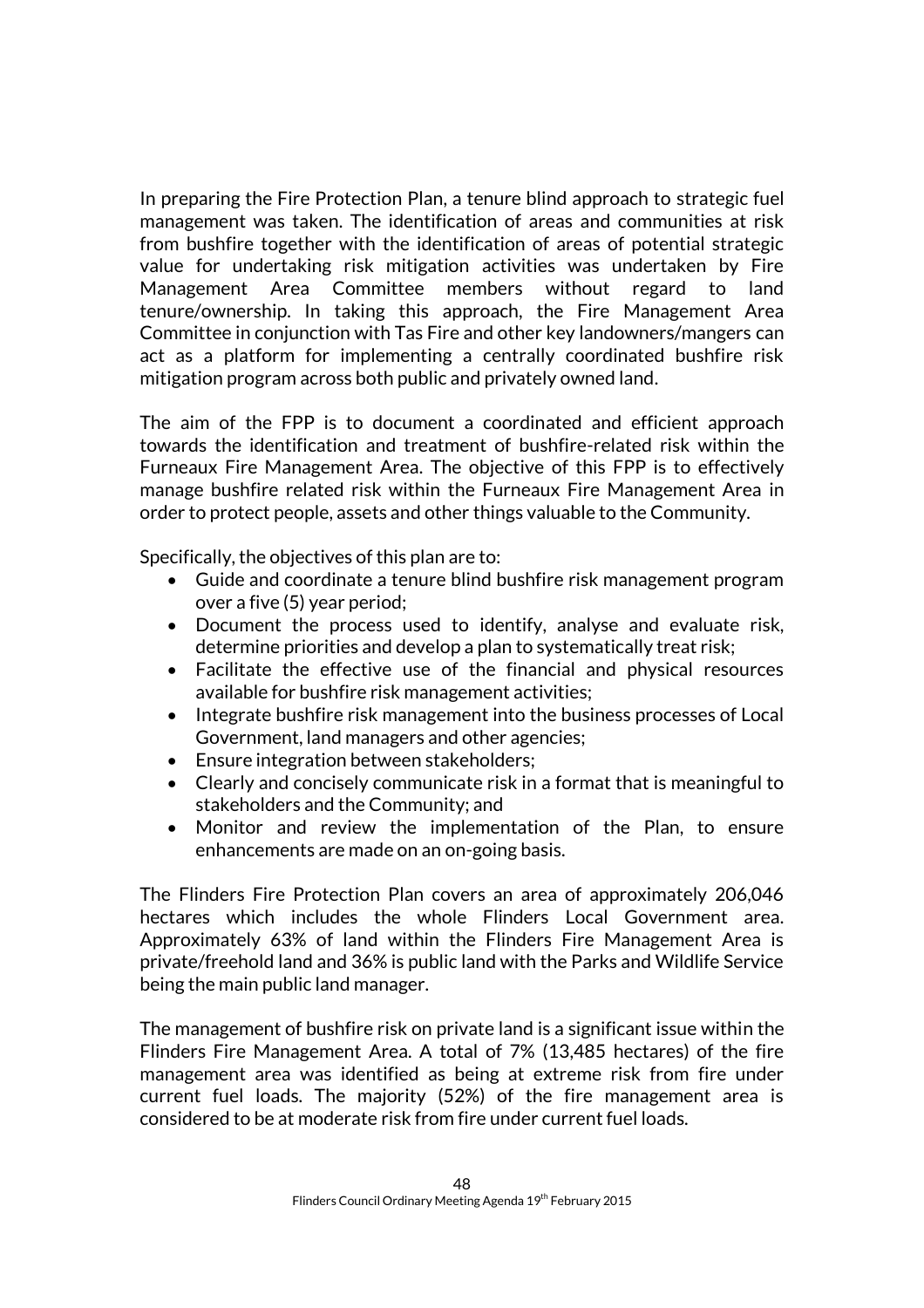The majority of the vegetation groups in the Flinders Fire Management Area can be considered to be of a high to very high flammability class with a low to moderate sensitivity to fire. The exceptions are the rainforest complexes on Mt Strzelecki and the *Melaleuca ericifolia* swamp forest scattered around the Island which are both very sensitive to fire and have a low flammability classing.

The majority of vegetation on the islands (65.5% or 134,883 hectares) is considered to be treatable using fuel reduction burning with the exception of the rainforest complexes on Mt Strzelecki and the *Melaleuca ericifolia* swamp forest scattered around the island which are both very sensitive to fire and have a low flammability classing. Only 7.1% of vegetation coverage (14,576 hectares) is considered untreatable using fuel reduction burning whilst the remaining 22.8% is classified as agricultural area which is not considered treatable due to its land use purpose.

The attached Executive Summary provides further detail on the plan's future fire management activities in the Furneaux Fire Management Area.

The FMAC is now actively scoping projects to submit to the State Fire Management Council for funding. Further information on these projects will be brought forward in the coming months.

The work of the FMAC and the Fire Protection Plan align closely with the work of staff and the TFS in developing community and town scale fire protection and fire mitigation plans. These will be used in the future to inform annual fire abatement activities and fire mitigation works.

#### STATUTORY REQUIREMENT:

49 Aboriginal Relics Act 1975 (soon to be replaced) Crown Lands Act 1976 Emergency Management Act 2006 Environmental Management and Pollution Control Act 1994 Fire Service Act 1979 Forestry Act 1920 Forest Practices Act 1985 Local Government Act 1993 National Parks and Reserve Management Act 2002 Nature Conservation Act 2002 State Fire Protection Plan 2013 State Vegetation Fire Management Policy Tasmanian Emergency Management Plan Tasmanian Forests Agreement Act 2013 Threatened Species Protection Act 1995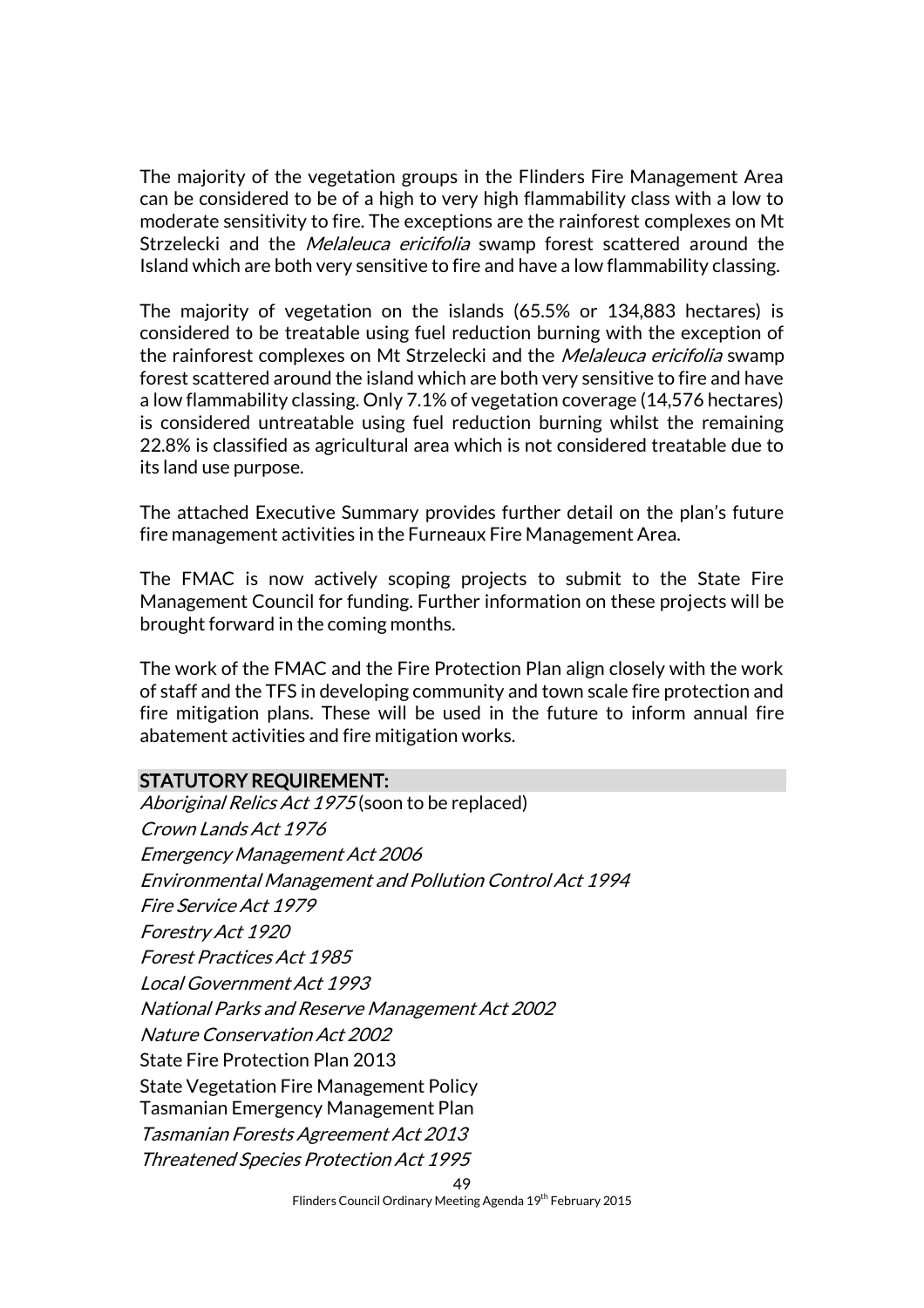#### POLICY/STRATEGIC IMPLICATIONS:

4.0 Community Safety Engagement and Enterprise

4.2 Support effective and timely incident & emergency management planning and response

#### BUDGET AND FINANCIAL IMPLICATIONS:

Staff time has been allocated to support the functions of the FMAC and associated projects.

#### RISK/LIABILITY:

The FPP includes significant risk modeling and scenario mapping to inform future activities.

#### VOTING REQUIREMENTS:

Simple Majority

#### OFFICER'S RECOMMENDATION:

That Council receives and notes the Furneaux Fire Management Area Fire Protection Plan 2014 – 2019.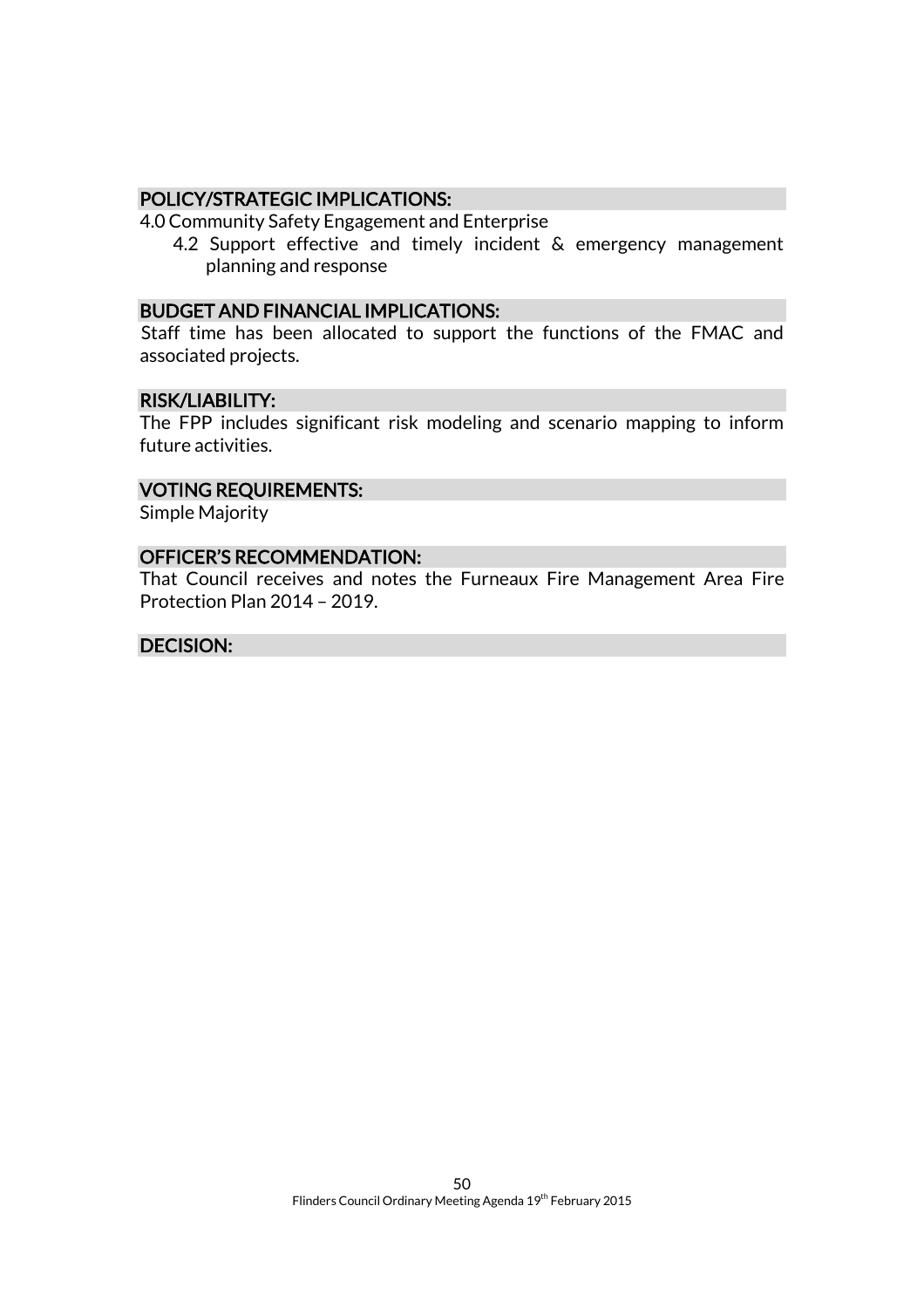#### Item D7: Councillor Resolution Report

| <b>ACTION</b>            | Information                               |
|--------------------------|-------------------------------------------|
| <b>PROPONENT</b>         | <b>Council Officer</b>                    |
| <b>OFFICER</b>           | Sophie Pitchford, Acting General Manager  |
| <b>FILE REFERENCE</b>    | COU/0600                                  |
| <b>ASSOCIATED PAPERS</b> | Annexure 17: Councillor Resolution Report |
|                          | February 2015                             |

#### INTRODUCTION:

This report identifies the actions taken and actual costs associated with implementing resolutions passed by elected members up to February 2015.

#### PREVIOUS COUNCIL CONSIDERATION:

The report is presented on a monthly basis.

### OFFICER'S REPORT:

Please read Annexure 15 – Councillor Resolution Report February 2015.

#### VOTING REQUIREMENTS:

Simple Majority

#### OFFICER'S RECOMMENDATION:

That the Councillor Resolution Report February 2015 be noted.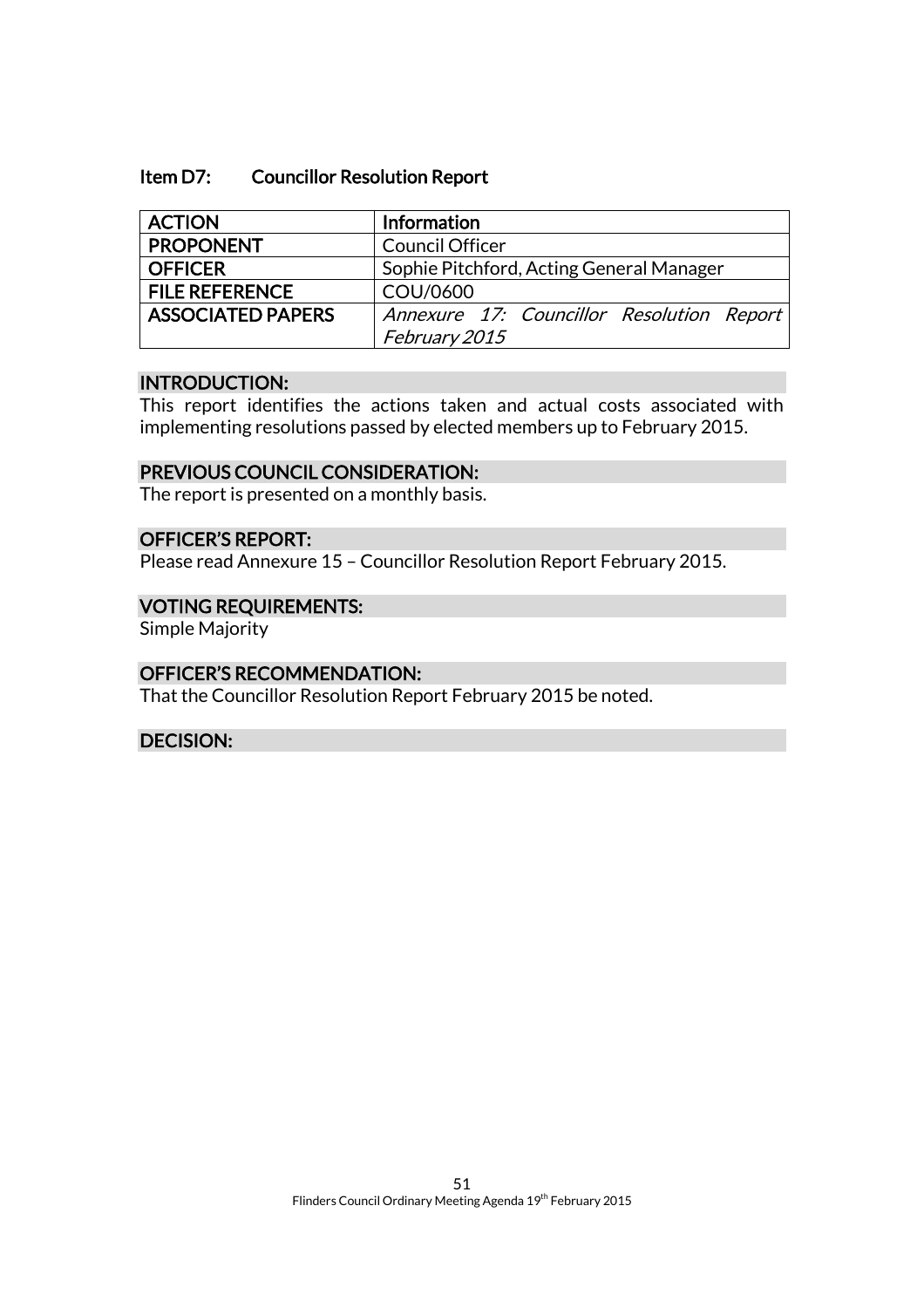## **E. WORKS AND SERVICES**

#### Item E1: Flinders Council Waste Management Strategy 2014-2019

| <b>ACTION</b>            | <b>Decision</b>                           |
|--------------------------|-------------------------------------------|
| <b>PROPONENT</b>         | <b>Council Officer</b>                    |
| <b>OFFICER</b>           | Brian Barnewall, Works & Services Manager |
| <b>FILE REFERENCE</b>    | <b>WAS/0400</b>                           |
| <b>ASSOCIATED PAPERS</b> | Annexure 18: Flinders Council Waste       |
|                          | Management Strategy 2014-2019             |

#### INTRODUCTION:

Council is required to manage solid waste within its Municipality. Via consultation with reputable waste consultancy, JustWaste, a strategy to formalise Council's approach has been developed.

#### PREVIOUS COUNCIL CONSIDERATION:

5th February 2015 Councillor Workshop

#### OFFICER'S REPORT:

Council has commissioned the Waste Management Strategy to provide considered direction and feasibility of solid waste management within the Municipality.

The Waste Management Strategy was discussed at a workshop of Council earlier this month, and is now required to be formally adopted.

Once the strategy is adopted, Council officers can continue to investigate the options as nominated in the strategy and progress toward environmental sustainability and compliance.

#### STATUTORY REQUIREMENT:

Environmental Management Pollutions Control Act 1993 Local Government Act 1993 (s93 (d) service rates and charges) Litter Act 1973

#### POLICY/STRATEGIC IMPLICATIONS:

1.0 Environment and Natural Asset Management

1.1 Promote environmentally sustainable practice.

1.1.5 Transition to sustainable Solid Waste Management Systems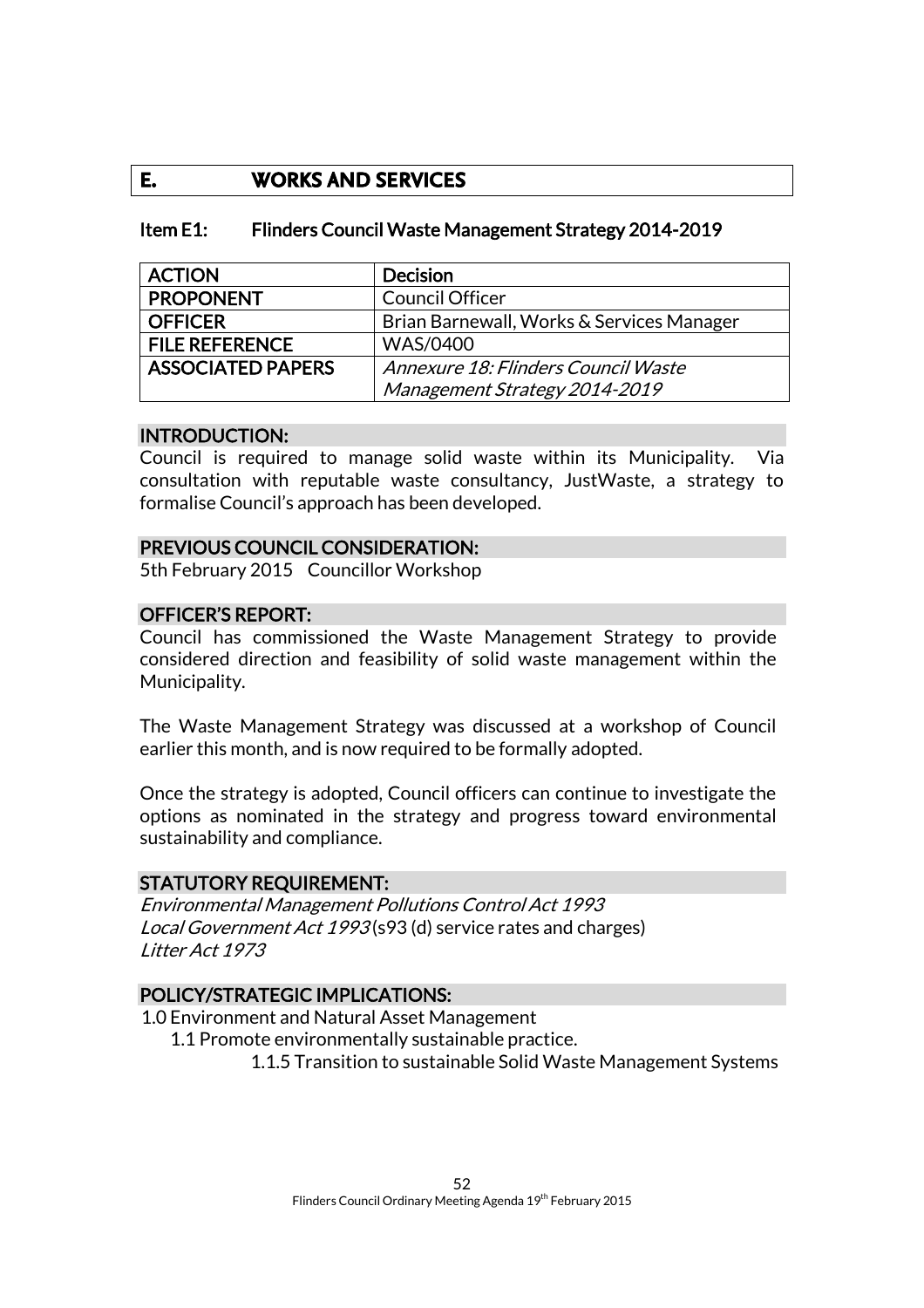### BUDGET AND FINANCIAL IMPLICATIONS:

No allocation required at this stage as works to date are contained within current waste budget. Projects emanating from the strategy will gain their own budget request.

#### RISK/LIABILITY:

The aim of the Strategy is to limit as much risk as possible from Council. The document will be utilised as supporting documentation in discussions with Environmental Protection Authority (EPA).

#### VOTING REQUIREMENTS:

Simple Majority

#### OFFICER'S RECOMMENDATION:

That the Flinders Council Waste Management Strategy 2014-2019 be adopted.